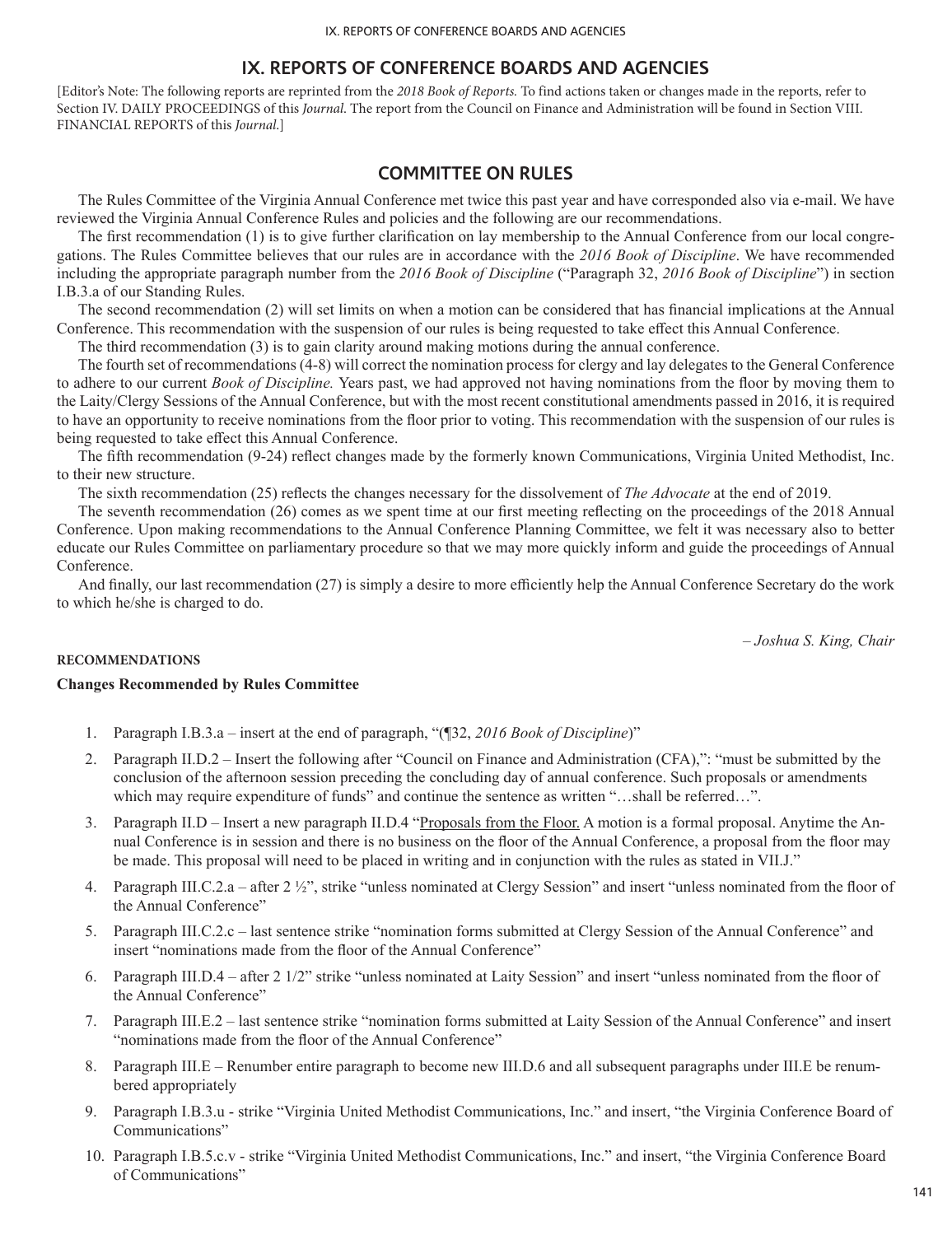- 11. Paragraph II.D.1 strike "Virginia United Methodist Communications, Inc." and insert, "the Virginia Conference Board of Communications"
- 12. Paragraph III.D.2 strike "Virginia United Methodist Communications, Inc." and insert, "the Virginia Conference Board of Communications"
- 13. In the Charter for the Common Table for Church Vitality section VIII.C strike "Virginia United Methodist Communications, Inc." and insert, "the Virginia Conference Board of Communications"
- 14. Paragraph V.B.3 On first paragraph and first line, strike, "Virginia United Methodist, Inc." and insert, "The Virginia Conference Board of."
- 15. Paragraph V.B.3.a On the first paragraph and first line, strike, "United Methodist Communications, Inc." and insert, "Conference Board of Communications"
- 16. Paragraph V.B.3.b On the first paragraph and first sentence, strike, "United Methodist Communications, Inc." and insert, "Conference Board of Communications"
- 17. Paragraph V.B.3.b On the first paragraph and third sentence strike, "director of Virginia United Methodist Communications, Inc., the Conference Information Systems Director, and any member of United Methodist Communications, the General Board of Publications," and insert, "Director of Communications for the Virginia Conference, the Conference Manager of Technology, and any member of United Methodist Communications, the United Methodist Publishing House,"
- 18. Paragraph V.B.3.c.i On the first paragraph and first sentence Strike, "corporation," and insert, "board,"
- 19. Paragraph V.B.3.c.i On the first paragraph and first sentence, capitalize "director" to read "Director"
- 20. Paragraph V.B.3.c.i On the first paragraph and first sentence strike, "three additional members" and insert, "one additional member"
- 21. Paragraph V.B.3.c On the first paragraph, second sentence strike "three non-officer members" and insert "non-officer member"
- 22. Paragraph V.B.3.c.i On the first paragraph, second sentence strike, "their successors are elected and qualify." and insert, "the successor is elected and qualified."
- 23. Paragraph V.B.3.c.i On the first paragraph, seventh sentence strike "corporation" and insert "board"
- 24. Paragraph V.B.3.d.i On the first paragraph, first sentence strike "corporation" and insert "board".
- 25. Paragraph II.D.1 strike "in *The Virginia Advocate* or other media" and strike in same paragraph *"Advocate* editor*"* and insert "Virginia Conference Director of Communications"
- 26. Paragraph V.B.18 insert at the end of paragraph "All members of the Rules Committee are encouraged to take a basic parliamentary procedure course within 6 months of their election. However, those who wish to be parliamentarians of the Annual Conference must take a more advanced course at the approval of the Rules Committee Chair. The cost of these courses will be reimbursed upon the passing of the class."
- 27. Paragraph VII.J. Insert after "shall be presented in writing." the following, "If an approved motion is requested to be sent to entities, the maker of the motion shall provide names and addresses to the Secretary of the Virginia Annual Conference."

## **CABINET**

Under Bishop Sharma Lewis' wise leadership, the Cabinet has sought to lead non-anxiously in this year marked by the challenges of the called General Conference and her own medical concerns. We are blessed to serve with Interim Bishop Peter Weaver during Bishop Lewis' medical leave. The District Superintendents' ministry as chief missional strategists is strengthened by our worshiping together each day we meet and through the community forged in our cluster covenant groups. Appointment-making, a core task of the bishop and cabinet, is wrapped in prayer, shaped by a careful consultative process, and focused on fruitfulness. Across our conference each district is engaging in contextual ministry and mission.

In the **Alexandria District**, we continue to focus on making disciples of Jesus Christ for the transformation of the world, even as we wrestle with the implications of the Special Session of the General Conference. We are nurturing an expanding number of vital new faith communities, strengthening existing churches through initiatives like Next Level Innovations, Shift Plus, and more. We are seeing a significant increase in the use of live-streaming and other online techniques to reach new people. We look forward to launching a Neighborhood Seminary this fall to equip laypeople better with theological education, missional adeptness, and spiritual direction, focused on discerning how God is leading us out of our church buildings to bless our neighbors where they are.

The **Arlington District** vision, to come alongside local churches for the sake of vitality, was lived out this year with tailored approaches for all church sizes: Three larger churches competed their Next Level Innovations weekends, approving innovations for greater vitality by more than a 90% vote. Eight mid-size churches are seeking revitalization by participating in a year long process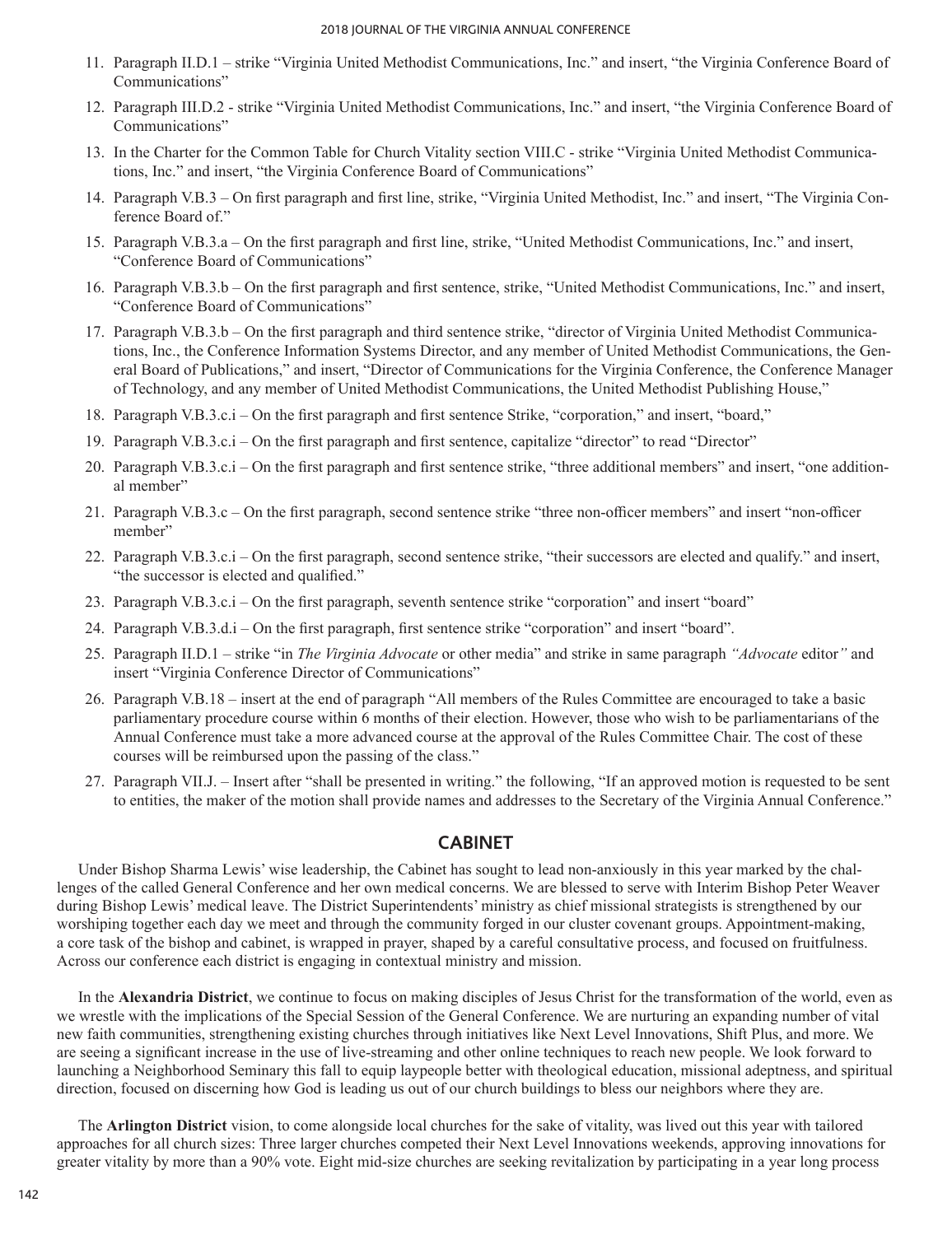called "Shift Plus." Eleven smaller churches engaged with "Small Church Checkup" led by Kay Kotan. The District thanks outgoing DS Cathy Abbott for all her hard work over the last six years in being an extremely effective missional strategist for the District and looks forward to working with incoming DS Sarah Calvert.

The **Charlottesville District** supported the Central VA Mission HUB ministry at our District Conference by assembling 150 Cleaning Kits and 100 Hygiene Kits. Children, youth and adults all participated. The District Youth had a Mission Blast Saturday where they participated in several mission projects throughout Charlottesville and finished with packaging over 10,000 meals for Rise Against Hunger. Our churches continue to be involved with justice, immigration, and racism issues. We combined our Common Table and District Missions Committees to now become District Partners in Ministry and Mission. This new team sponsored a bowling event where over 100 people bowled to raise money for the C'ville Apt. Project. A vision where individuals with intellectual disabilities will be able to live in community in their own apartments.

**Danville District** laity and clergy are preparing to receive a new District Superintendent and are being asked to embrace a new way in which that role will be filled. The shared arrangement with the Farmville District will require a spirit of trust and patience; yet, it has the potential to create new relationships and partnerships in our missional journey.

The **Eastern Shore District** continues to offer ministry to new populations. The Una Familia ministry has grown from after-school tutoring at four different church sites to developing a partnership with Just Neighbors to offer immigration clinics on the Shore. Craddockville UMC is working on a new Restoration Ministries to connect with persons returning from incarceration, substance abuse rehabilitation, and the military.

The **Elizabeth River District** is working hard to equip the laity and clergy to reach new people by getting out into the community. We have provided excellent training events through our clergy meeting and district-wide training for laity and clergy. This year we added Next Level Innovations and Shift Training for local churches.

The **Farmville District** will live out our vision of "being passionate about **leading**, **listening** and **loving** all people to build up the Kingdom," by having our first District Convocation on Race Reconciliation led by the Rev. Dr. Ted Smith on April 14. This past year we combined our District and Charge Conferences on one day. The attendance of 305 was highest of any attendance in recent years. As we look "outside the box" of doing ministry, we look for to a "new" structure of Danville and Farmville Districts beings served by the Rev. Denise Bates and two part-time assistants to the DS.

The **Harrisonburg District** has completed the Mission Central building which is a 4,200 square feet to distribute clothing, diapers to children, and medical equipment to the community, but most importantly, reflects being the hands and feet of Jesus and assisting those in need. In addition, clergy and laity, as partners in ministry are striving to be strategic and visioning in their churches and communities. A challenge was made to returning to our Wesleyan roots and in making disciples of Jesus Christ for the transformation of the world, and creating a vision to accomplish this task. Furthermore, we seek to become a more diverse church that reflect the communities where we are. We seek the guidance of the Holy Spirit to share God's love in the name of Jesus Christ.

The **James River District** is intentionally focusing on spiritual formation and asset-based community development (ABCD) for our pastors and leaders. We have leveraged our district gatherings as well as developing smaller groups to help our clergy deepen their own spirituality while both teaching and resourcing them to help their churches live out of a place of listening to and following God's Spirit. Furthermore, we have developed training, coaching, and grants to allow churches to understand and implement ABCD in their context with the goal of moving from ineffective ministry "to" our neighbors to transformative ministry "with" those God has placed in our community.

The **Lynchburg District** continues to live into our new structure of making disciples of Jesus Christ by focusing on revitalization, leadership development, ministry with young people, emerging ministries, reconciliation and conflict transformation, and ministry with the poor. We are blessed by the presence of Rev. Leigh Anne Taylor, Revitalization Coordinator, who sees her work throughout the district as cooperating with the Spirit wherever new life is emerging in the lives of congregations, clergy, laity, and communities. Ten clergy participated in a year-long coaching cohort led by Rev. Jim Chandler designed to equip them for transformational leadership.

The **Rappahannock River District** as a whole as well as our individual congregations continue to envision, create, and sustain many vibrant ministries. Examples include our Crossroads Mission Center, which offers "Fun Day at the Crossroads" worship, recreation, and a fellowship meal. A second example is our Heartwood Center, which provides backpack food ministries in King George, Stafford, Caroline, Spotsylvania, and Fauquier county public schools. The Heartwood Center also offers teen summer day camps.

This has been a great year for the **Richmond District**! We have begun new Hispanic ministries through soccer that are reaching many new people in our communities. We have five churches enrolled in our new Next Level Innovations project, and our growing "Safe Zone" for African American teens in our communities continues to offer a safe place for our youth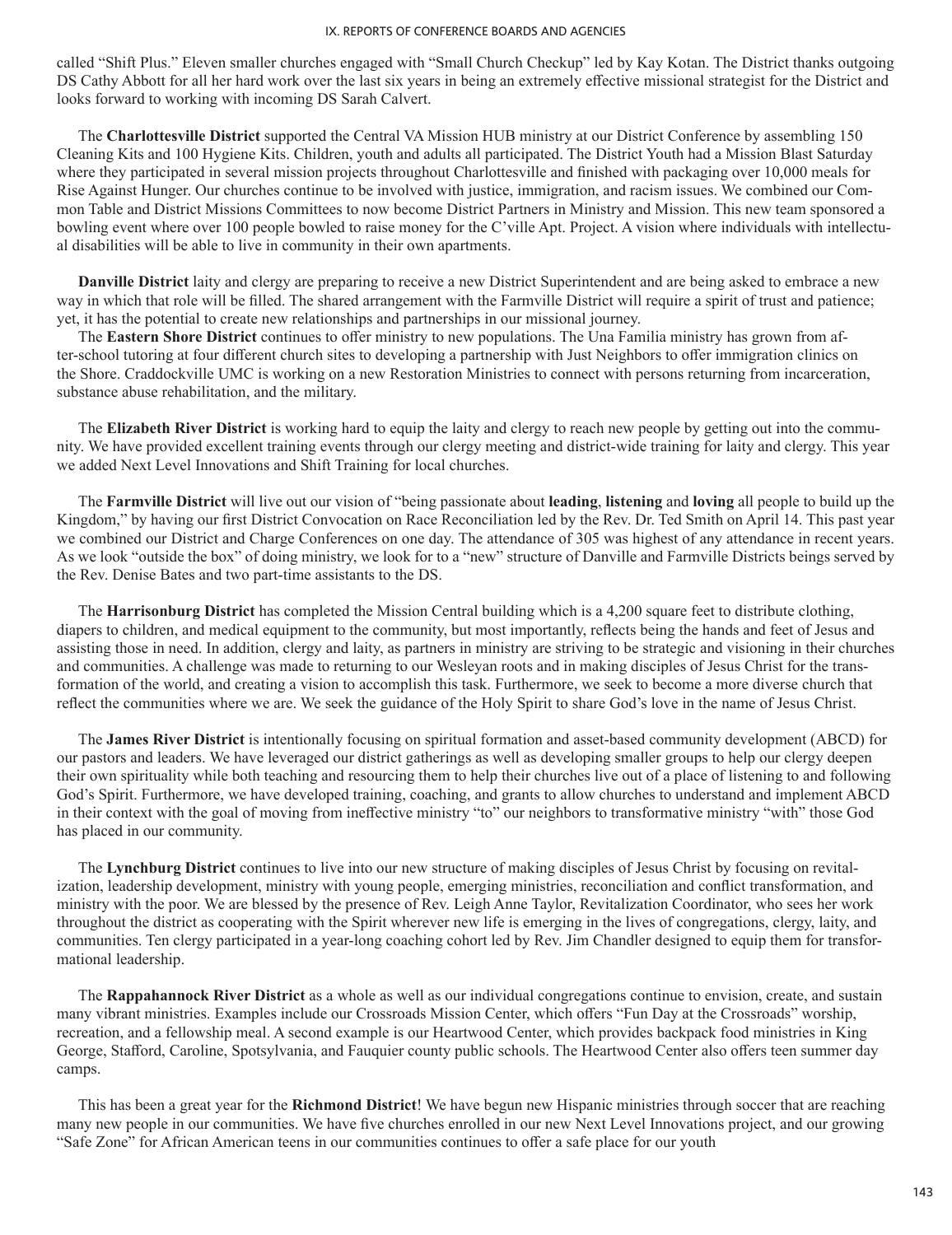#### 2018 JOURNAL OF THE VIRGINIA ANNUAL CONFERENCE

On the **Roanoke District,** the *ReGenerations: Why Connecting Generations Matter* workshop led by author Jessica Stallings addressed issues pertinent to all size churches. Shane Claiborne and Mike Martin co-authors of *Beating Guns: Hope for People Who Are Weary of Violence* offered a workshop on a faithful response to America's gun violence crisis. The Community Outreach Program rebranded as *Kids Soar* to better reflect the focus on helping children of inner city Roanoke succeed through literacy. The district is partnering with the Methodist Church of Puerto Rico along with its community outreach program ReHace (Rebuilding Communities with Hope) to install solar panels on homes on the island of Vieques following the devastation of Hurricane Maria.

Over the past Conference year, the **Staunton District** has kept focus on how we "influence others to serve" Christ in our communities. Our development of "Fresh Expressions" faith-communities continues in Waynesboro at the new Wayne Hills Ministry Center, building relationships with more than 100 lower-income families who are for the most part unchurched. In rural Swoope, new affinity-group *BlueGrass Spirit* is engaging those we'd never met before, while in the paper-mill town of Covington, one of our churches has birthed a ministry with families of children with autism, and is planning a worship experience tailored to the needs of this group. Looking beyond our boundaries, we were blessed to launch two District mission teams this Conference year, one a Disaster Relief crew that tackled Hurricane Matthew-ravaged homes near Swan Quarter NC, and an ERT that took part in on-going flood-recovery efforts on the Danville District. At home and abroad, we are connecting with our neighbors; to God be the glory!

In the past year the **Winchester District** had as its focused theme, "*Lifelong Learning, Influencing, and Serving as Christ's Disciples."* We have explored how we can be the most effective in proactively integrating the Virginia Annual Conference's vision statement throughout the ministries and missions of the District as a clergy and laity in partnership. We were particularly blessed by The Rev. Christian Washington's prophetic presentation at our January district-wide event. In addition to many local church mission and service efforts in the community, our District has committed to at least six trips to Danville this year, and we sent our 13th team to Haiti. We also report, with eternal joy, that there were 163 Professions of Faith on the Winchester District in 2018 – may God be praised!

In 2018, the **York River District** formed a District Prayer Team to pray for individuals and congregations in the District to be one with the Triune God and with one another. The District Consultation Team worked with Path 1 consultant to identify ways to strengthen the churches and to reach out to new people in new places. Through the faithful ministry of clergy and laity, we welcomed over 140 new members by profession of faith and contributed over 2.6 million dollars for the ministry and mission of The United Methodist Church.

The Conference Lay Leader, the Conference Treasurer, the Director of Connectional Ministries, the Director of the Center for Clergy Excellence, and the Director of the Center for Congregational Excellence serve as members of the **Extended Cabinet** to inform and provide a connection between the program and missional ministries of the annual conference and the work of the Cabinet.

In March we bid farewell to the Rev. Meredith McNabb and welcomed the Rev. Lindsey Baynham as the Director of the Center for Clergy Excellence. We also give thanks for the Rev. Marc Brown's 11 year tenure as the Director of Connectional Ministries and wish him well in retirement. We look forward to continuing to work with the Rev. Dr Ted Smith as he transitions to this position.

With thanksgiving for their committed leadership, we will also say "farewell" to colleagues the Rev. Bob Parks and the Rev. Dr. Janine Howard. We will warmly welcome the Rev. Charles Bates, the Rev. Denise Bates, and the Rev. Dr. Sarah Calvert, to the cabinet table.

We are exceedingly grateful to the Rev. Tom Joyce, Assistant to the Bishop, and Mrs. Terri Biggins, the bishops' administrative assistant for their dedicated support.

We are blessed that the Cabinet Covenant shapes our life and leadership: *We the Cabinet of the Virginia Conference, covenant with each other to be a Holy Table where Christ is our servant example and Lord; where we joyfully hold each other in disciplines of prayer, study, worship, service and physical self-care; where the truth is told and honored; where we support one another in the effort to maintain confidentiality, through words/action of grace and in the spirit of love; where trust is the rule, brokenness is*  received with mercy, pain is healed with grace and forgiveness is sought, given and accepted; where the health of the whole Body of *Christ is desired over that of any one part; where we seek perfection in love for God and for each other.*

*– Kathleen Overby Webster, Dean*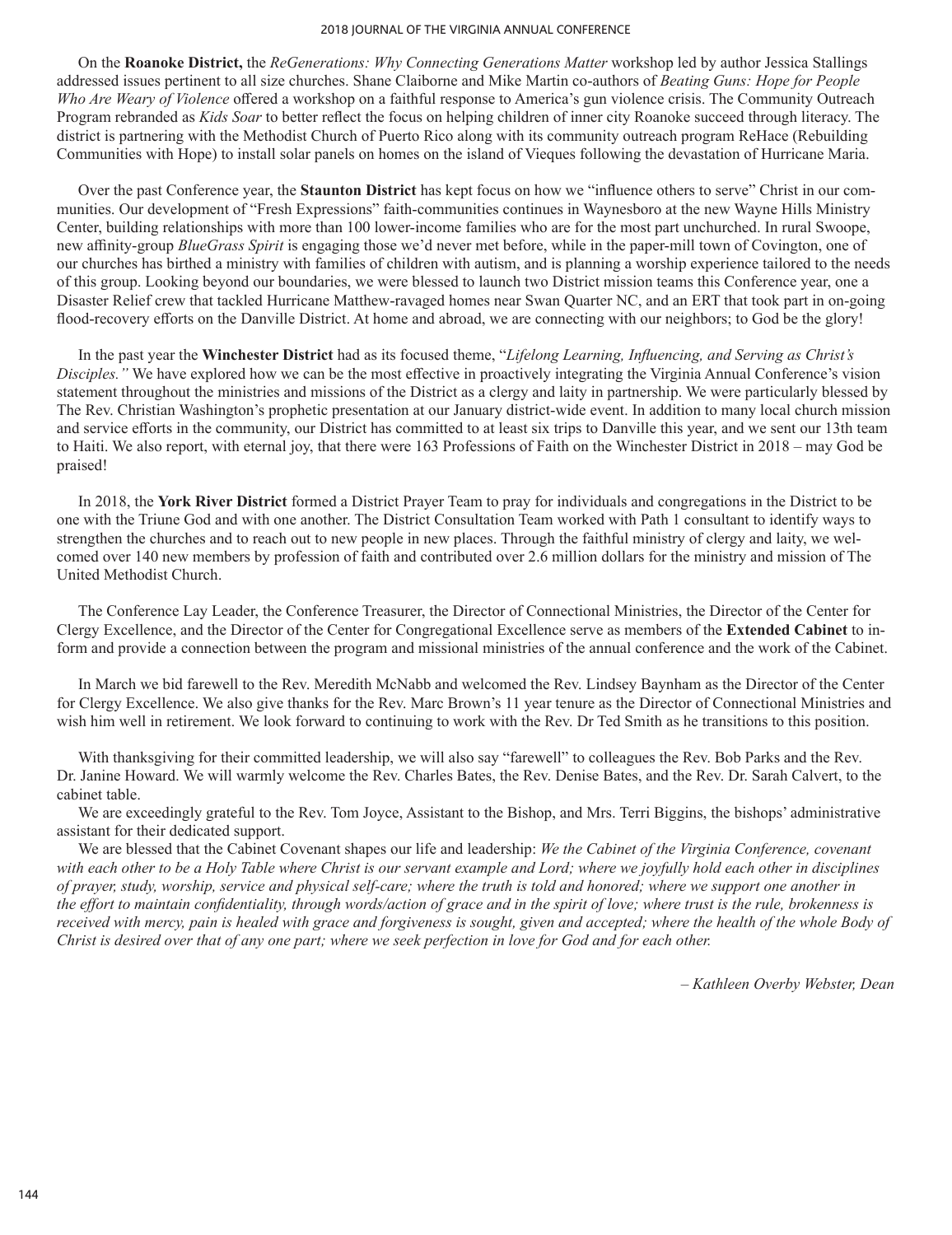# **SITE SELECTION COMMITTEE**

The Site Selection Committee is charged with identifying the location for the Virginia Annual Conference to meet and to recommend a location five (5) years in advance. Beginning this year (2019) and beyond, the Annual Conference will convene on Thursday and conclude on Saturday as set by Bishop Sharma D. Lewis. By previous Annual Conference action, the following locations have been approved for the site of the Annual Conference:

| Roanoke | June 18-20, 2020 |
|---------|------------------|
| Hampton | June 17-19, 2021 |
| Hampton | June 16-18, 2022 |
| Roanoke | June 15-17, 2023 |

The Site Selection Committee recommends for 2024, Annual Conference be held in:

Roanoke June 20-22, 2024

The Committee, along with the Chair of the Common Table and with the assistance of the Conference meeting planner, continues to review other locations for holding Annual Conference across the Commonwealth. For your reference, we have the following requirements in evaluating potential Annual Conference sites:

- Venue to accommodate 3,500 people
- 1,500 hotel rooms in the area
- Parking for 2,500 cars
- Meeting space for the Clergy Session of 1,500 people
- Meeting space for the Laity Session of 1,500 people
- Additional meeting spaces adjacent to the Conference floor
- Two (2) banquet areas to accommodate 500 people each
- Additional banquet locations accessible to Conference
- Restaurants to accommodate 3,500 patrons within  $1\frac{1}{2}$  2 hour timeframe
- 10,000 sq. ft. of exhibit space

## **RECOMMENDATION:**

The Site Selection Committee recommends that the 2024 Virginia Annual Conference be held at the Berglund Center in Roanoke June 20-22.

– *Neal E. Wise, Chair*

## **EQUITABLE COMPENSATION COMMISSION**

The Equitable Compensation Commission continues to provide financial aid to those churches requiring sup- plementation to strengthen their ministries in the communities in which they are located and to provide minimum salary or salary supplementation for the pastors. Equitable Compensation support in the amount of \$225,094 was provided to 30 charges in 2018. A schedule of salary supplementation appropriations for 2018 has been provided to the conference secretary for publication in the Journal.

There were 6 charges receiving salary support in 2017 that did not require salary support in 2018. These are Bethel (Winchester), Boydton (Farmville), Fletcher's Chapel (Rappahannock River), Greenwood Montague Avenue (Winchester), Hites Chapel (Winchester) and Woods (James River). These charges and their superintendents are commended for their success in providing a ministry in the communities they serve that has enabled them to grow spiritually in their stewardship.

District Superintendents and charges setting salaries for 2020 that may require supplementation are advised that the "floor" must come from sources other than the Commission on Equitable Compensation.

The Conference Average Compensation (CAC) for 2020 is \$64,590, which is an increase of 1% percent from 2019. The Commission considered Minimum Compensation and the Floor Schedule for 2020 and recommends the schedules remain the same as 2019.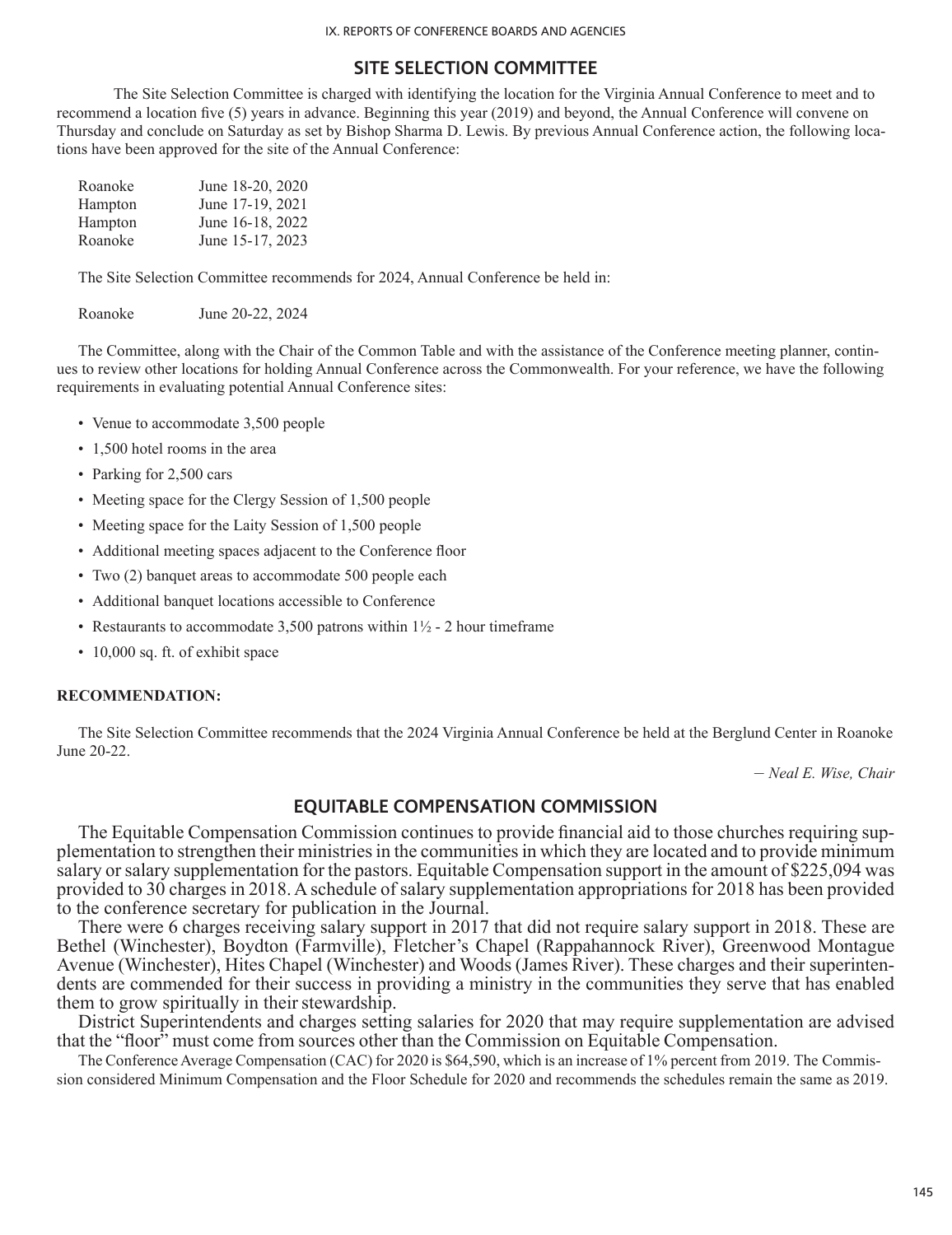#### 2018 JOURNAL OF THE VIRGINIA ANNUAL CONFERENCE

#### **RECOMMENDATIONS:**

|                                       | 2020 Proposed | 2019 Approved |
|---------------------------------------|---------------|---------------|
| 1. The Minimum Compensation Schedule: |               |               |
| a. Full Connection Pastors            | \$42,000      | \$42,000      |
| b. Provisional and Associate Members  | \$38,500      | \$38,500      |
| c. Local Pastors                      | \$36,000      | \$36,000      |
| 3. The Floor Schedule:                |               |               |
| a. Full Connection Pastors            | \$28,000      | \$28,000      |
| b. Provisional and Associate Members  | \$25,600      | \$25,600      |
| c. Local Pastors                      | \$24,000      | \$24,000      |

|                                       | <b>Year Ending</b><br>2016 | <b>Year Ending</b><br>2017 | <b>Year Ending</b><br>2018 |
|---------------------------------------|----------------------------|----------------------------|----------------------------|
| Apportioned                           | 500,000                    | 350,000                    | 350,000                    |
| Uncollected Apportionment             | (61, 170)                  | (36, 432)                  | (41, 327)                  |
| <b>Apportionment Income</b>           | 438,830                    | 313,568                    | 308,673                    |
| Percent Collected                     | 87.77%                     | 89.59%                     | 88.19%                     |
|                                       |                            |                            |                            |
| Grants                                | 193,646                    | 175,506                    | 225,094                    |
| Sustenation fund grant                |                            | 6,513                      |                            |
| Meeting Expense & Other               | 1,033                      | 373                        | 63                         |
| <b>Total Expenses</b>                 | 194,679                    | 182,391                    | 225,157                    |
|                                       |                            |                            |                            |
| <b>Receipts Over (Under) Expenses</b> | 244.151                    | 131,176                    | 83.516                     |

# **EQUITABLE COMPENSATION FINANCIAL REPORT**

*– Joseph T. Carson III, Chair*

# **VIRGINIA UNITED METHODIST PENSIONS, INC.**

## ■ **Report 1: Role & Responsibilities of Virginia United Methodist Pensions, Inc.**

*The Book of Discipline of The United Methodist Church* directs each annual conference to establish a conference board of pension, auxiliary to Wespath Benefits and Investments (Wespath), to have charge of the interests and work of providing for and contributing to the support, relief, assistance, and pensioning of clergy and their families, other church workers, and lay employees of the United Methodist Church, its institutions, organizations, and agencies within each annual conference except as otherwise provided for by Wespath.

On June 22, 1965, the Virginia Annual Conference (VAUMC) established and incorporated the Virginia Methodist Pensions, Incorporation, (subsequently renamed on February 2, 1971 to Virginia United Methodist Pensions, Inc., or "VUMPI,") as its conference board of pension.

VUMPI, in conjunction with Wespath, develops and administers the numerous employee pension and benefit plans sponsored by the Virginia Conference. Some plans are employer-paid, while others are voluntary and 100 percent participant-paid:

| <b>VUMPI Plans</b><br>Health             |
|------------------------------------------|
| Prescription                             |
| Dental                                   |
| Supplemental Life                        |
| Voluntary Life                           |
| Long Term Care                           |
| Healthcare Flexible Spending Account     |
| Dependent Care Flexible Spending Account |
|                                          |

| <b>Wespath Plans</b><br>Ministers Reserve Pension Fund (Pre-82) |
|-----------------------------------------------------------------|
| Ministerial Pension Plan (MPP)                                  |
| Clergy Retirement Security Program -                            |
| Defined Benefit (CRSP-DB)                                       |
| Clergy Retirement Security Program -                            |
| Defined Contribution (CRSP-DC)                                  |
| United Methodist Personal Investment Plan                       |
| (UMPIP)                                                         |
| Comprehensive Protection Plan (CPP)                             |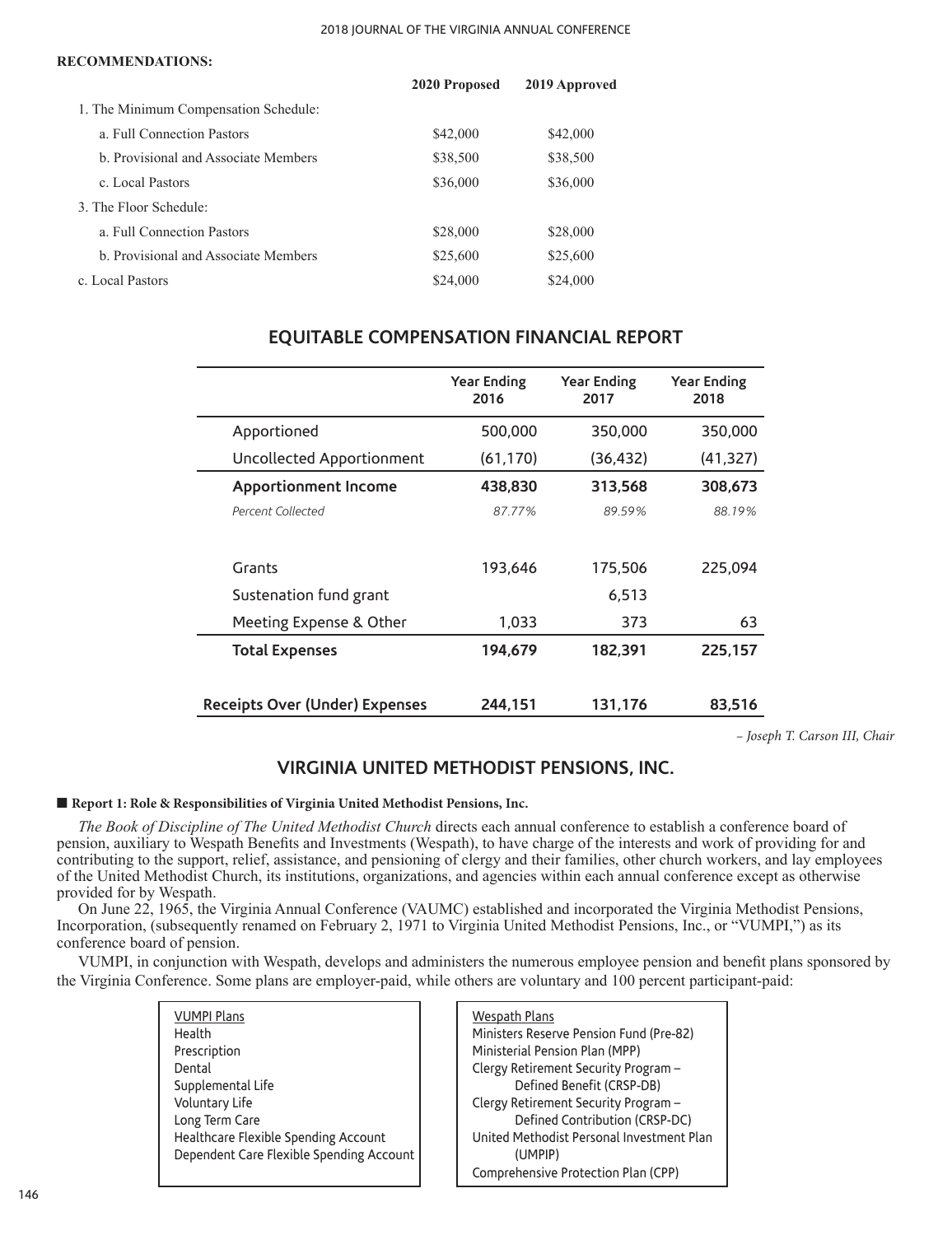### ■ **Report 2: Virginia Conference-Sponsored Health Plans**

VUMPI administers health plans for full time clergy of the Virginia Conference, as well as retired clergy who meet eligibility requirements based on years of ministry in the Virginia Conference. Details of the Conference-sponsored health plans follow:

## **Active Clergy Health Plans**

Health plans recommended to be made available in 2020 are unchanged from the plans offered in 2019. Health plans available to clergy serving in full time appointments in the Virginia Conference include the following:

- **PPO Core:** \$1,000 individual deductible, \$2,500 family deductible, 20% coinsurance
- **PPO Buy-Up:** \$750 individual deductible, \$1,875 family deductible, and 20% coinsurance
- **HSA plan:** a plan with a higher deductible (\$2,250 individual, \$4,500 family) as required by Internal Revenue Service rules for HSAs, a Conference contribution to the Health Savings Account (\$750 for individual tier enrollees, \$1,500 for all other tier enrollees), 20% coinsurance

A fourth health plan which is currently offered, and which is made available only to clergy on medical leave with CPP disability benefits and surviving spouses and children of clergy, is recommended to continue to be offered in 2020 with no plan design changes.

A small group of participants in the previously offered Clergy Managed Care Plan, which is a high deductible health plan that is not eligible for HSA contributions, maintained eligibility to enroll in that plan in 2019 due to remaining medical credits in the plan. Clergy enrolled in the Clergy Managed Care Plan in 2019 will have the option to remain enrolled in that plan in 2020, with no changes in the plan design or participant contributions. VUMPI encourages those who elect to remain enrolled in the Clergy Managed Care Plan in 2020 to utilize remaining medical credits under the plan and to anticipate the termination of that plan at the end of 2020 or soon thereafter.

The vision plan that was offered beginning in 2019 will continue to be offered in 2020, with no changes in the plan design.

The two dental plan options currently administered by VUMPI are also recommended to continue to be offered in 2020 with no plan design changes.

The majority of the cost of the health plans made available to Virginia Conference clergy is funded through a Conference apportionment, as described in Recommendation 1. The remainder of the cost of the plans is funded by participant contributions, as described in Recommendation 2.

## **Retired Clergy Health Plans**

VUMPI administers health plans for eligible retired clergy of the Virginia Conference. The eligibility requirements include a minimum of ten years of full time ministry in either Virginia Conference church appointments or Extension Ministry appointments with enrollment in the Conference-sponsored health plans.

Plans made available to eligible retirees are coordinated with Medicare eligibility. Specific plans for retirees who are not yet eligible for Medicare and the program for Medicare-eligible clergy are described below:

- **Conference-sponsored health plan for pre-Medicare-eligible retirees:** retirees who are eligible to enroll in the Conferencesponsored retired clergy health plan but who are not yet eligible to enroll in Medicare may enroll in the self funded PPO Core or PPO Buy-Up plans administered by VUMPI. Pre-Medicare-eligible retirees may also enroll in the self funded dental insurance program and the fully insured vision program made available to active clergy. The majority of the cost of the health plans made available to Virginia Conference clergy is funded through a Conference apportionment, as described in Recommendation 1. The remainder of the cost of the plans is funded by participant contributions, as described in Recommendation 2.
- **Conference-sponsored health plan for Medicare-eligible retirees:** retirees who are eligible to enroll in the Conferencesponsored retired clergy health plan and who are also enrolled in Medicare have two options for retiree medical coverage.

The first option is the Group Plan, which is a group Medicare Advantage plan created specifically for Virginia Conference retirees. The Group Plan integrates the retiree's Medicare benefit and includes prescription drug coverage. The majority of the cost of the Group Plan is funded through a Conference apportionment, as described in Recommendation 1. The remainder of the cost of the plans is funded by participant contributions, as described in Recommendation 2.

The second option made available to eligible retirees who are enrolled in Medicare is the Connector option. Under the Connector option, Medicare-eligible retirees are able to select any Medicare Supplement plan or Medicare Advantage plan, and any Part D prescription drug plan, offered by United Healthcare. The Conference will provide funding through a Retiree Reimbursement Account ("RRA"), and those funds can be used to partially or fully offset the cost of the coverage elected through the Connector option. The RRA funding made available to retirees who elect coverage through the Connector option is funded through a Conference apportionment, as described in Recommendation 1. The remainder of the cost of the elected health plan coverage, if any, is paid by the retiree directly to United Healthcare.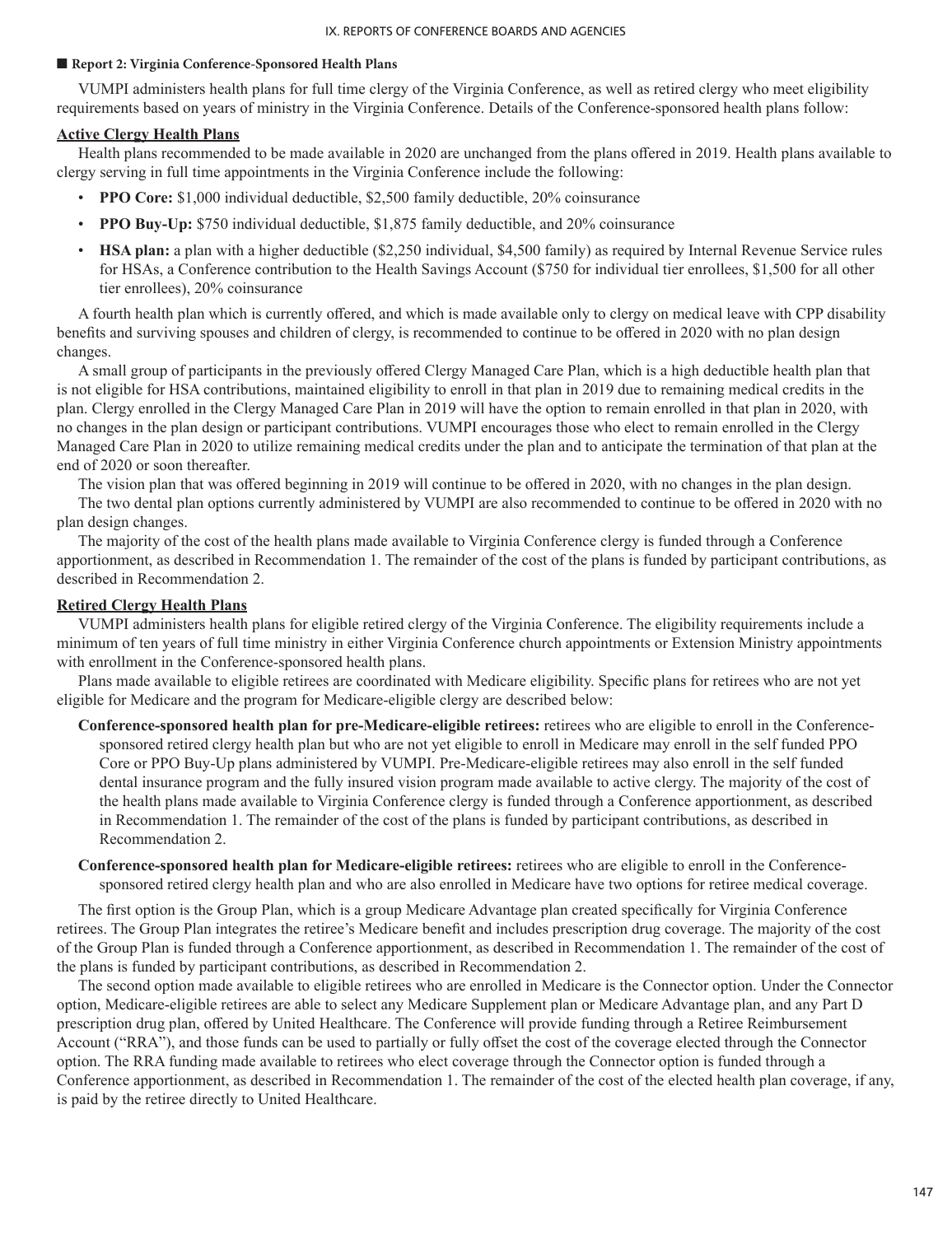## ■ **Report 3: Pension Plan Structure**

There are four components to the Clergy Retirement Security Program (CRSP):

- A. Ministers Reserve Pension Fund (Pre-82) for service and benefits accrued on and/or prior to December 31, 1981.
- B. Ministerial Pension Plan (MPP) for service and benefits accrued on and/or after January 1, 1982 through December 31, 2006.
- C. Clergy Retirement Security Program Defined Benefit Plan (CRSP–DB) for service and benefits accrued on and/or after January 1, 2007.
- D. Clergy Retirement Security Program Defined Contribution Plan (CRSP–DC) for service and benefits accrued on and/or after January 1, 2007.

Wespath refers to plans A - C above as defined benefit ("DB") pension plans. That is, each year an eligible clergy member of the Virginia Conference served/serves and received/receives pension credit, the applicable plan will pay a certain benefit, or "defined" monthly income during retirement. Hence, the term "defined benefit." Defined benefit plans do not maintain participant account balances since the employer, or in our case, Wespath, has the responsibility to manage the funds in a manner sufficient to pay the monthly defined benefit.

Simultaneous to Wespath calculating each participant's defined benefit, it calculates each annual conference's cost to provide these defined benefits. Wespath bills each annual conference the amount due. Each annual conference, or in our case, VUMPI, then in-turn bills and apportions our local churches for the cost of these plans.

In addition to these defined benefit plans, annual conferences provide their clergy pension benefits from the CRSP-DC, a defined contribution ("DC") plan. Each year an eligible clergy member of the Virginia Conference serves and receives pension credit, the Virginia Conference determines how much pension contribution each clergy participant will receive in his/her pension account. VUMPI bills local churches for the required amount of pension contribution, then in-turn, makes monthly contributions into the clergy CRSP-DC accounts.

## ■ **Report 4: Welfare Plan Structure**

The welfare plans made available to Virginia Conference clergy include the Comprehensive Protection Plan ("CPP") sponsored by Wespath, as well as supplemental benefits sponsored independently by VUMPI.

The CPP disability benefits are as follows:

- For Clergy disabled on or after Jan. 1, 2002, the CPP disability benefit equals 70 percent of Plan Compensation, with compensation capped at 200 percent of the DAC.
- For Clergy disabled prior to Jan. 1, 2002, they will continue to receive the same CPP disability benefit per the plan document in-force at the time their disability claim originated.

The following generally describes the death benefit amounts payable under the CPP to eligible participants and their beneficiaries:

*Active Participant Death Benefits:* payable upon the death of an eligible active CPP participant, as follows:

- Participant: \$50,000, payable in 12 monthly installments or one lump sum
- Spouse of active participant: 20% of DAC in the year of death
- Surviving spouse of active participant: 15% of DAC in the year of death
- Child of active participant: 10% of DAC in the year of death
- Annual surviving spouse annuity benefit of 20% of DAC, less the annuity benefit payable from CRSP and other Church-related sources
- Annual surviving child benefit of 10% of DAC, payable in 12 monthly installments (for those age 17 and younger; benefits are paid through the month in which the child attains age 18)
- Annual surviving child educational benefit up to 20% of DAC, payable in equal installments (for those age 18 through 24 and attending school full-time)

*Retired Participant Death Benefits:* to be eligible for death benefits in retirement, a clergyperson must have been covered in CPP for a specified number of years. The 2012 General Conference approved a change to the CPP program which increases the length of service requirement for retirees. Retirees with 25 or more years of enrollment in CPP are eligible for the death benefits in retirement, and the eligibility criteria for those with fewer than 25 years in CPP is phased in with one-year increments, as detailed in the table on the following page: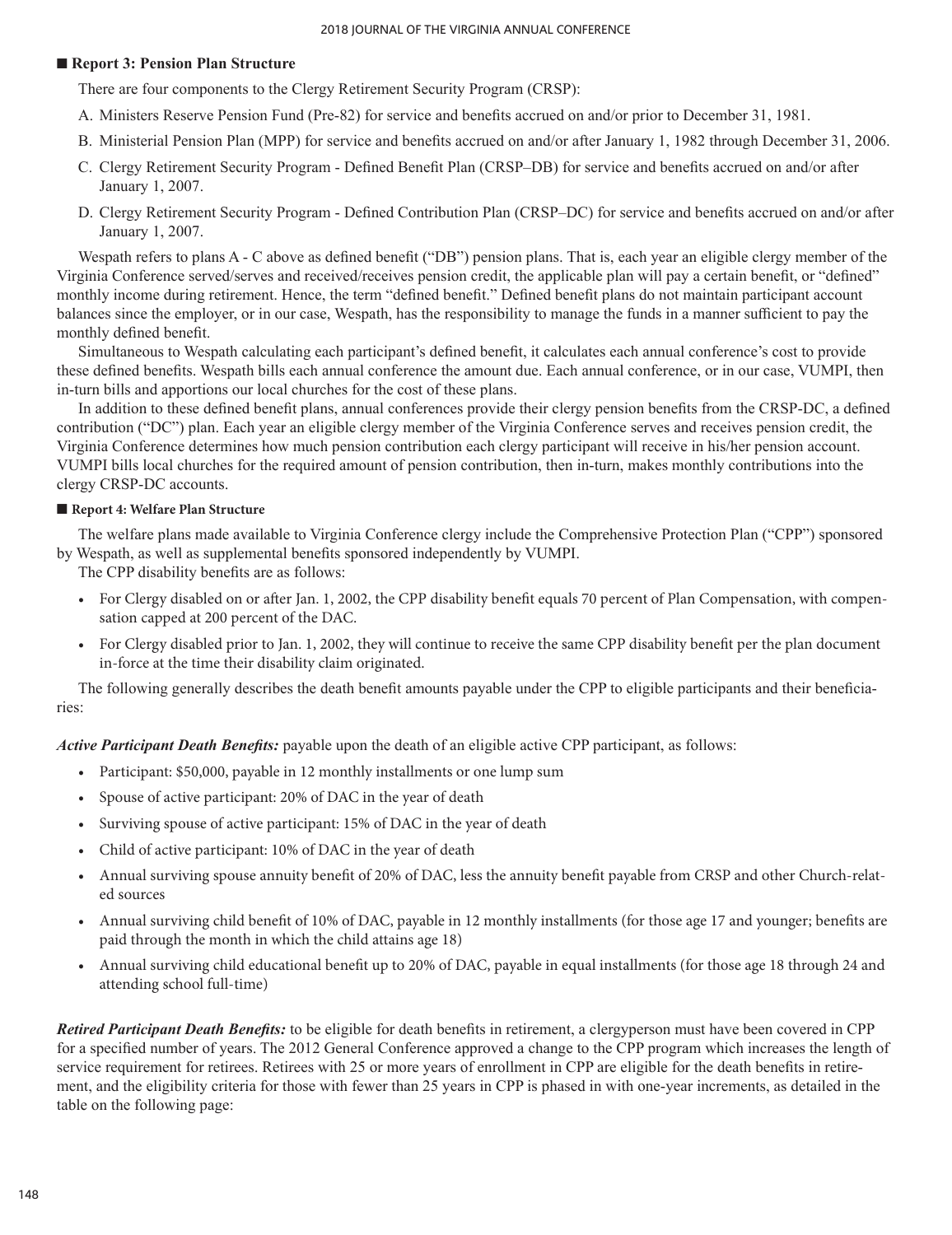| <b>Retirement Year</b> | <b>CPP Enrollment Requirement for</b><br><b>Death Benefit Eligibility</b> |
|------------------------|---------------------------------------------------------------------------|
| 2013                   | 6 of last 10 years                                                        |
| 2014                   | 7 of last 10 years                                                        |
| 2015                   | 8 of last 11 years                                                        |
| 2016                   | 9 of last 12 years                                                        |
| 2017                   | 10 of last 13 years                                                       |
| 2018                   | 11 of last 14 years                                                       |
| $2019+$                | 12 of last 15 years                                                       |

The death benefit amounts associated with retired participants are detailed in the table below:

| <b>Plan Provision</b>                                                  | <b>Clergy Who Retired Before</b><br>Jan. 1, 2013 | <b>Clergy Who Retire</b><br>Jan. 1, 2013 or Later |
|------------------------------------------------------------------------|--------------------------------------------------|---------------------------------------------------|
| Death of retired participant                                           | 30% of DAC in the year of death                  | \$20,400                                          |
| Death of retiree's spouse                                              | 20% of DAC in the year of death                  | \$15,300                                          |
| Death of retiree's surviving spouse                                    | 15% of DAC in the year of death                  | \$10,200                                          |
| Death of retiree's child                                               | 10% of DAC in the year of death                  | \$8.160                                           |
| Annual surviving child benefit,<br>payable in 12 monthly installments  | 10% of DAC                                       | 10% of DAC                                        |
| Annual surviving child educational<br>benefit, payable in installments | 20% of DAC                                       | 20% of DAC                                        |

The Conference Supplemental Death Benefit for active eligible clergy under episcopal appointment, and who are enrolled in CPP, is \$25,000. The Conference Supplemental Death Benefit is payable in addition to the CPP death benefit. During retirement, a \$5,000 Conference Supplemental Death Benefit will be payable to CPP participants, in addition to the CPP death benefit. The beneficiary will receive the Conference Supplemental Death Benefit payable in one lump sum. The Conference pays the entire cost of this Supplemental Death Benefit.

In combination, the CPP and Conference Supplemental Death Benefit provide total death benefits as follows:

- \$75,000 to beneficiaries of active clergy participants
- 30% of the DAC + \$5,000 (or \$25,400 for those retiring January 1, 2013 or later) to beneficiaries of retired clergy participants

## **Gift Benefit**

VUMPI currently elects to provide a one time \$1,500 gift at the time of retirement or disability (once awarded disability benefits under the Comprehensive Protection Plan) to each clergyperson who has served at least ten years of service in a full-time Virginia Annual Conference episcopal appointment in the Virginia Conference with pension credit. Further, a gift to the family of each clergyperson meeting the eligibility criteria above who dies in active service is paid in the same amount as the gift to retired or disabled clergypersons.

## **Report 6: Denominational Average Compensation**

Several of the pension and welfare plans incorporate the Denominational Average Compensation ("DAC") into the formula for determining the plan benefit. The formula VUMPI uses for funding those plans relies on the DAC, as well.

As reported by Wespath, the DAC is projected to increase from 2019 to 2020 as follows:

| Denominational Average Compensation |          |  |
|-------------------------------------|----------|--|
| \$71.361<br>2019                    |          |  |
| 2020                                | \$72.648 |  |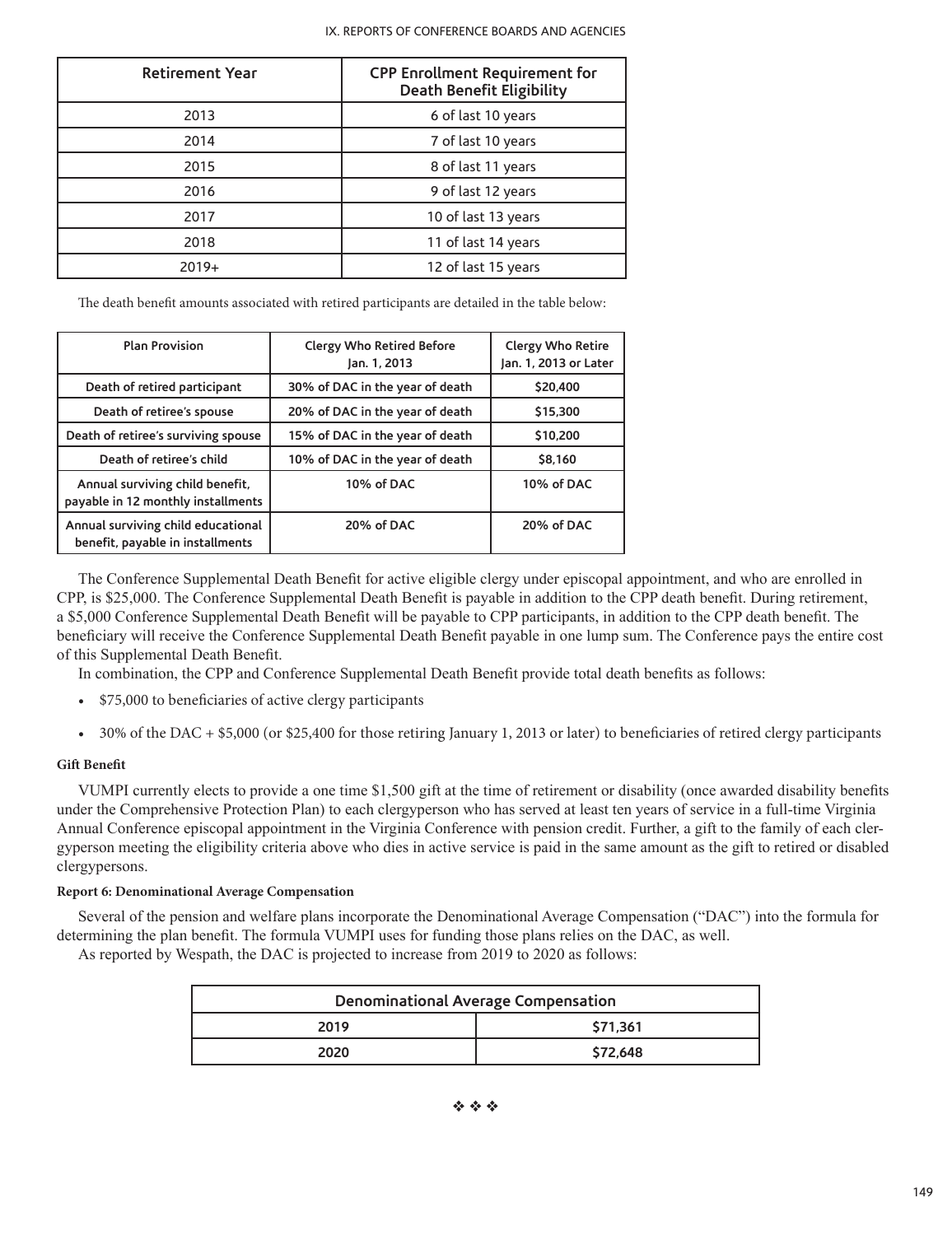## **Section II: Recommendations for Annual Conference Approval**

## ■ Recommendation 1: 2020 Pension and Health Plan Apportionment Recommendations

For 2020, VUMPI recommends a total Clergy Benefit Apportionment of \$16,520,000. This is the sixth consecutive year in which VUMPI's recommended apportionments are either unchanged from or less than the preceding year's apportionments. The total benefits apportionment amount includes funding for the Pre-82 pension, the Active Clergy Health Plan (which includes health care coverage for eligible clergy on medical leave and widowed spouses of active clergy) and the Retired Clergy Health Plan. The apportionment total is allocated among these components as follows:

| <b>Clergy Benefits Apportionment Recommendations - 2020</b> |              |
|-------------------------------------------------------------|--------------|
| <b>Active Clergy Health</b>                                 | \$9,710,000  |
| <b>Retired Clergy Health</b>                                | 6,060,000    |
| Pension Liability Assessment - Pre-82                       | 750,000      |
| <b>TOTAL CLERGY BENEFIT APPORTIONMENTS</b>                  | \$16,520,000 |

VUMPI recommends the above Active Clergy Health and Retired Clergy Health apportionments as part of its broad strategy focused on maintaining adequate health plans for Virginia Conference active and retired clergy, while moderating the financial impact on local churches and individual participants to the extent possible.

VUMPI will continue to bill Conference-responsible salary-paying-units (such as Extension Ministries) in 2020. The amount billed will be \$11,664 (\$972 per month) for each eligible clergyperson, plus their applicable Participant Contributions for active clergy as noted in Recommendation 2: 2020 Participant Contribution Recommendations.

The Pension Liability Assessment associated with the Pre-1982 pension program is calculated by Wespath, and is partially based on the projected funding liability that VUMPI is required to meet in 2020. Changes in each year's assessment are driven by multiple factors, including actual and projected investment earnings on pension assets held on behalf of the Virginia Conference at Wespath. Based on input from multiple entities, including the Virginia Conference Treasurer and the Virginia Conference Council on Finance & Administration, the recommended Pre-82 pension apportionment in 2020 is \$750,000, unchanged from the corresponding 2019 apportionment.

## ■ **Recommendation 2: 2020 Participant Contribution Recommendations**

A key component of VUMPI's strategy is the administration of clergy health plans which provide sufficient and affordable health care coverage. VUMPI works closely with consultants and advisors to construct plan designs which are designed for long term financial sustainability, while optimizing both coverage and costs for enrolled clergy and their families. VUMPI is recommending no change in participant contributions for the PPO Core plan, modest increases in participant contributions for the PPO Buy-Up plan, and modest reductions in the participant contributions for the HSA plan. These recommendations result in the following monthly participant contribution rates for 2020:

## **Active Clergy**

As was summarized in Report 2, three new health plan designs are recommended for 2019. The recommended plans have been designed to provide a PPO Core heath plan option, which is designed to be similar to the current Conference-sponsored PPO plan. Also offered is a PPO Buy-Up plan that offers a lower deductible and out of pocket cost limit, and a Health Savings Account plan option that includes Conference contributions to the HSA. HSA contributions will be prorated for plan participants enrolling in the HSA plan within a calendar year. Any HSA funds remaining at the end of the calendar year will roll over to the subsequent year and will remain under the enrollee's ownership. The recommended 2019 health benefit plan highlights are as follows:

|                              | <b>Medical Plans</b> |                             |            | <b>Dental Plans</b> |       |
|------------------------------|----------------------|-----------------------------|------------|---------------------|-------|
|                              | <b>PPO Core</b>      | <b>PPO</b><br><b>Buy-Up</b> | <b>HSA</b> | Core                | Major |
| <b>Clergyperson Only</b>     | \$102                | \$130                       | \$80       | \$13                | \$34  |
| Clergyperson + Spouse        | \$308                | \$351                       | \$263      | <b>S49</b>          | \$98  |
| Clergyperson +<br>Child(ren) | \$312                | \$357                       | \$269      | <b>\$51</b>         | \$100 |
| Family                       | \$325                | \$389                       | \$280      | \$60                | \$109 |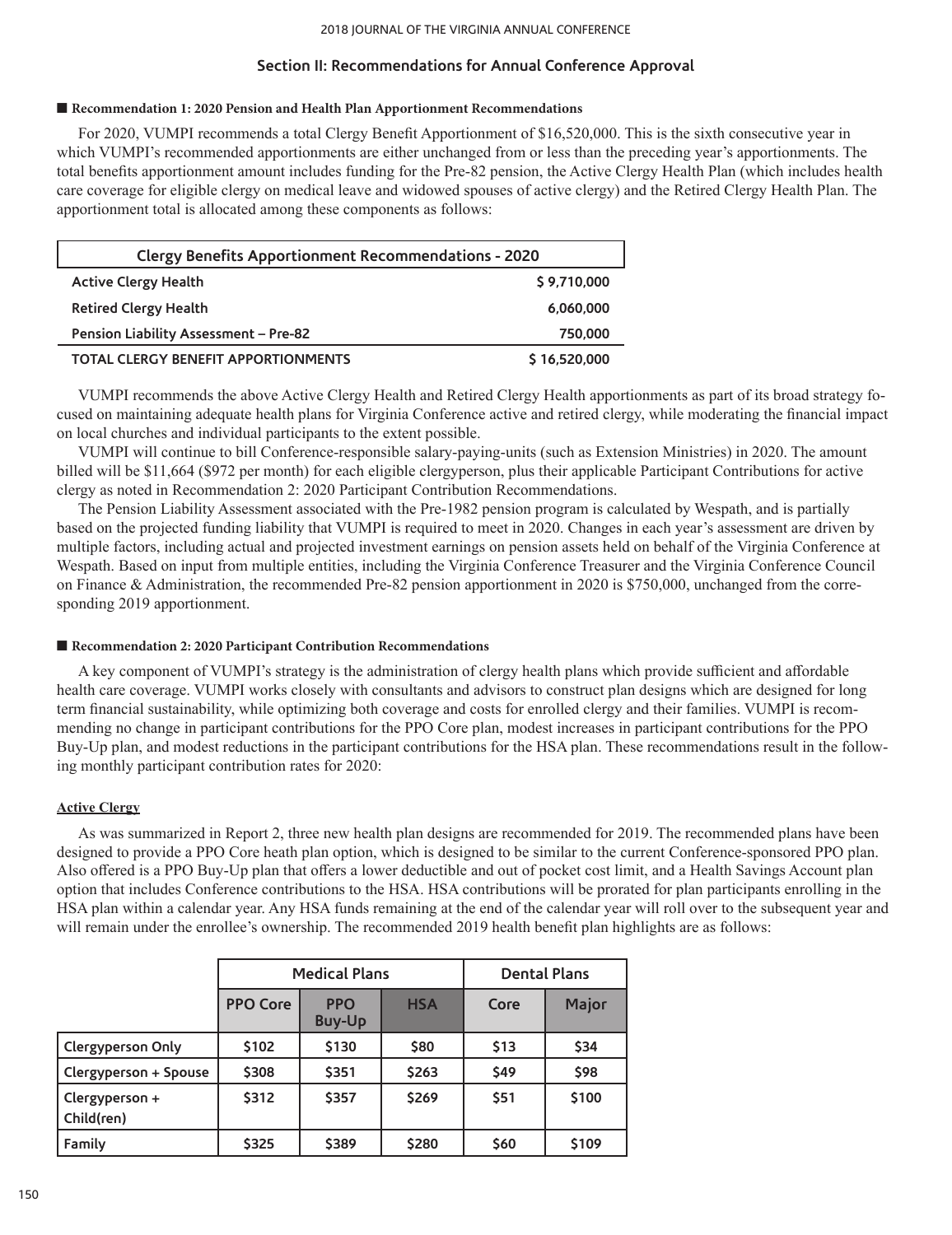Note: active clergy have the opportunity to earn a \$15 reduction in Individual contribution rate or \$30 reduction in Family contribution rate through participation in the Virginia Conference wellness program.

**Clergy on Voluntary Leave, Sabbatical, or Retired Under ¶358.2.a (With Twenty Years of Service) or ¶358.3 (Prior to Age 62 With Fewer Than Thirty Years of Service):**

|                           | <b>Medical Plans</b> |                             | <b>Dental Plans</b> |       |
|---------------------------|----------------------|-----------------------------|---------------------|-------|
|                           | <b>PPO Core</b>      | <b>PPO</b><br><b>Buy-Up</b> | Core                | Major |
| <b>Clergyperson Only</b>  | <b>S642</b>          | \$723                       | \$31                | \$60  |
| Clergyperson + Spouse     | \$1,429              | \$1,549                     | \$51                | \$124 |
| Clergyperson + Child(ren) | \$1,548              | \$1,678                     | \$53                | \$126 |
| Family                    | \$1,994              | \$2,162                     | \$64                | \$137 |

**Clergy on Medical Leave with CPP Benefits & Under Age 65 Surviving Spouses of Clergy :**

|                           | <b>Medical Plans</b>   | <b>Dental Plans</b> |              |
|---------------------------|------------------------|---------------------|--------------|
|                           | PPO (\$500 deductible) | Core                | <b>Major</b> |
| Clergyperson Only         | \$112                  | \$13                | \$34         |
| Clergyperson + Spouse     | \$171                  | \$49                | \$98         |
| Clergyperson + Child(ren) | \$174                  | \$51                | \$100        |
| Family                    | \$185                  | \$60                | \$109        |

**Retired Clergy Under Age 65 – Retired Under ¶358.1, ¶358.2b, ¶358.2c, or ¶358.3:**

| <b>Years of Qualifying Virginia</b> | <b>PPO Core</b>        |         | PPO Buy-up             |         |
|-------------------------------------|------------------------|---------|------------------------|---------|
| <b>Conference Service</b>           | <b>Retiree</b><br>Only | Family  | <b>Retiree</b><br>Only | Family  |
| $10 - 14$                           | \$701                  | \$1,600 | \$834                  | \$1,901 |
| $15-19$                             | \$568                  | \$1,295 | <b>S675</b>            | \$1,539 |
| $20 - 24$                           | \$434                  | \$991   | <b>S516</b>            | \$1,177 |
| $25 - 29$                           | \$301                  | \$686   | \$357                  | \$814   |
| $30+$                               | \$167                  | \$381   | <b>S199</b>            | \$453   |

| <b>Years of Qualifying Virginia</b> | <b>Dental Core</b>     |               | <b>Dental Major</b>    |        |
|-------------------------------------|------------------------|---------------|------------------------|--------|
| <b>Conference Service</b>           | <b>Retiree</b><br>Only | <b>Family</b> | <b>Retiree</b><br>Only | Family |
| $10 - 14$                           | \$31                   | \$58          | \$60                   | \$131  |
| $15-19$                             | \$31                   | \$58          | \$60                   | \$131  |
| $20 - 24$                           | \$31                   | \$58          | \$60                   | \$131  |
| $25 - 29$                           | \$31                   | \$58          | \$60                   | \$131  |
| $30+$                               | \$31                   | \$58          | \$60                   | \$131  |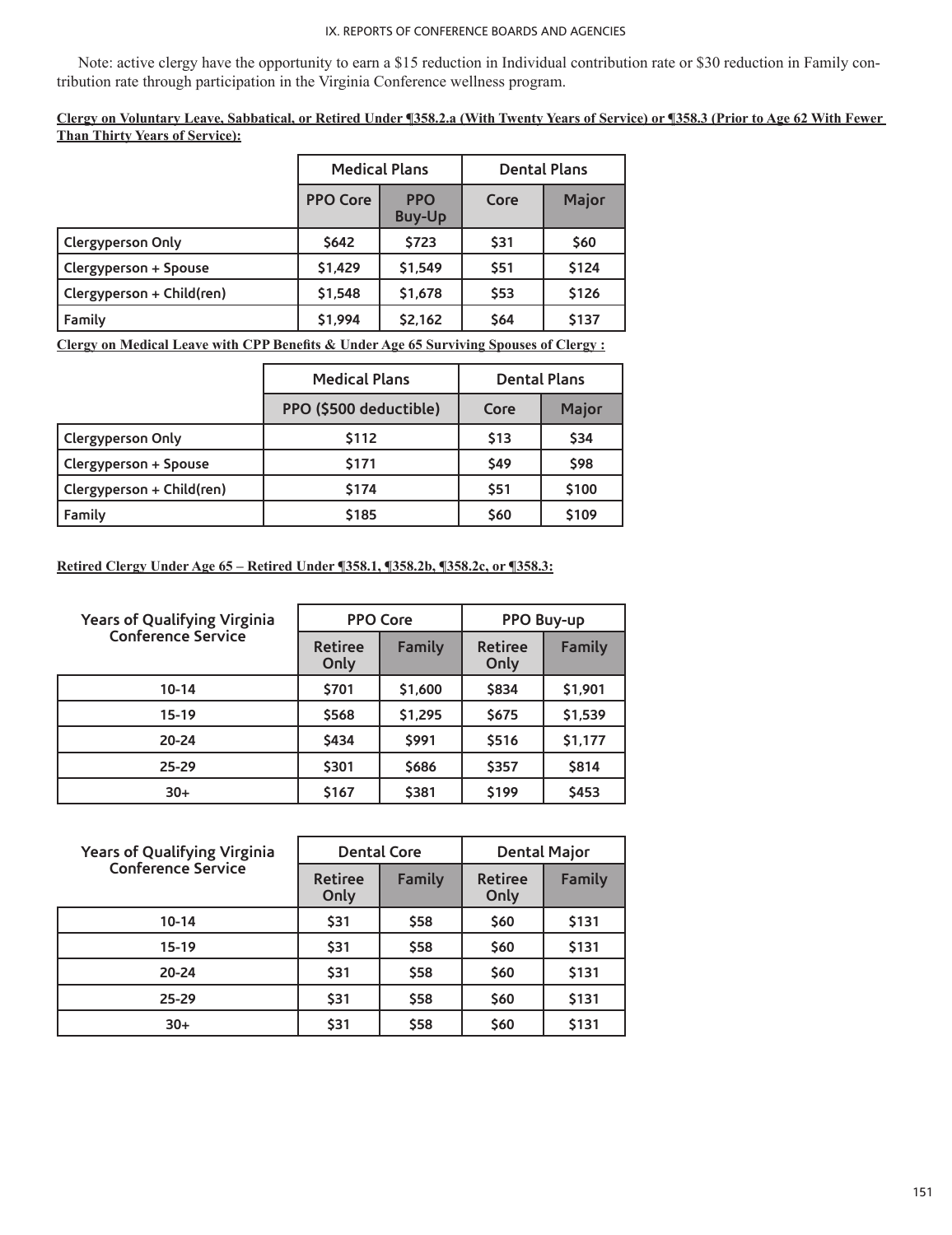## **Optional Voluntary Vision Benefit Plan for Clergy and Lay Employees Enrolled in a Conference-sponsored Anthem Medical Plan**

|                       | Vision         |
|-----------------------|----------------|
| <b>Employee Only</b>  | \$8.34         |
| Employee + Spouse     | \$15.05        |
| Employee + Child(ren) | \$15.05        |
| Family                | <b>\$24.19</b> |

## **Retired Clergy Age 65 or Over – Retired Under ¶358.1, ¶358.2b, ¶358.2c, or ¶358.3**

Under the Conference-sponsored medical plan for Medicare-eligible retirees of the Virginia Conference, there will continue to be two coverage options, as described below.

**Group Plan Option:** The group plan is a group Medicare Advantage plan. The group plan has a required participant contribution based on full time years of service in the Virginia Conference. The recommended 2020 participant contributions for the group plan coverage option are as follows:

| <b>Medicare-eligible Retirees - Monthly Personal Contributions</b> |            |        |
|--------------------------------------------------------------------|------------|--------|
| <b>Years of Service</b>                                            | Individual | Family |
| 10-14                                                              | \$375      | \$750  |
| 15-19                                                              | \$310      | \$620  |
| $20 - 24$                                                          | \$245      | \$490  |
| $25 - 29$                                                          | \$180      | \$360  |
| $30+$                                                              | \$115      | \$230  |

**Connector Option:** The Connector option allows qualifying clergy to select any available Medicare Supplement or Medicare Advantage plan, and any Part D prescription drug plan, offered by United Healthcare. Retirees electing coverage through this option receive Retiree Reimbursement Account ("RRA") funding, which can be used to offset the cost of the selected coverage. VUMPI recommends 2020 monthly RRA funding based on qualifying years of Virginia Conference service as follows:

| <b>Connector Option - Monthly RRA Funding</b> |                     |                           |  |
|-----------------------------------------------|---------------------|---------------------------|--|
| <b>Years of Service</b>                       | <b>Retiree Only</b> | <b>Retiree and Spouse</b> |  |
| $20 - 24$                                     | \$150               | \$300                     |  |
| $25 - 29$                                     | \$200               | \$400                     |  |
| 30+                                           | \$250               | \$500                     |  |

The monthly RRA funding amounts will be prorated for qualifying retirees and/or spouses of qualifying retirees who gain Medicare eligibility or otherwise gain eligibility for retiree coverage within a calendar year. Any RRA funds remaining at the end of a calendar year will roll over into the subsequent year for use by the enrolled retiree and/or spouse for qualifying medical expenses.

## **General Virginia Conference Health Plan Information**

**For participants enrolled in the Anthem health plans, either as active clergy or as a retiree not yet eligible for Medicare, 2020 health plan selections will be made during the open enrollment period in the fall of 2019. If an eligible clergyperson does not elect coverage options during the annual open enrollment period, the default enrollment option is the prior year's plan selections (except for Health Savings Account, Flexible Spending Account or Dependent Care Spending Account contributions), and enrollees will be subject to the associated individual personal contribution rates.** 

**If not selected during the open enrollment period, no Health Savings Account or Flexible Spending Account contributions can be made during 2020, in accordance with federal laws.**

**All who are eligible to enroll in a Virginia Conference health plan are strongly encouraged to participate in online open enrollment in the fall of 2019. Details will be distributed through normal annual open enrollment means.**

Virginia Conference clergy members earn a year of service towards his or her Total Years of VAUMC Service as indicated in the coverage options above for each year that Virginia Annual Conference health plan eligibility is met.

Eligibility for the Conference-sponsored retiree medical plans requires a minimum of ten years of full time ministry in the Virginia Conference. Virginia Conference clergy on approved leave or serving in an Extension Ministry appointment earn credit towards retiree medical plan eligibility only if enrolled in the Conference-sponsored health plan while on leave or while serving an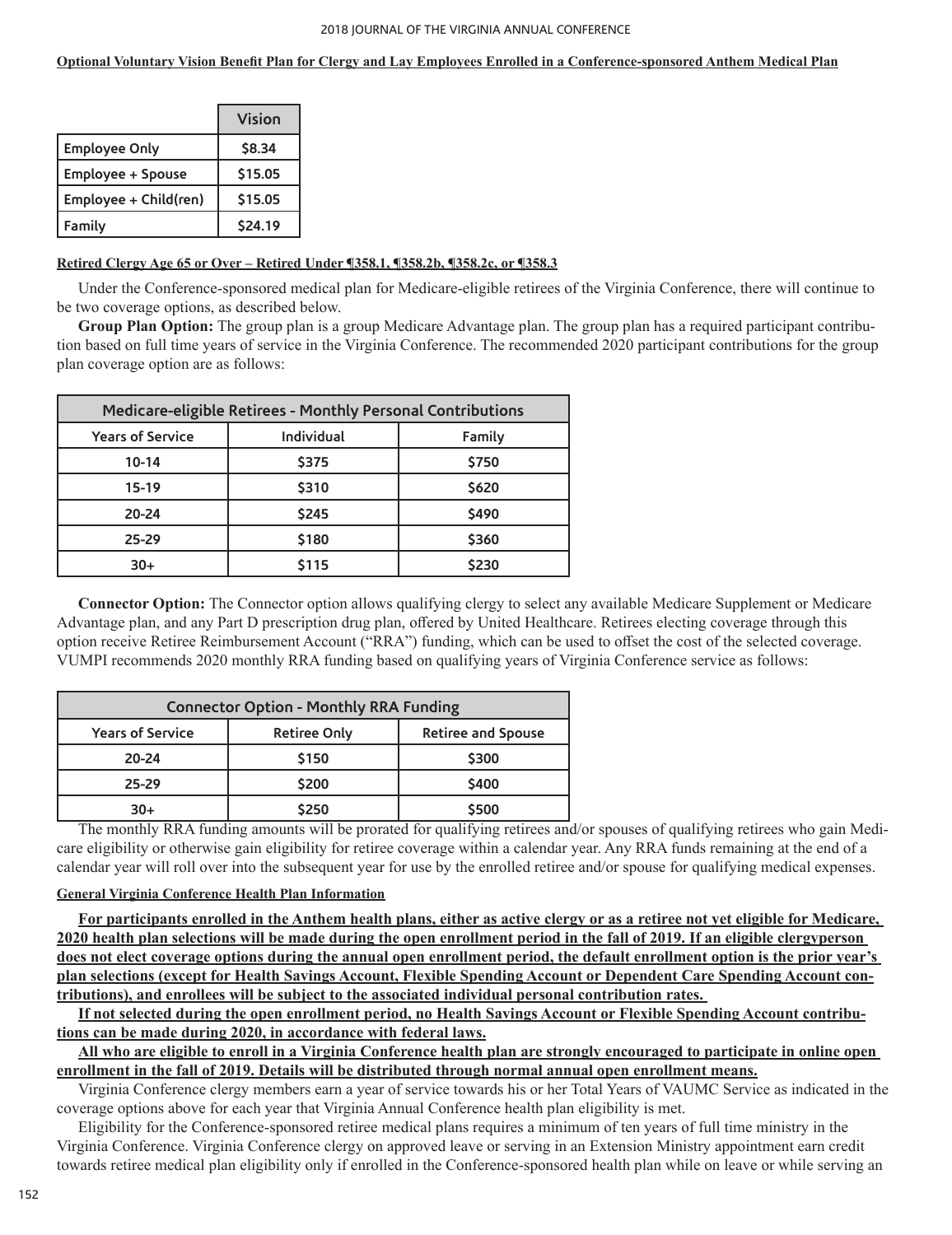Extension Ministry appointment.

## ■ **Recommendation 3: 2020 Pre-82 Pension Past Service Rate**

The Pre-82 pension provides a benefit to all eligible clergy who have served in the Virginia Conference prior to 1982. This program pays the greater of the following:

- An annual benefit equal to the Past Service Rate (PSR) times years of pre-1982 service, or
- An annuity amount based upon the participant's cash balance in his or her Defined Benefit Service Money Account

The Virginia Annual Conference establishes the PSR each year. For 2020, VUMPI recommends that the PSR be increased from \$570 to \$575.

## ■ Recommendation 4: 2020 CRSP/CPP/Supplemental Plan Funding Recommendations

## **Clergy Retirement Security Program (CRSP)**

The 2020 CRSP Contribution from the local churches and/or salary-paying-units for each appointed eligible clergy member under episcopal appointment at that location shall be:

- For the Defined Contribution component of CRSP: Plan Compensation (base salary plus housing allowance or parsonage rate in accordance with the Internal Revenue Service), times 3%.
- For the Defined Benefit component of CRSP: Plan Compensation (base salary plus housing allowance or parsonage rate in accordance with the Internal Revenue Service, up to 135% of the Denominational Average Compensation ("DAC") times 9%.

Local churches and salary-paying units are to make their monthly CRSP payments to VUMPI.

## **Comprehensive Protection Plan (CPP)**

The 2020 CPP contribution from the local churches and/or salary-paying-units for each appointed eligible clergy member under episcopal appointment at that location shall be:

Plan Compensation (base salary plus housing allowance or parsonage rate in accordance with the Internal Revenue Service, up to 200% of the Denominational Average Compensation) times 4.4%.

Local churches and salary-paying units are to make their monthly CPP payments to VUMPI.

If, for any reason, CPP contributions are more than 30 days in arrears, participation in the CPP is suspended. If contributions are more than six consecutive months in arrears, participation in the CPP is terminated. For terminated participants, readmission into the CPP requires payment of seven months of contributions and submission of medical statement of good health.

Erroneously enrolled clergy who are ineligible to participate in the CPP have no right to benefits under the CPP. Eligible clergy who have not been properly enrolled in the CPP have no rights under the CPP until after proper enrollment.

## ■ **Recommendation 5: 2019 Comprehensive Funding Plan**

The *2016 Book of Discipline* ¶ 1506.6 requires that each annual conference develop, adopt and implement a formal comprehensive funding plan for funding all of its benefit obligations. The funding plan shall be submitted annually to Wespath Benefits and Investments (Wespath) for review and be approved annually by the annual conference, following the receipt and inclusion of a favorable written opinion from Wespath. This document is only a summary of the information contained in the actual signed funding plan and does not contain all the information required for a comprehensive view of the conference's benefit obligations. You may request the full contents of the 2020 comprehensive benefit funding plan from the VUMPI office.

## **CLERGY RETIREMENT SECURITY PROGRAM (CRSP)**

The Clergy Retirement Security Program (CRSP) is an Internal Revenue Code section 403(b) retirement program providing lifetime income and account flexibility designed for those who serve as clergy of The United Methodist Church. The program is designed to provide participants with one portion of their overall retirement benefits. CRSP replaced the Ministerial Pension Plan (MPP) effective January 1, 2007, which had previously replaced the Pre‑82 Plan for service rendered prior to January 1, 1982.

CRSP consists of both a defined benefit (DB) plan, which provides a monthly benefit at retirement based upon years of credited service to The United Methodist Church, and a defined contribution (DC) plan, which provides a retirement account balance established and funded by the annual conferences.

The Clergy Retirement Security Program (CRSP DB) annuities total liability as of January 1, 2018, is \$(1,740,019,798), while total plan assets are \$1,904,387,237, resulting in a current plan funded ratio of 109%. The Virginia Conference portion of the liability is 4.1200% and the 2020 contribution is \$4,341,391. General Conference 2012 approved a change to CRSP that provides each annual conference the discretion to determine whether to cover three-quarter and/or half-time clergy. The Virginia Conference has elected to cover clergy serving 50%+.

Effective January 1, 2014, the CRSP DC plan was reduced from a 3% to a 2% of plan compensation non-matching contribution.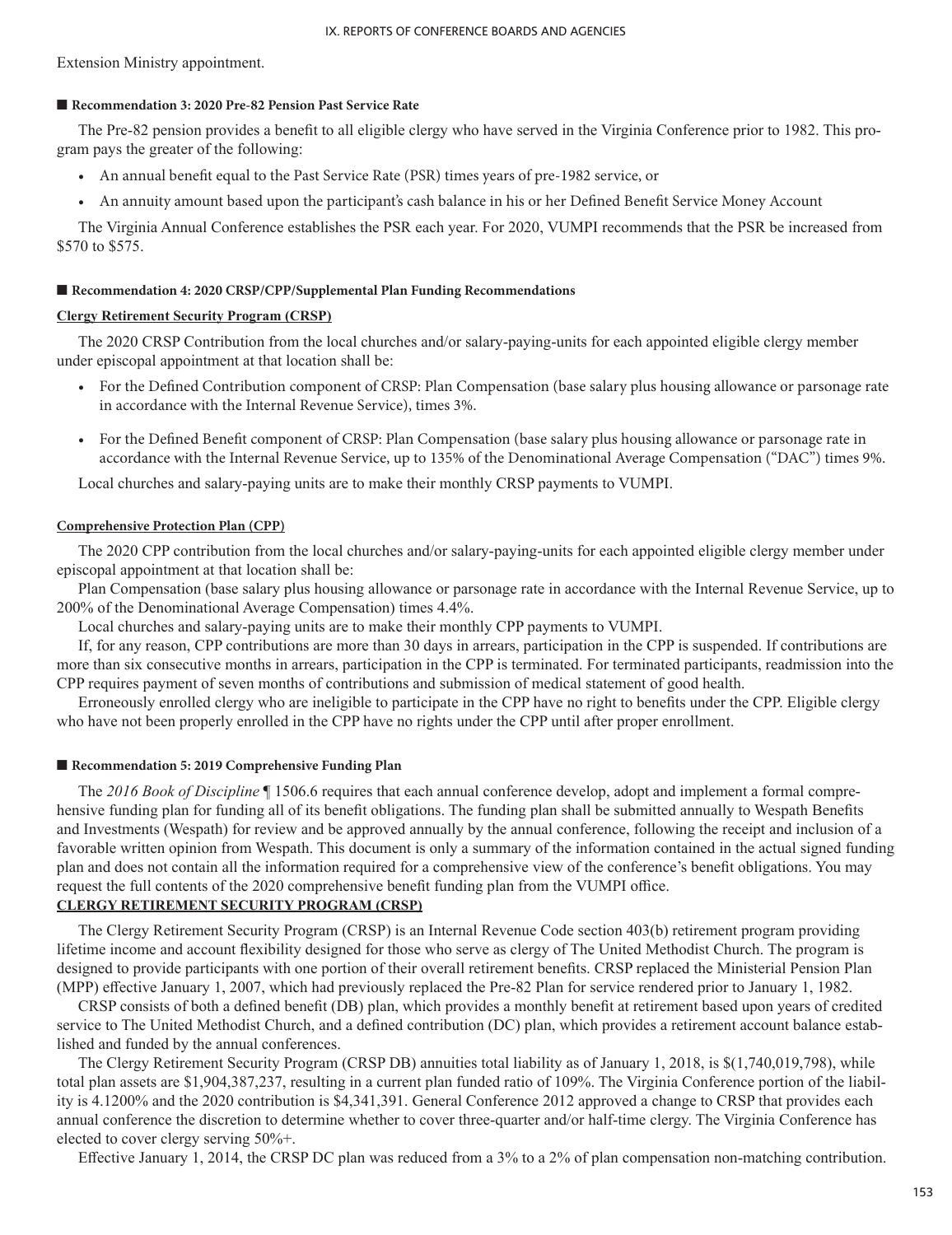Clergy can earn up to an additional 1% CRSP DC contribution by contributing at least 1% of their plan compensation to UMPIP; therefore, if a participant contributes at least 1% of plan compensation to UMPIP, the individual will receive a contribution of 3% to CRSP DC. The 2020 CRSP DC contribution is anticipated to be \$1,540,884.

## **MINISTERIAL PENSION PLAN (MPP)**

Supplement Three to the Clergy Retirement Security Program (CRSP), also known as the Ministerial Pension Plan (MPP), provides clergy with a pension benefit for their years of ministry with The United Methodist Church from 1982 through 2006. MPP is an Internal Revenue Code section 403(b) retirement plan. MPP requires that exactly 65% of the account balance must be annuitized when the funds are to be distributed. The remainder may be rolled over to UMPIP, another qualified plan or an IRA, or it may be paid in a lump sum.

The Ministerial Pension Plan (MPP) annuities' total liability as of January 1, 2018 is \$(3,606,807,509), while total plan assets are \$3,885,277,143, resulting in a current plan funded ratio of 108%. The required contribution for 2020 is \$0. The Virginia Conference's percentage of the total liability is 3.3695%. Future MPP annuitants have a total account balance of \$3,803,548,721 and the Virginia Conference's portion of that balance is \$136,924,411 or 3.60% of the total.

## **PRE-82 PLAN**

Supplement One to the Clergy Retirement Security Program (CRSP), also known as the Pre‑82 Plan, provides clergy with a pension benefit for their years of ministry with The United Methodist Church prior to 1982. The Pre‑82 Plan was replaced by MPP effective January 1, 1982. If a clergyperson retires within the Conference (and does not terminate), the minimum benefit payable is based on the clergyperson's years of service with pension credit and the conference pension rate (Past Service Rate or PSR), which may change from year to year.

The number of years of service with pension credit is multiplied by the PSR, and the product is the minimum annual benefit payable to those clergy eligible for Pre‑82 Plan benefits. In certain situations, the benefit received from the Pre‑82 plan may vary based on the applicability of what is referred to as Defined Benefit Service Money (DBSM), which is the defined contribution feature of the Pre‑82 Plan. At the time that a participant retires, the DBSM account is converted to a life based benefit and, at that point, the clergy's benefit is the greater of the PSR or DBSM benefit. If the conference increases the PSR, the clergy's benefit is recalculated, but the DBSM‑based benefit does not change.

As indicated in Recommendation 3 above, the 2020 PSR recommended to the Virginia Conference is \$575, representing a 1% increase from the 2019 rate. The contingent annuitant percentage is recommended to remain at the 70% level.

## **ACTIVE HEALTH BENEFIT PROGRAM**

The Virginia Conference sponsors a self-funded health benefit program for full-time active clergy. The cost of the program for 2020 is anticipated to be approximately \$13,200,000, which will be funded primarily by apportionments and health plan participant contributions.

## **POST RETIREMENT MEDICAL BENEFIT PROGRAM (PRM)**

The Virginia Conference currently sponsors a self funded health benefit program for pre-Medicare-eligible retirees and a Group Medicare Advantage plan for Medicare-eligible retirees, with optional RRA funding for the purchase of individual supplemental plans through a retiree medical exchange. The projected annual plan benefit cost for 2020, including health plan premiums, Retiree Reimbursement Account contributions and other plan expenses, is approximately \$7,250,000, which will be funded primarily by apportionments and health plan participant contributions.

## **COMPREHENSIVE PROTECTION PLAN (CPP)**

The Comprehensive Protection Plan (CPP) provides death, long‑term disability and other welfare benefits for eligible clergy of The United Methodist Church and their families. It is an Internal Revenue Code 414(e) "church plan" funded by plan sponsor insurance premiums. Generally, clergy are eligible to participate in CPP if they satisfy the eligibility requirements, including full-time appointment with plan compensation of at least 25% of the Denominational Average Compensation (DAC). For 2020, the Virginia Conference has an expected required contribution to the Comprehensive Protection Plan of \$1,526,162, which is anticipated to be funded by direct billing to local churches.

### **UNITED METHODIST PERSONAL INVESTMENT PLAN (UMPIP) FOR LAY AND CLERGY**

## **Plan Overview:**

The United Methodist Personal Investment Plan (UMPIP) is an Internal Revenue Code section 403(b) defined contribution retirement savings plan for clergy and lay employees of The United Methodist Church and affiliated organizations. Participants may make before-tax, Roth and/or after-tax contributions through payroll deductions. Participant contributions, various optional plan sponsor contributions and investment earnings comprise the individual's retirement account balance.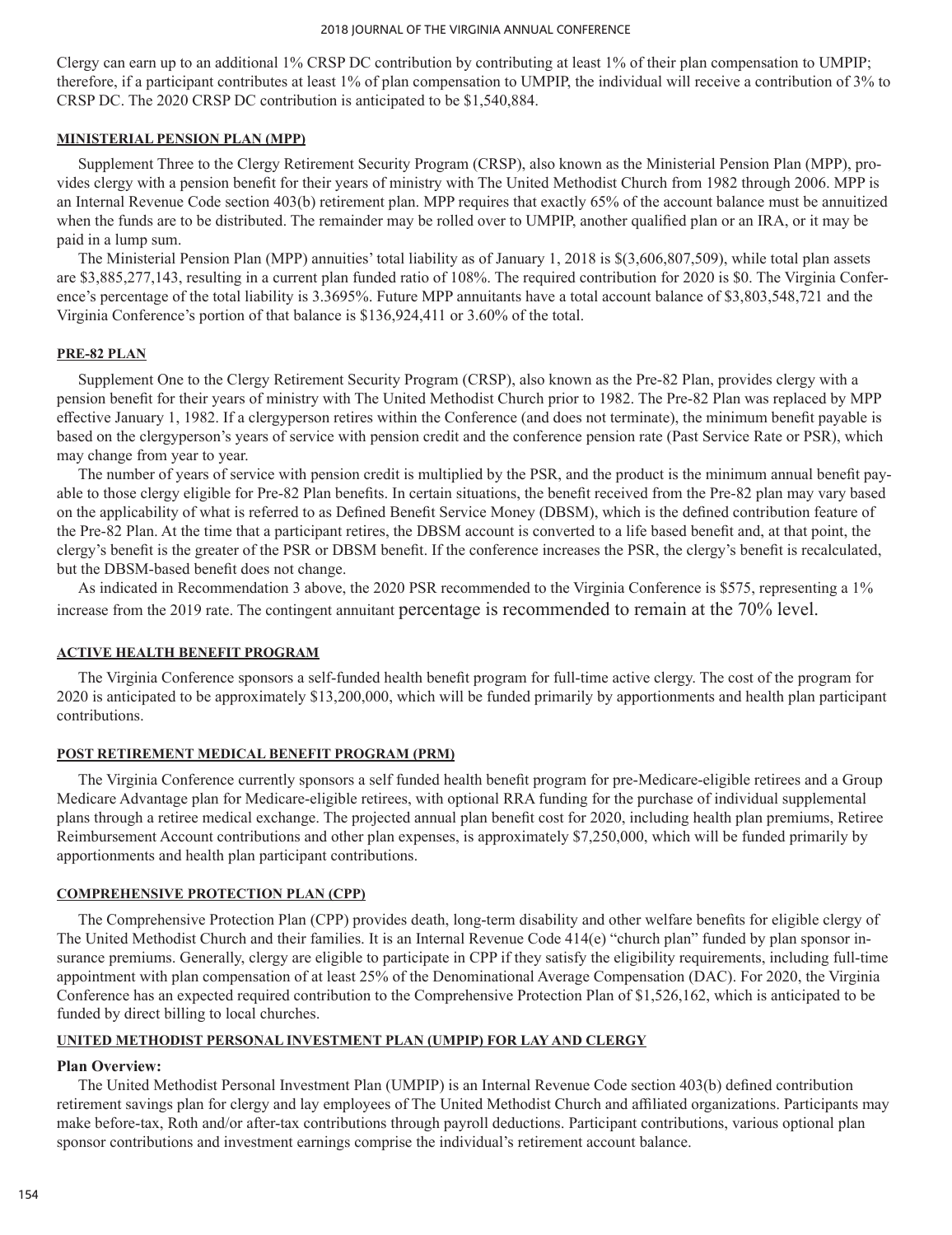## **OTHER DEFINED CONTRIBUTION (DC) OBLIGATIONS**

VUMPI currently offers a supplemental life insurance benefit that supplements the CPP life insurance benefit. The estimated cost of this supplemental benefit for 2020 is \$300,000.

## **CONCLUSION**

The 2020 Comprehensive Benefit Funding Plan and this summary document incorporates, to the best of our understanding, the Virginia' s obligations and funding requirements of the benefits provided to the clergy and laity of the Virginia Conference.

#### ■ **Recommendation 6: 2020 Housing Allowance/Exclusion**

## **Resolutions Relating to Rental/Housing Allowances for Retired, Disabled, or Former Clergypersons of the Virginia Conference**

The Virginia Conference (the "Conference") adopts the following resolutions relating to rental/housing allowances for active, retired, terminated, or disabled clergypersons of the Conference:

WHEREAS, the religious denomination known as The United Methodist Church (the "Church"), of which this Conference is a part, has in the past functioned and continues to function through ministers of the gospel (within the meaning of Internal Revenue Code section 107) who were or are duly ordained, commissioned, or licensed ministers of the Church ("Clergypersons");

WHEREAS, the practice of the Church and of this Conference was and is to provide active Clergypersons with a parsonage or a rental/housing allowance as part of their gross compensation;

WHEREAS, pensions or other amounts paid to active, retired, terminated, and disabled Clergypersons are considered to be deferred compensation and are paid to active, retired, terminated, and disabled Clergypersons in consideration of previous active service; and

WHEREAS, the Internal Revenue Service has recognized the Conference (or its predecessors) as an appropriate organization to designate a rental/housing allowance for Clergypersons who are or were members of this Conference and are eligible to receive such deferred compensation;

#### NOW, THEREFORE, BE IT RESOLVED:

THAT an amount equal to 100% of the pension, severance, or disability payments received from plans authorized under *The Book of Discipline* of The United Methodist Church (the "*Discipline*"), which includes all such payments from Wespath Benefits and Investments, during the period January 1, 2020 through December 31, 2020 by each active, retired, terminated, or disabled Clergyperson who is or was a member of the Conference, or its predecessors, be and hereby is designated as a rental/housing allowance for each such Clergyperson; and

THAT the pension, severance, or disability payments to which this rental/housing allowance designation applies will be any pension, severance, or disability payments from plans, annuities, or funds authorized under the *Discipline*, including such payments from Wespath and from a commercial annuity company that provides an annuity arising from benefits accrued under a Wespath plan, annuity, or fund authorized under the *Discipline*, that result from any service a Clergyperson rendered to this Conference or that an active, a retired, a terminated, or a disabled Clergyperson of this Conference rendered to any local church, annual conference of the Church, general agency of the Church, other institution of the Church, former denomination that is now a part of the Church, or any other employer that employed the Clergyperson to perform services related to the ministry of the Church, or its predecessors, and that elected to make contributions to, or accrue a benefit under, such a plan, annuity, or fund for such an active, retired, terminated, or disabled Clergyperson's pension, severance, or disability plan benefit as part of his or her gross compensation.

NOTE: The rental/housing allowance that may be excluded from a Clergyperson's gross income in any year for federal (and, in most cases, state) income tax purposes is limited under Internal Revenue Code section 107(2), and regulations thereunder, to the least of: (a) the amount of the rental/housing allowance designated by the Clergyperson's employer or other appropriate body of the Church (such as this Conference in the foregoing resolutions) for such year; (b) the amount actually expended by the Clergyperson to rent or provide a home in such year; or (c) the fair rental value of the home, including furnishings and appurtenances (such as a garage), plus the cost of utilities in such year. Each clergyperson or former clergyperson is urged to consult with his or her own tax advisor to determine what deferred compensation is eligible to be claimed as a housing allowance exclusion.

*– Ken Peterson, Chair*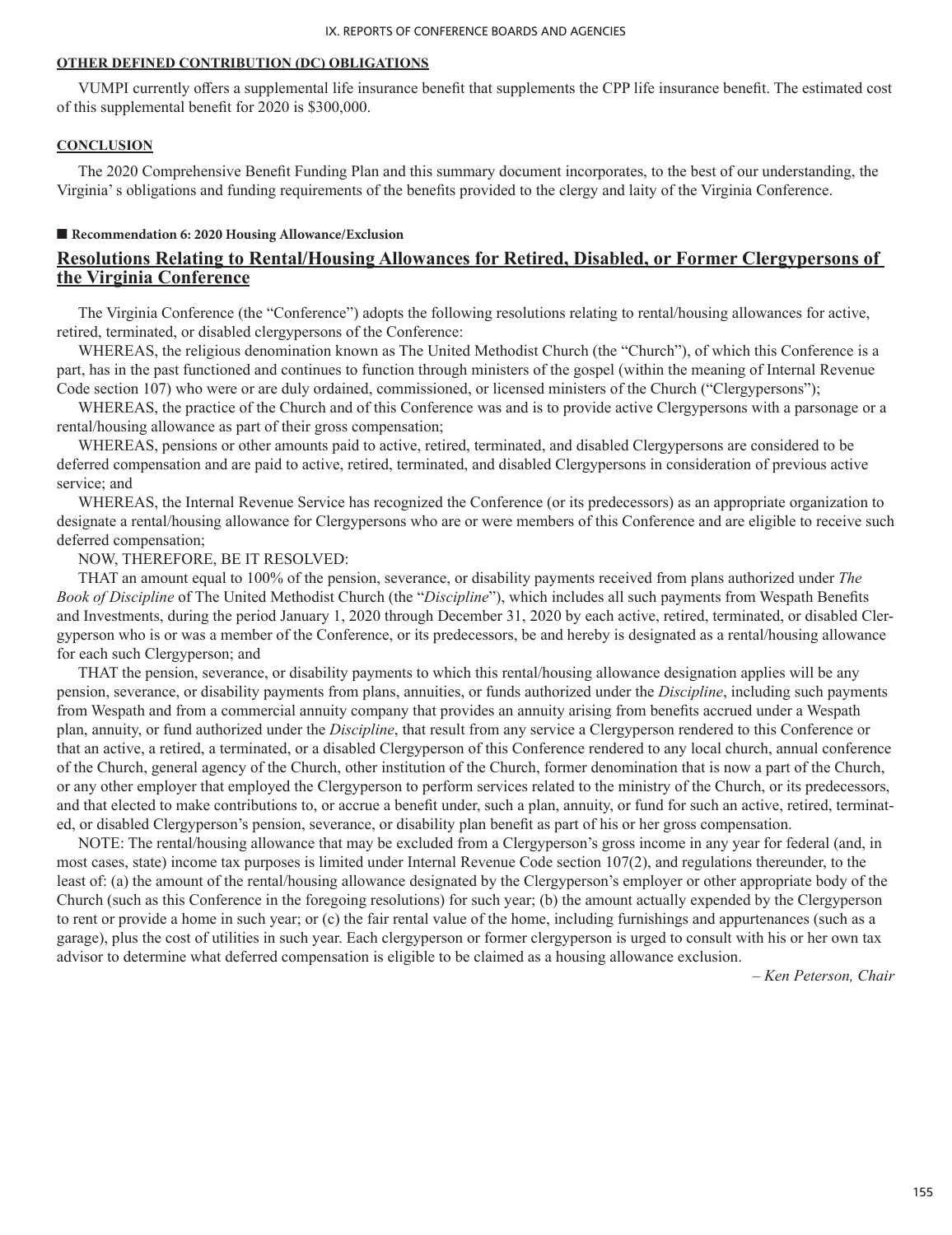# **COMMON TABLE FOR CHURCH VITALITY**

*The mission of the Virginia Annual Conference is to make disciples of Jesus Christ for the transformation of the world by equipping its local churches for ministry and by providing a connection for ministry beyond the local church; all to the glory of God.*

Guided by this mission, Common Table for Church Vitality coordinates and prioritizes the program ministries of the Virginia Conference. Conference program agencies relating to Common Table are: Board of Church and Society, Church Development Team, Board of Discipleship, Board of Higher Education and Campus Ministries, Board of Laity, and Missional Ministries. The conference administrative agencies that relate to Common Table are Board of Communications, Commission on Disabilities, Commission on Ethnic Minority Concerns and Advocacy, and Commission on Status and Role of Women. Through the work of these agencies, the churches of the Virginia Conference are connected with each other in ministries throughout the Commonwealth, nation, and world.

For an accounting of ministries made possible through the program agencies and commissions of the Virginia Conference, I invite you to review each agency's report that is included as part of the fuller report of Common Table. There you will read of faith filled ways the churches of the Virginia Conference witness to the Gospel of Jesus Christ. Common Table expresses appreciation for the ministry of the Connectional Ministries staff who provide tireless leadership and support for all of these connected ministries.

At last year's annual conference, approval was given to form a Post-Traumatic Stress Disorder task force for military veterans. The task force has engaged in its responsibilities with plans to develop a regional test model for ministry that will eventually be shared across the conference.

At last year's annual conference, there was discussion about the relationship of the Virginia Council of Churches and the Virginia Conference. In response to that discussion, Rev. Larry Lenow has been assigned by Bishop Lewis to represent the Virginia Conference in relationship with VCC. In this capacity, Larry participated in the VCC Annual Assembly, Nov. 7 2018, is part of the 2019 Coordinating Cabinet of the VCC and provides updates to the bishop's office and Common Table. In addition, Larry is chairing the ecumenical state committee of LARCUM (Lutherans, Anglicans, Roman Catholics, United Methodists).

Last year's annual conference budget included a reduction for the conference's financial support of the Virginia Council of Churches. As the Virginia Council of Churches continues a process of reorganizing, the recommendation from the conference grants committee is for 2020 funding to remain at its current level.

In light of possible changes to the connection of The United Methodist Church, the members of Common Table invite us to give thanks for the lives that have been impacted through the connectional ministries of the Virginia Conference. As we approach an uncertain future in the certainty of God's grace, we invite the congregations and members of the Virginia Conference to faithfully remember the encouraging words of I Corinthians 15:58:

*Therefore, my beloved, be steadfast, immovable, always excelling in the work of the Lord, because you know that in the Lord your labor is not in vain.*

## **RECOMMENDATIONS**

Approve the following recommendations by the following boards:

- a) By the Board of Discipleship regarding the recommendation and endorsement of Gregory B. West as a General Evangelist according to the standards set by the General Board of Discipleship
- b) By Missional Ministries that the Relationship Agreements as presented to the Missional Connections Team of the Conference Missional Ministries Board between the Virginia Conference and Heart Havens, Inc.; United Methodist Family Services of Virginia; Pinnacle Living, Virginia United Methodist Housing Development Corporation; and Wesley Housing Development Corporation, be continued
- c) By Missional Ministries regarding special offerings for Heart Havens, United Methodist Family Services of Virginia, and Pinnacle Living

– *Marc Brown, VAUMC Director of Connectional Ministries*

 $\phi_2$   $\phi_3$ 

*The following reports, from page 157 to page 173, fall under the umbrella of the Common Table for Church Vitality.*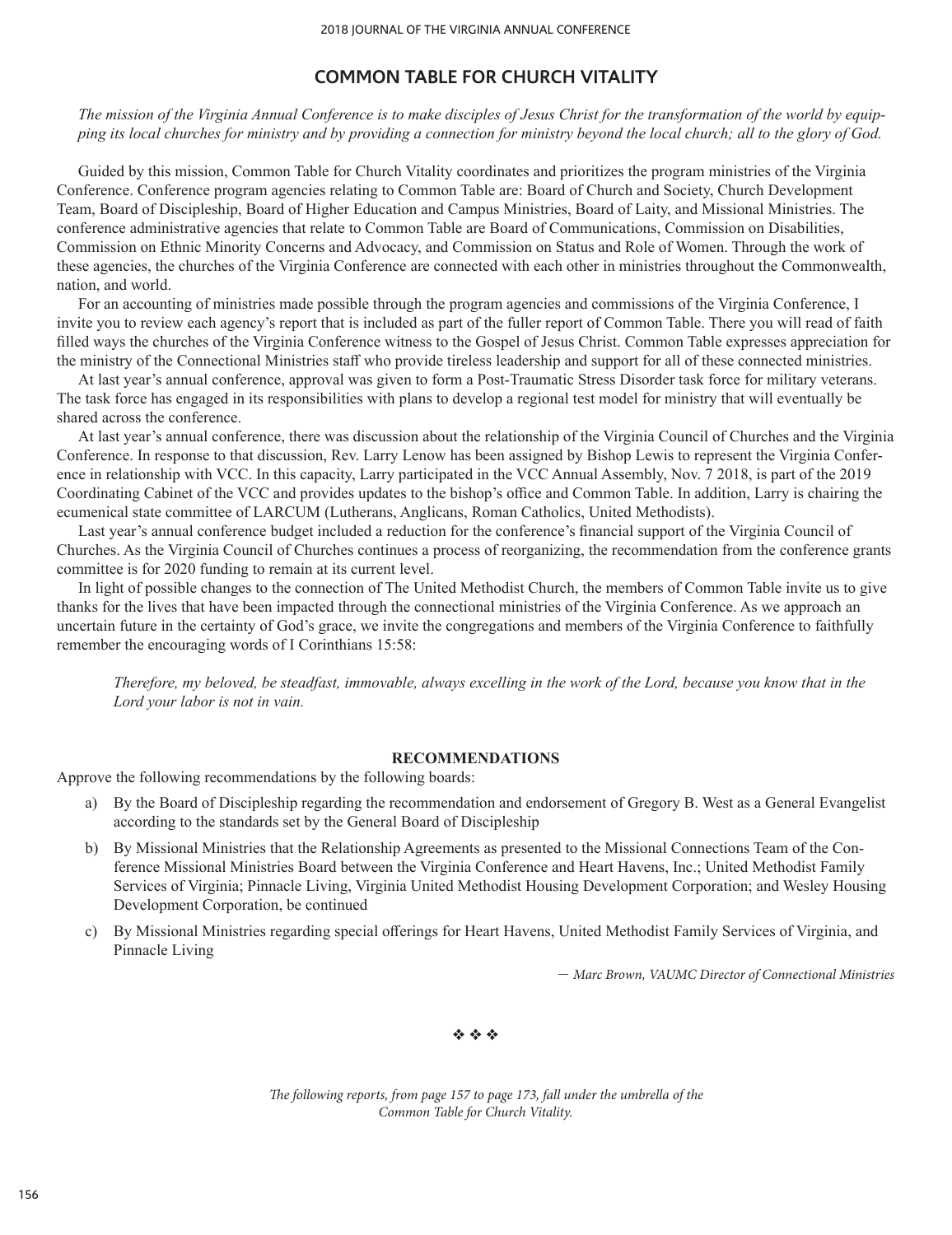# **BOARD OF CHURCH AND SOCIETY**

*The United Methodist Book of Discipline* (1629) specifies the purpose of the Conference Board of Church and Society. The Conference Board is to help the conference, districts and congregations employ our Social Principles to connect our faith communities to the world around us. This work is both individual and societal. We are called to invite faithful disciples of Christ to lead the church prayerfully into the world.

We have organized our board to follow the issues raised by our United Methodist Bishop's letter: "God's Renewed Creation: Call to Hope and Action." In this 2009 letter, UMC bishops raised virtually the same issues, as did Catholic Pope Francis in 2015, namely that the world is awash in 1. Violence, 2. Environmental Destruction and 3.Poverty.

Following the need to address these three interconnected disasters, we have organized three work areas:

- 1. Peace and Non-Violence
- 2. Caretakers of God's Creation, and
- 3. Eradicating Poverty/Criminal Justice and Mercy Ministries.

## **Social Principles Hearing:**

On May 12, the conference board held it first hearings in at Community of Faith UMC in Northern Virginia to consider the draft of the **Social Principles** re-write developed by the General Board of Church and Society for submission to the 2020 General Conference.

### **Peace with Justice Sunday:**

The Conference Board promotes the Peace wit h Justice Sunday Special Offering, one of the six Church-wide offerings that The United Methodist General Conference asks of each local church. In 2018, only a fraction of our churches gave to this Special Offering, but their giving has allowed the conference to fund key ministries within the conference. We expect the 2019 total will show more churches taking the offering. One half of the offering stays in the annual conference, the other half is used by the General Board.

### **Caretakers of God's Creation:**

The Board's Caretakers of God's Creation work area has begun a program of district workshops to help churches become "Green Churches". The Caretakers are also working to help congregations divest of stocks of thermal coal companies as required by the resolution voted on at conference in 2015. They are promoting Fossil Free Funds, a project of *As You Sow,* a corporate responsibility program (http://fossilfreefunds.org/.) The fossilfreefunds.org tool makes it very easy to evaluate your portfolio for all kinds of fossil fuel investments. Caretakers also co-sponsored the National Caretakers of God's Creation Climate Justice Conference held at Mt. Olivet United Methodist Church in Arlington. Each year, Caretakers awards a conference church, the Green Church of the Year award. In the fall of 2018, Caretakers is implementing the conference resolution on fracking by holding hearings in the Northern Neck (Warsaw UMC), Giles County (Mt. Olivet UMC-Newport Nov. 10) and the Richmond Area (place to be determined). Jaydee Hanson is continually scheduling and rescheduling meetings to get the fact out about fracking.

#### **Peace and Non-violence Work Area:**

The Peace and Non-violence Work Area is also working to fight gun violence, care for immigrants and refugees and to promote care of veterans. The work area proposing three resolutions to annual conference: 1. Compassionate Support for Members of the Armed Forces, Veterans and Their Families Suffering from Post Traumatic Stress and Moral Injury. This resolution did past and work has begun, they have put their team together to move forward. 2. Comprehensive Immigration Reform and 3. Study and Action on Gun Violence are area we are still doing our work to make changes in our community by continue talking with law makers.

#### **Eradicating Poverty:**

The Eradicating Poverty Work Area is working on planning our program for mentoring youth based on the resolution passed at the 2016 Annual Conference. It also is exploring how to implement the Annual Conference resolution on implementing the banning the "box" which allows prospective employers to choose to not interview persons who have served their time for crimes and are now trying to become employed. We celebrate that the Virginia state government no longer discriminates in job applicants based on an employee's past criminal convictions, but many private employers still ask potential applicants to check the box saying whether they have any criminal convictions.

### **United Methodist Day at the General Assembly:**

This year was the 27th anniversary United Methodist Day at the General Assembly. We partner with the Virginia Interfaith Center on Public Policy to hold the United Methodist Day at the General Assembly. Each year, United Methodist Day at the General Assembly is held on the first Thursday in February. We hold this event jointly with the United Methodist Women and the Conference Legislative Network. We look forward to Bishop Lewis helping to lead the event in future years.

*– James Page, Clergy Co-Chair*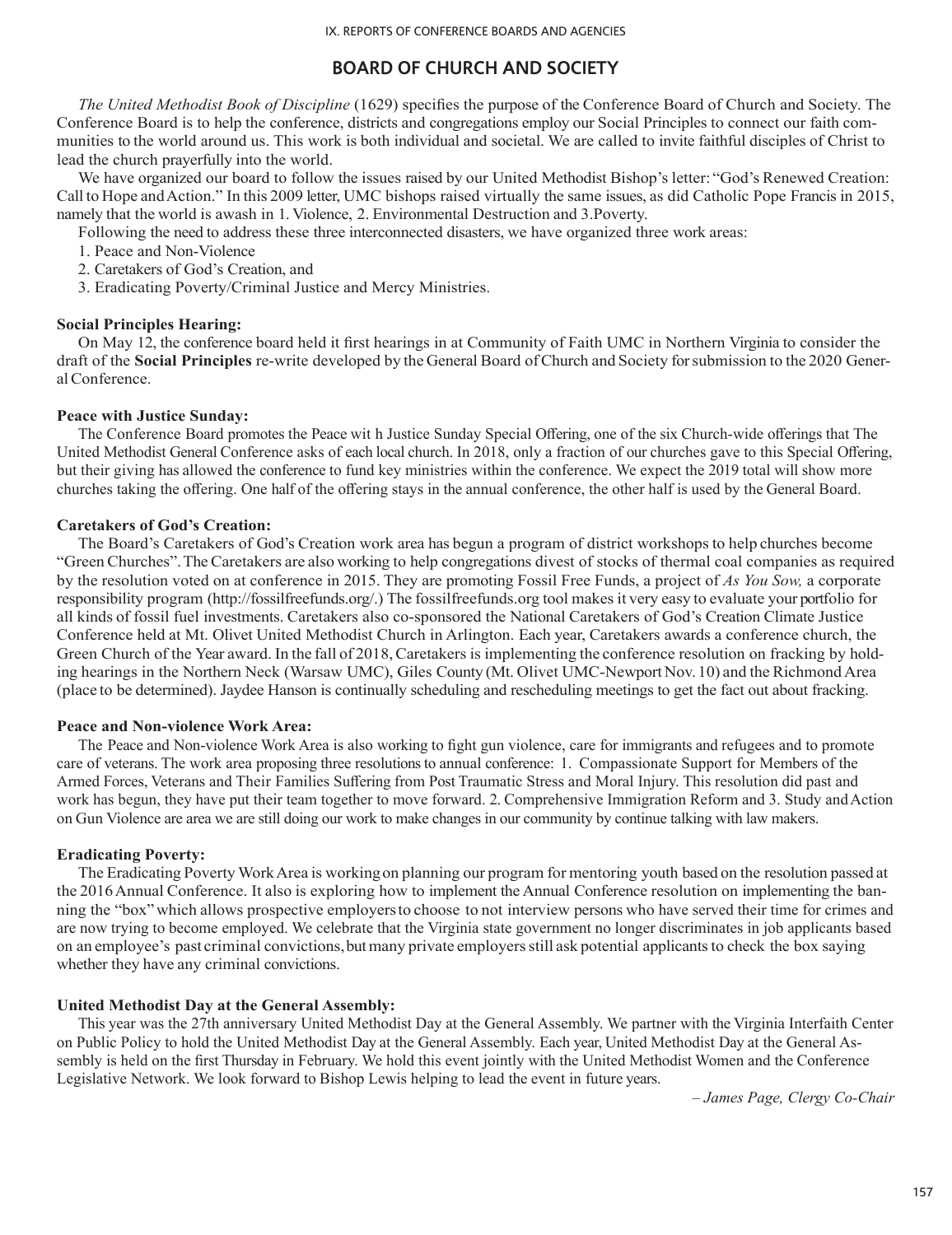## **VIRGINIA UNITED METHODIST COMMUNICATIONS, INC.**

Over the last several years, the Board of Communications has been reflecting on our role as stated in the *Discipline* to "meet the communication, publication, multimedia, public and media relations, interpretation, and promotional needs of the annual conference." (¶646) We have reviewed all of the ways we communicate as a conference, and our effectiveness in meeting the needs of the entire annual conference.

Working closely with the conference communications director and staff, the board has been working hard to develop a plan to improve and expand conference communications. We have focused on ways we can improve in three major areas: increasing our reach, removing the cost barrier, and providing access for all.

The board is undertaking a multi-step process to help chart the future of conference communications. We started by reaching out to annual conferences around the country and other key communications professionals to learn from their experiences. We then began researching the communications needs of clergy and laity across the Virginia Annual Conference. We conducted 19 listening sessions in 5 different locations, and were able to ask in-depth questions about the communication needs of 98 people from 10 districts. Participants included active and retired clergy, church staff, lay members and leaders in local churches, districts, and conference boards & agencies, and youth. This helped us gather a variety of great ideas on how we can improve conference communications. As we plan for our future, we have also looked at how we are currently utilizing our resources, and how well that is aligned with our mission. Currently, the conference communications staff and the board spend the majority of their time producing and supporting the conference's monthly magazine, the Virginia United Methodist *Advocate.* Producing a printed magazine is a labor-intensive effort, and it is a communications medium that continues to increase in cost while decreasing in readership. The *Advocate* has been running a deficit for several years, and despite multi-pronged ideas and efforts, readership has continued to decline. Circulation is now less than 2,200 people in a conference with over 300,000 members. We are therefore reaching less than 1% of our membership with our primary communications vehicle. To better live out our *Discipline* mandate, we need to improve the way we communicate and engage with the membership of our conference.

Printing and mailing the monthly *Advocate* magazine is expensive, so people currently have to pay to subscribe. This creates a cost barrier for many people. Shifting our efforts to focus more on digital communications would dramatically expand our reach while also allowing us to distribute content for free. As we make the transition to increase our digital communications efforts across multiple platforms, we also need to remember that parts of our state do not have good Internet access, and some of our members are not able to use digital communications. We are therefore also looking at ways to continue to meet their needs, as we work to provide access for all.

In June we will distribute a communications survey conference-wide to help test the ideas we gathered in the listening sessions. The results of the survey will help focus and prioritize our efforts so we can continue improving conference communications. We want your feedback, and we encourage everyone in the conference to participate in the survey. A link to the survey will be available on the conference website, and will be emailed to everyone for whom we have an email address. Printed copies will be distributed in the July edition of the *Advocate* and at the Board of Communications booth at the Annual Conference meeting.

–*Jill W. Gaynor, President*

## **BOARD OF DISCIPLESHIP**

The Board of Discipleship since its movement to change in 2008 has been posturing itself to be a resource for the conference. In the last year, we trained all of the Regional Directors, along with folks in the Alexandria/ Arlington District to be coaches. Coaches are available to work with churches at reigniting the fires of discipleship, understanding and implementing Intentional Discipleship Plans and learning more about Membership to Discipleship within their churches. These coaches are clergy and laity within the conference who can be available for little or no cost to churches. In addition, Don Jamison, chair of the Board, has published a white paper on Intentional Discipleship Planning and is available to work with churches in understanding what it means to begin a discipleship movement within the local church.

The Resource Group has been diligently working at developing, tracking and sharing best practices from local churches all along the connection. They have been developing a database that can be accessed through the www.vaumc.org. There you will find links to internet resources, stories of successful discipleship within the conference and lists of books and other resources to help with your journey. Our goal is constantly to be a resource for the local churches of the Virginia Annual Conference. We have been working with the Bishop's collaborative team to offer information about best practices to serve within our conference.

Each year the Board of Discipleship awards one youth, one laity and one Clergy the Denman Evangelism award. This year, the Board will be awarding a local congregation the One Matters award for recognition of turn around success in growth, professions of faith and fruitfulness.

Each year we endorse candidates to be a General Evangelist in the United Methodist Church and this year with great acknowledgement of his work we endorse Greg West (Chaplain of Wesleyan College) as a General Evangelist. We also participate in the Christian Education Sunday and use those funds for scholarship and grant requests for Education in our local churches, districts and conference. We work closely with the Office of Bishop by facilitating conference wide activities like the Bishop's Convocation of Prayer and have offered assistance for the Conference Day of Prayer and Week of Prayer for the Praying Forward Campaign. Members of the Board continually work with the Conference Staff and Cabinet in areas of Discipleship and have participated in the Mid-Size and Small Church Initiatives.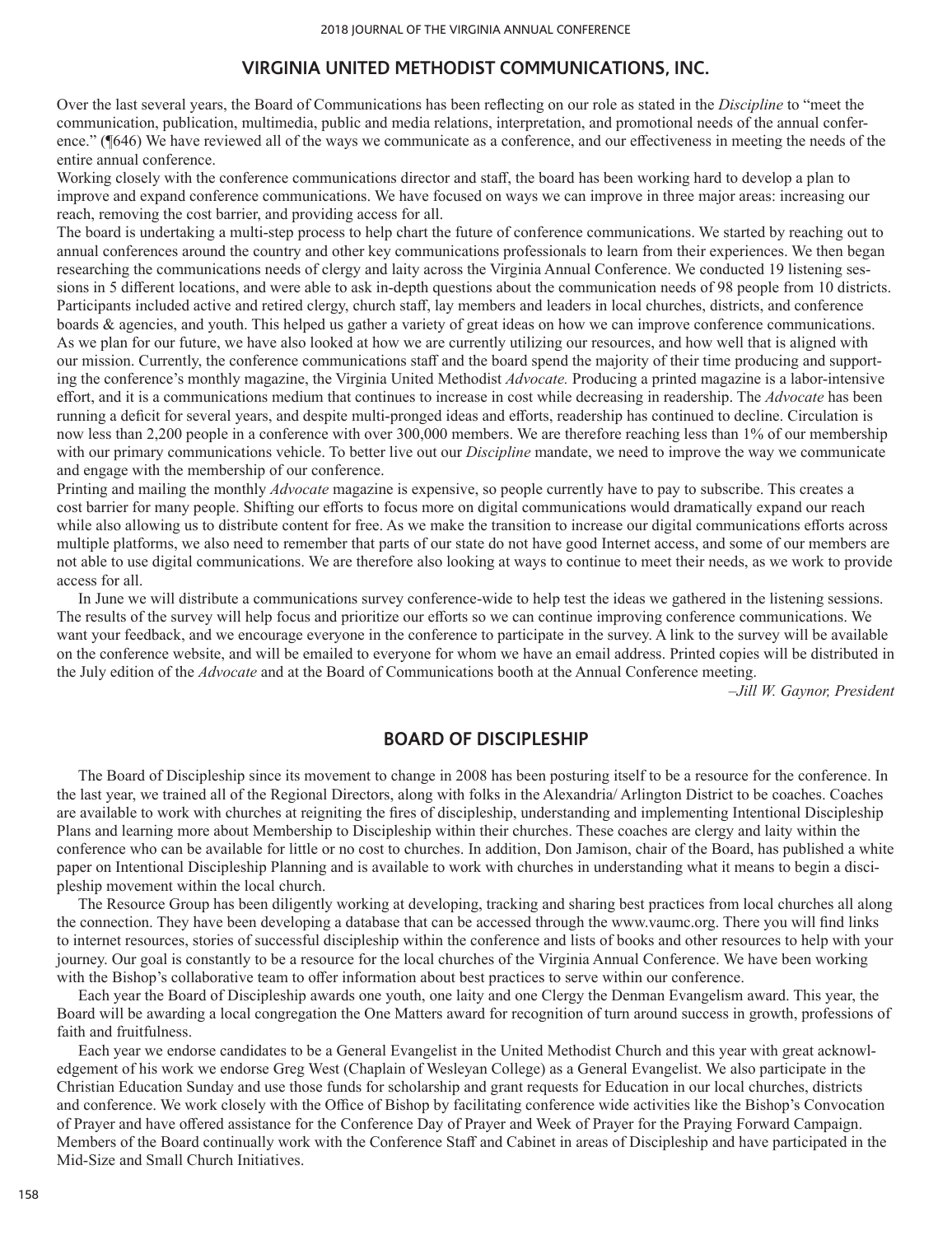It has been my honor to work with the Board of Discipleship over the last eight years and my hope is that their work will continue. We have successfully postured the Board to be a great resource of the local churches in our conference.

*– Donald Jamison, Chair* 

# **Conference Council On Youth Ministries (CCYM)**

Grace and peace to you in the name of Jesus Christ! We write to you as your 2019 Co-Chairs of the CCYM.

This Spring, the CCYM (conference council on youth ministries) met to review and award YSF (youth service fund) requests, we had an overwhelming number of compelling applications. We were able to help fund 12 groups with the \$9,950 we raised this year. We gathered to discuss the results of General Conference, to expand leadership skills, and to elect new youth co-chairs for the upcoming year. With the graduation of 2018-2019 co-chair, Lizzy Lawrence, the nomination and appointment of Ally Shipe will be official this year after Annual Conference. We thank Lizzy for her uncanny ability to carry on a conversation with just about anyone she meets. Additionally, after many years of CCYM service (including several of those years as CCYM adult chair) Alison Malloy will be transitioning off CCYM. Juli Odell (Danville District) will become CCYM adult chair after Annual Conference. We are thankful for Alison's advocacy on behalf of conference youth ministries. Please join us in praying for Juli as she prepares to lead in this capacity.

In the coming year, we hope that all districts will actively seek and submit youth nominees for CCYM. To do so, please email Juli (juliodell1982@gmail.com).

*– Chris Ganoe and Ally Shipe, Co-Chairs*

# **Older Adult Council**

The Older Adult Council is tasked with engaging and equipping pators, local churches and districts with knowledge and skills for ministry to, for, by and with older adults within congregations and in the community at large. The Council works to provide life long learning and spiritual growth in discipleship throughout life, appreciating the great resource our older adults are to the Body of Christ. The Council works to combat the negative influence of ageism. The Council, now advised by Age Related Ministries, continues working to increase inter generational programing and encourage older adults to share their rich spiritual legacy with all ages. As the tsunami of aging adults, now including the Baby Boomers, present churches with significantly changing physical, emotional and spiritual needs, the Council provides resources through the Conference website, and offers speakers and presentations. A curriculum on Spiritual Legacy has been provided tp each District Office. Classes on Sacred Circle Dance, and Ways of Experiencing God have been offered and well attended. Many older adults have fond memories of committing their lives to Jesus during a revival experience. In response to numerous requests the Olde Time Revival, being offered regionally, provides an opportunity to renew faith and refresh that commitment. Retired Bishop Peter Weaver preached the revival in 2018 at Williamsburg UMC. In April the Council joined Pinnacle Living and the Beard Center on Aging of Lynchburg University in sponsoring the third annual Faithful Aging Conference held this year at Culpeper, Virginia. Faithful Aging is among the first statewide, faith-based, nondenominational, conferences on aging. Speakers included healthcare providers, chaplains, pastors, gerontologists, and other experts on issues faced by the aging population. Representatives from the Virginia Conference are serving in leadership roles with the Southeastern Jurisdictional Wisdom and Grace Conference held each year in Lake Junaluska.

*– Suzanne Spencer, Chair*

# **Goodson Academy of Preaching**

In her book, *And God Spoke to Abraham,* Fleming Rutledge writes, "*The incarnate Word of God is a mighty sword put into your hand. Those who hear it will feel their chains cut off, their prison unlocked, their lungs filled with oxygen…"*

The Goodson Academy of Preaching (GAP) exists for the purpose of encouraging excellence in preaching. Through the best use of the Scripture, and the best practices from homiletics today, we want to help preachers unlock the prison in which the people in our congregations, and sometimes ourselves, are locked.

GAP is the only Virginia Conference entity devoted to preaching. In the last year, we have been assigned to the Board of Discipleship as one of its ministries.

In March 2019 GAP offered a preaching workshop, *The Power of Storytelling for Preaching,* with Rev. Donald Davis, ordained elder (retired) from the Western NC Conference, and a well-known storyteller as our presenter. He instructed the participants in how to claim or reclaim the stories deep inside of us that have potential to impact our preaching. About 70 attended. An evening of storytelling was well attended.

We are open to new ways of sharing the Gospel and connecting with a world that needs The Word proclaimed in powerful and effective ways. We are considering live streaming, peer preaching groups, website resources, and one-day events. If you are reading this and are passionate about worship and preaching, we would love to hear your thoughts and ideas of how we might more effectively connect the Word with the People of God for the sake of the Gospel.

Our members are: Larry Buxton, Amanda Newman, Youtha Hardman-Cromwell, Jason Micheli, Derrick Parson, David Rash (Chairperson), and Greg West. Marcia Huntsman had to drop out due to family commitments. Thanks to Marc Brown as staff liaison and Bev Myers as support staff. We welcome a new chairperson as of AC 2019. It has been my pleasure to serve as chairperson for a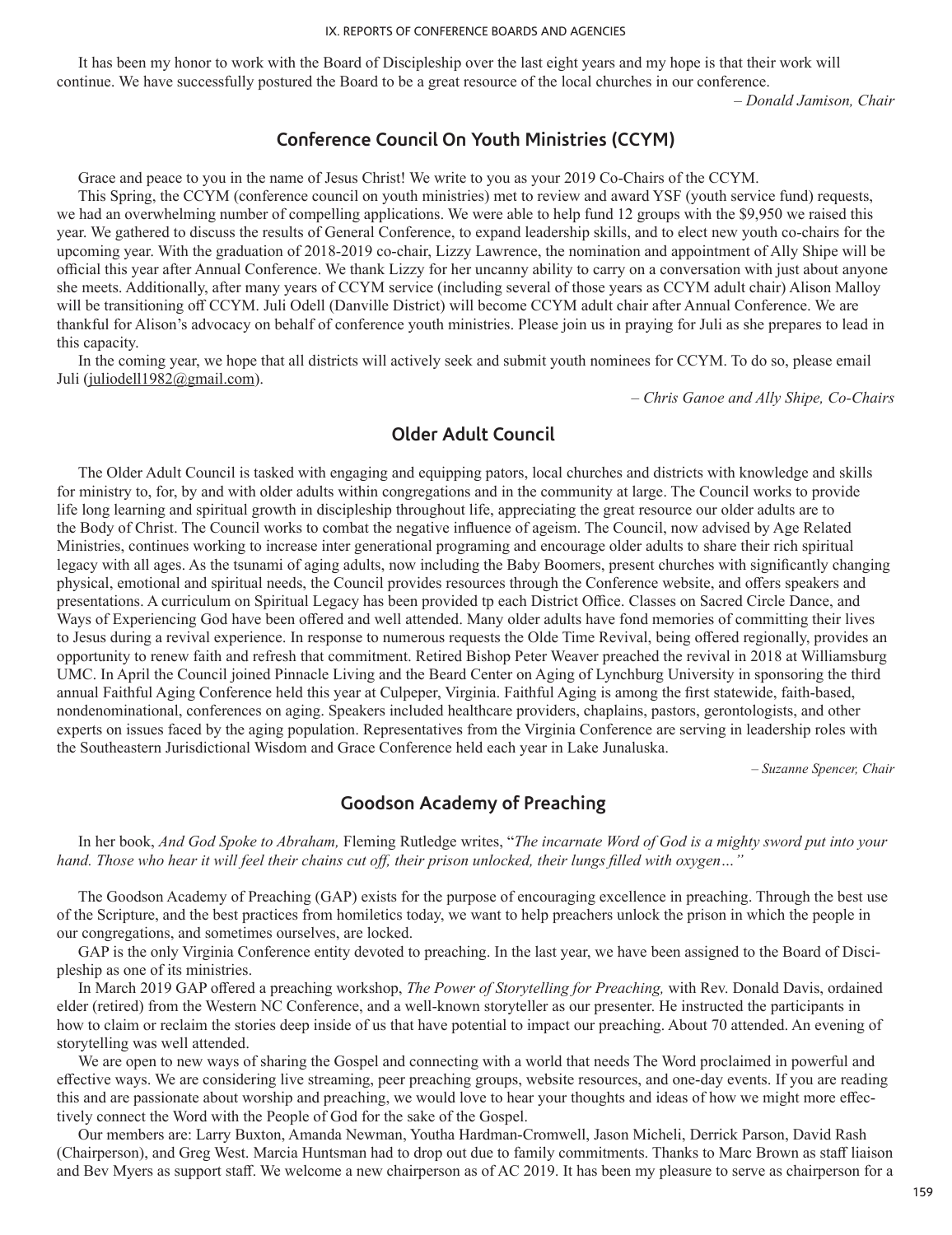#### 2018 JOURNAL OF THE VIRGINIA ANNUAL CONFERENCE

few years and a greater pleasure to see a bright future for this essential ministry. Preach the Word, in season and out of season. "May the words of our mouths and the meditations of our hearts be acceptable in God's sight."

*– David A. Rash*

# **CONFERENCE MISSIONAL MINISTRIES BOARD**

## **"Engaging, Connecting and Equipping Clergy and Laity of the Virginia Conference for God's mission."**

**The Missional Discipleship and Engagement Team** includes the inter-related work of several Conference Committees: Disaster Response, Initiatives of Hope, Volunteers in Mission and Voices of Youth.

**Disaster Response –** The Disaster Response ministry completed four continuous years of disaster response and recovery in October 2018 with the completion of our work following Hurricane Matthew. This has only been possible with the help and support of volunteers across our annual conference and the great UMC connection. On behalf of all the survivors that you have helped with your gifts and talents; Thank you!. Since October, the Conference Disaster Response Team took time to rest, conduct inventory of our resources, fix or replace equipment, and refocus on training.

This pause was short lived following the impact of Hurricanes Florence and Michael in the late fall. Danville District experienced significant flooding following these storms and many homes received water damage. District clergy and laity stepped up and began conducting local disaster response and relief and it became evident early that there were many families with unmet needs. The Conference Disaster Team provided equipment and basic training and volunteers did an outstanding job in responding and assisting the survivors. Our Bishop requested financial support of the conference churches and an initial grant from UMCOR was received. Long Term Recovery operations began in March. UMCOR grants were requested and UMCOR Case Management Training was completed and several Conference tool trainers, and the large shower are on-site in support of the volunteers that are working hard during this Recovery Phase.

As always, these efforts are impossible without the love and support, both in volunteering and financial, of you, the Annual Conference of Virginia. Please continue to do so by being the hands and feet of Christ! Also thank you for your continued donations to the Conference Advance Special #5037.

–*Bob Pihlcrantz, CDRC*

**Initiatives of Hope (IOH)** mission is to increase awareness of and generate increased participation in partnership-in-mission opportunities in identified countries or local and national missional ministries. Current overseas connections are with Brazil, Cambodia and Mozambique. The 18<sup>th</sup> anniversary of the Shade and Fresh Water Ministry in Brazil was celebrated in October, 2018. This ministry combines evangelism and social justice as it teaches the love of God and provides a safe place for children of the streets. Representatives from our conference to the celebration were welcomed by Missionary Emily Everett and former missionaries Gordon & Teca Greathouse. Virginia Conference support for this ministry was recognized and is appreciated. Steps are being taken to enlarge the ministry to include older youth, ages 14-18 with a focus on drug prevention, discernment and life choices.

Juanita Csontos chairs the Cambodian initiative. She is currently working on projects with missionaries there to develop feminine hygiene kits. Nancy Yarborough traveled to Cambodia to teach in February of this year. Currently a VIM medical team is being organized to deploy Jan 17-Feb 2, 2019 and is seeking team members. Nancy Forrest is leading that team.

In Mozambique we support vital training for lay and clergy leadership. We will send a VIM team to Northern Mozambique this fall to assess needs. Significant work is being done by missionary John Nday to develop sustainable agriculture practices to support the orphanage in Cambine and Chicuque Rural Hospital.

IOH is continues support new initiatives and relationships with Native Americans and is helping sponsor "Nitapewak" (FRIENDS) Family Camp July 11-14 2019 at Camp Rockahok. It is open to all Native Americans and Friends of Every nation and will include an Intertribal Powwow.

–*Judy Fender, Chair*

**Volunteers in Mission** (UMVIM) coordinated by Rebecca Makowski has organized UMVIM team leader training events with a renewed commitment to youth teams. UMVIM teams are encouraged to visit the UMVIM webpage on the conference website and facebook page for upcoming training events, best practices information and the conference policy for short term volunteer in mission teams.

**Voices of Youth (VOY),** coordinated by **Mary Letson,** has as its mission statement: "Fill your mind with truth, your heart with love, your life with service." We are a group of youth and adults who have a passion for music and mission and combine those two gifts into a unique service experience. VOY will be traveling to Poland for their mission experience to return and share with churches in the conference.

**The Missional Connections Team** includes the work of mission contexts and relationships; mission education, interpretation and resources; and health and relief connections. Our newest Board member, **Reba Miller** will coordinate the conference's relationship with global health and support for health ministries in local churches.

**Mrs. Anne Klotz**, **Missionary Itineration Coordinator**, has facilitated connections and visits for many missionaries with their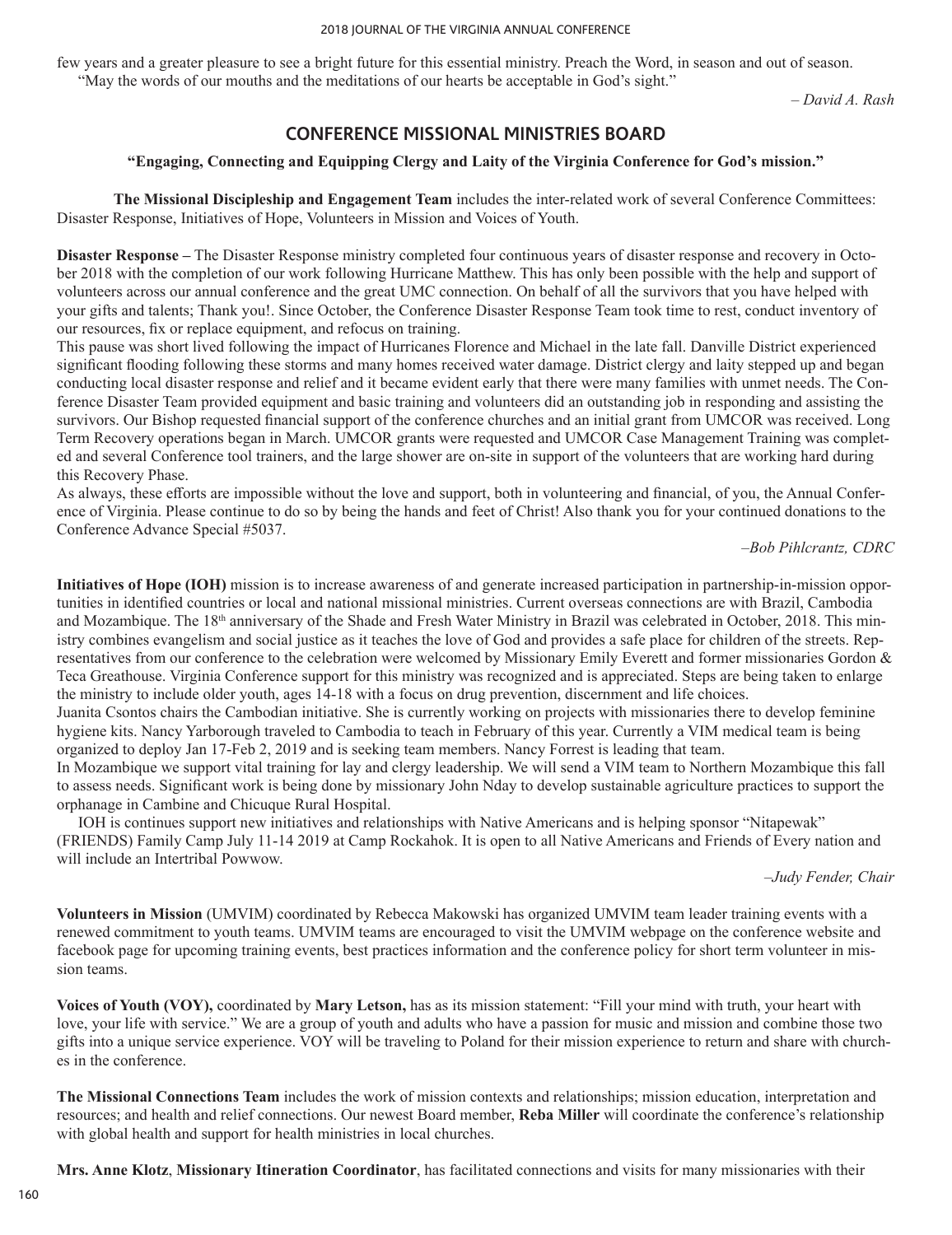covenant churches during the past year.

**Mission Encounter**, is a cooperative school offered by the Conference Missional Ministries Board and the United Methodist Women to help us understand God's work in our world and our involvement as United Methodists. Mission Encounter 2019 will be offered July 26-28 at Smith Mountain Lake 4-H Center.

**Conference Committee on Mission Personnel,** (CCMP), chaired by **Kip Robinson,** guides and mentors interested persons through the application and discernment process for mission service. Applicants can access the Personnel Information Form (PIF– Application for Missionary Service) and other application materials from the Virginia Conference web site under Ministries - Center for Justice and Missional Excellence - Committee on Mission Personnel (CCMP) - Related Documentation**. All completed application materials should be sent to the Virginia Conference Committee on Mission Personnel, The Virginia Conference Center for Justice and Missional Excellence, P. O. Box 5606, Glen Allen, VA 23058.** It should NOT be sent to the General Board of Global Ministries.

–*Veronica Barrell, CMMB Chair*

# **Advance Specials 2019-2020**

### **INTERNATIONAL**

Mozambique: Chicuque Rural Hospital - #09734A Congo: North Katanga Wings of the Morning - #08597A Liberia: Ganta United Methodist Hospital - #15080N Cambodia: Mission Initiative - #00230A Cambodia: Street Children Ministry - #14921A Macedonia: Macedonia in Mission Together - #00220A Brazil: Ministry with Children, Shade and Fresh Water Project - #11580A Israel: Bethlehem Bible College - #12017A Eurasia: Eurasia Mission Initiative, Ukraine, Moldova - #14053A Sierra Leone: Child Rescue Program - #14377A Sudan: Sudan Development - #184385 Global: Anti-Human Trafficking - #333615 Global: Sustainable Agriculture - #982188 Mexico: Give Ye Them To Eat - #07629A Sierra Leone Water and Development Ministry - #181000 Vietnam Mission Initiative - #14932A

## **NATIONAL**

Mississippi: Choctaw United Methodist Mission - #761544 District of Columbia: Christ House - #381215 Kentucky: Red Bird Mission, Inc., Beverly - #773726 Kentucky: Henderson Settlement, Frakes - #773365 South Dakota: Tree of Life Ministry - #123615 Tennessee: Jubilee Project, Inc., Sneedville - #781350 USA: Justice for Our Neighbors Immigration Ministry - #901285 USA: Volunteers in Mission, Southeastern Jurisdiction - #901875 USA: Society of St. Andrew - #801600 USA: Response and Recovery to Natural Disaster - #901670

## **VIRGINIA**

Agape Christian Children's Community Center, Inc.- #5020 Caretakers of God's Creation - #5016 Crossroads Mission Center - #5028 Disciple Bible Outreach Ministries of Virginia - #5029 ESL and Immigrant Ministries Childcare Support - #5036 Heart Havens - #6442 Henry Fork Service Center - #5008 Highland Support Project - #5007 Journey Community Center - #5009 Just Neighbors Ministry, Advance - #803002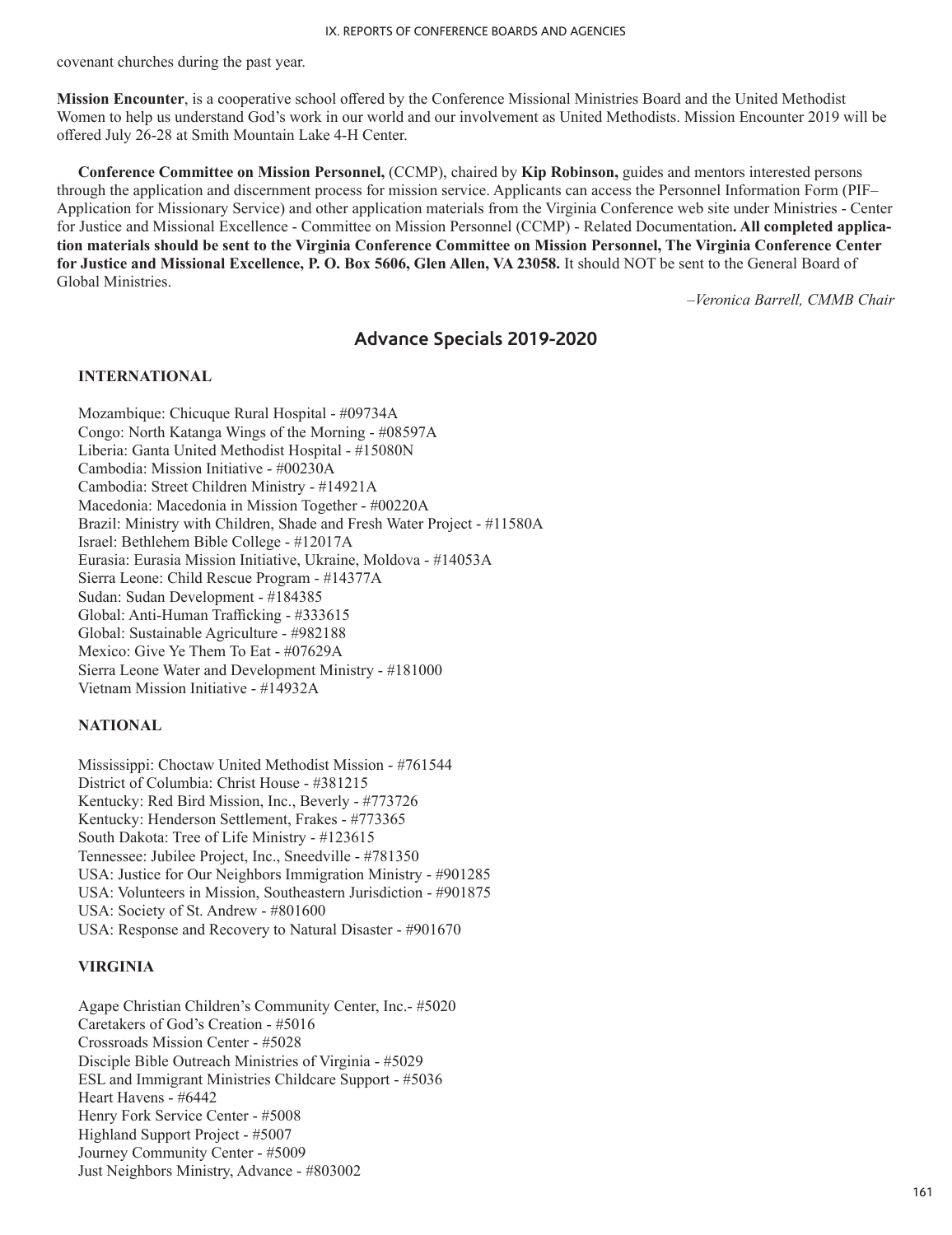Kids Soar (formerly UM Community Outreach Prog. of Roanoke) - #5004 Park View Community Mission - #5019 Pathways Virginia Advance - #5045 Rising Hope United Methodist Mission Church - #5043 Teens Opposing Poverty, Inc. (TOPS) - #5010 Tuesday's Table - #5024 Una Familia - #5027 Virginia Conference Disaster Response & Recovery - #5037 Wesley Community Service Center - #5025 Abukloi Enterprises, Inc. – new Basic UMC-Hispanic & God's Table Ministry – new Belmont UMC – Belmont Community Resource Services - new

## **RECOMMENDATIONS**

That the Relationship Agreements as presented to the Missional Connections Team of the Conference Missional Ministries Board between the Virginia Conference and Heart Havens, Inc.; United Methodist Family Services of Virginia; Pinnacle Living.; Virginia United Methodist Housing Development Corporation; and Wesley Housing Development Corporation, be continued.

*– Verónica Barrell, CMMB Chair*

# **Partnership Reports**

## **Heart Havens**

Heart Havens continues its mission of empowering people with a developmental disability to live and thrive in their community. From paint nights and tailgate parties to the gym and church choir, our VAUMC friends empower the people we support to be active members in their community. Your financial gifts and volunteer engagement make our mission of empowerment possible! We continue to operate group homes across the Conference in seven different locations. Heart Havens was born out of listening; it was listening to the needs and desires of people with a developmental disability and their families that led to the startup of Heart Havens. Through this listening, we have learned that it is time to offer new services and means of more individualized support. Heart Havens plans to continue to operate all of our current group homes while exploring an additional group home in the Richmond area, and new services that might include a day program and community engagement program. These programs reflect our mission of empowerment; Heart Havens is about people, not houses.

We are blessed with the support of congregations and small groups throughout the Conference. Heart Havens shared our message of empowerment in February during Heart Havens Month. Additionally, we welcomed many volunteers from churches, businesses, and civic groups. These volunteers blessed us by planting flowers, assisting with maintenance, and organizing nights of fellowship. The York River District United Methodist Men — formerly known as the Peninsula District United Methodist Men — are the 2018 Brian Manwiller "In HIS Grip" Award winners. We recognize the York River District United Methodist Men for their contributions during the building of the Morrison Heart Havens house in Newport News, for their years of help in maintenance of the home and their friendship and fellowship with the individuals in the home. Further, they provided unwavering support during a difficult transition.

With your vital support, Heart Havens can continue to empower people with a developmental disability by doing more than just providing the basics but also enabling them to live vibrant, independent lives. As brothers and sisters in Christ, we invite you as the church to continue to advocate for Heart Havens and support people with a developmental disability.

*– Jennifer Boyden, Chief Executive Officer*

## **Pinnacle Living**

As an organization, the year since the 2018 Annual Conference has been one of great celebrations and difficult decisions. With a mission of Enriching Life's Journey and a vision of a culture in which age does not define the person, Pinnacle Living has celebrated several significant accomplishments:

- Our 70th Anniversary Celebration kicked off at Cedarfield on Sept. 29 and ended with a worship service at Hermitage Richmond on September 30.
- Physical renovations focused on improving the lives of our residents are underway at Hermitage Richmond.
- Our Person-Centered culture is making a difference in the lives of our residents. Pinnacle Living is committed to changing the culture of how senior living services are offered and experienced.
- Renovations and an expansion at Cedarfield are ongoing.

In December 2018, Pinnacle Living sold Hermitage Eastern Shore to Commonwealth Senior Living. The Pinnacle Living Board of Directors also made the decision to close the Lydia Roper Home on January 30, 2019. Both these communities have been a vital part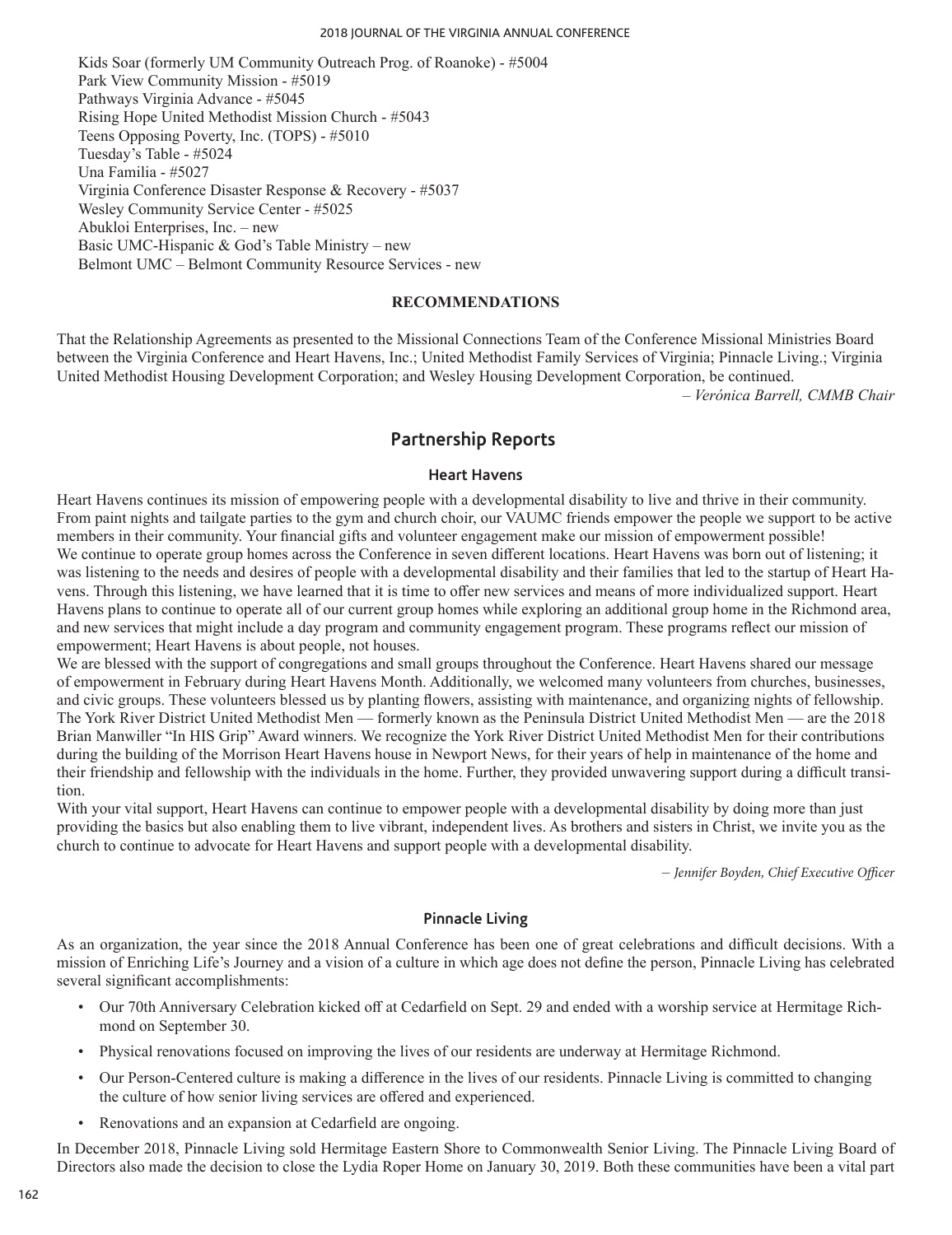of our mission and ministry. The decisions to sell and close were not easy ones to make, however, necessary.

Pinnacle Living has also worked diligently to strengthen our community partnerships. For the third year, Pinnacle Living has partnered in offering the statewide Faithful Aging Conference, a time in which individuals and groups can learn more about older adult ministries and available resources. Pinnacle Living has taken an active role in guiding churches and communities to become dementia friendly. Several team members have become Dementia Friends Champions, offering general information sessions to help everyone understand five key messages about dementia, how it affects people and how we can make a difference in the lives of people living with dementia in all its varied forms. Contact us if you would like to involve your church in this education and awareness effort.

Pinnacle Living is grateful to all local churches that supports the Samaritan Program. This benevolent assistance has been given in Pinnacle Living communities since the year the organization was founded. During 2018, we were privileged to recognize the following Samaritan Award Churches, the congregations across the Virginia Annual Conference with the highest level of giving to the Samaritan Program.

- Reveille (Richmond District)
- Fairfax (Alexandria District)
- Bethany Hampton (York River District)
- Fairmount (Richmond District)
- St. Andrews Henrico (Richmond District)
- Westover Hills (Richmond District)
- South Roanoke (Roanoke District)
- Greene Memorial (Roanoke District)
- Lawrence Memorial (Roanoke District)
- Monumental (Elizabeth River District)

In 2018, Pinnacle Living was honored to recognize two local congregations with Innkeeper Awards. The award offers appreciation to congregations of the Annual Conference for exemplary support of the mission of Pinnacle Living with older adults. Local Community Guilds select the churches based upon both the financial stewardship and volunteer service of members of the congregation.

- First Salem (Roanoke District)
- Ramsey Memorial (Richmond District)

Rev. Dr. Bernard Via, our first administrator was consistent in ascribing the existence of the organization to "faith, hard work and prayer." Thank you for your continued faith, hard work, prayer and generosity in support of the mission and ministry of Pinnacle Living.

> *– Martha Stokes, Director of Church and Community Relations – Charles W. Wickham, Director of Donor Development – Christopher P. Henderson, President and CEO*

## **United Methodist Family Services of Virginia (UMFS)**

For well over a century, United Methodist Family Services has had a legacy of empowering children and families. From the Virginia Conference Orphanage of 1900, to the Virginia Methodist Children's Home of the 1950's, to the present day state-wide agency bringing hope and healing to the whole family, UMFS has partnered with churches and church members to live out our mission. Today we are unwavering champions for high-risk children and families across Virginia, collaborating with communities to help them reach their full potential by providing foster care and adoption services, community-based services, residential treatment services, and specialized education.

In 2018 we served 2,057 high-risk children across the state through regional centers in Richmond, Northern Virginia, Tidewater, Fredericksburg, South Hill, Farmville, and Lynchburg; residential treatment centers in Richmond and Fairfax; and schools in Richmond and Edinburg. While many of our programs are focused on children, we strive to support the entire family, helping us touch the lives of 13,772 high-risk children and families in 173 communities in Virginia. We are dedicated to creating a world where caring, opportunity and generosity are passed on from generation to generation, empowering all children to contribute to society as engaged citizens.

Since 1900, the churches of the Virginia Conference have partnered with us as advocates for high-risk children and families. Churches recruit and support foster and adoptive families, serve as mentors and tutors, provide transportation for children and families, provide much-needed financial support, and donate countless gifts-in-kind. Our church partners, Child Champion Councils and the UMFS Auxiliary are critical resources for the children and families we serve. They are tireless advocates for our ministry throughout the conference.

We are also excited about our growing collaboration with local churches through our partnership with The Open Table. The Open Table is a national movement to transform poverty through community by bringing together local church volunteers who make a year-long commitment to act as a team of life specialists, encouragers, and advocates. The Table works with an individual or family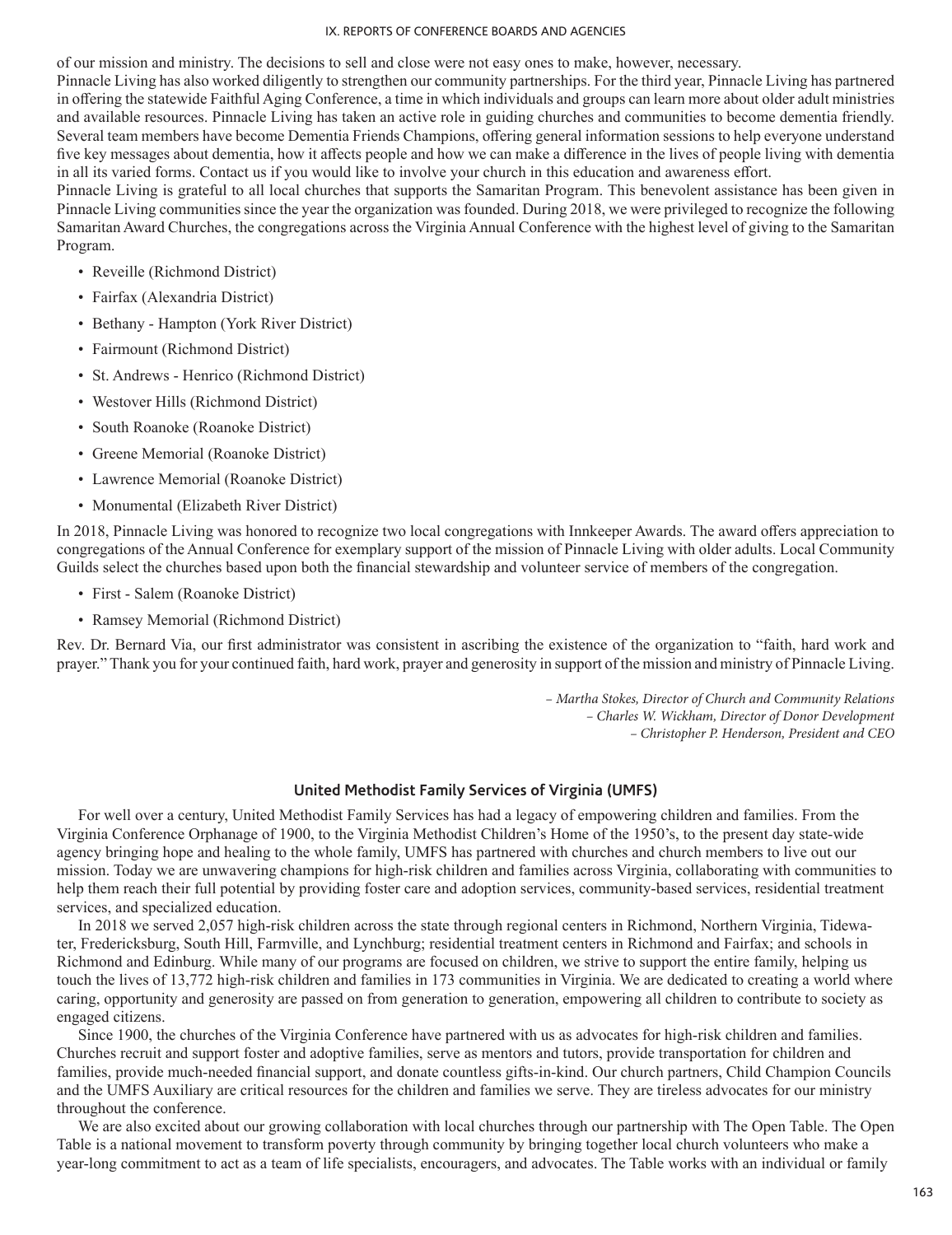in need (often former foster children) to provide ongoing mentoring and support to help achieve major life goals. Nine tables have been formed since we started this partnership in 2017. Three of the original churches are already starting a second table, and several new churches are in the process of recruiting table members.

We recently launched the Be a Champion Capital Campaign, the first comprehensive effort to revitalize our 33-acre Richmond campus since the 1950s. This campaign will allow us to upgrade facilities and technologies while building capacity for our programs to address some of the most pressing challenges facing our communities today. UMFS will fund this project through charitable gifts, a long-term land lease on the front of our property, and internal refinancing and debt reduction. We will begin by upgrading the Child & Family Healing Center residential program from post-WW II cottages to a state-of-the-art treatment facility. In the second phase, we will build an addition to Charterhouse School which will enhance our career and technical education and expand services for elementary students and students with autism.

We are grateful for the support of the Virginia Conference and for your partnership with us as unwavering champions for highrisk children and families. It is because of your support that we are able to help children and families reach their full potential.

> *– Ken Huntsman, Chair, UMFS Board of Directors – Greg Peters, President and CEO*

## **Virginia United Methodist Housing Development Corporation**

The Virginia United Methodist Housing Development Corporation ("VUMHDC") is a covenant partner with the Virginia Annual Conference with the mission to expand the supply of affordable housing to the disabled, low-income and senior populations in Virginia. VUMHDC has an annual goal of developing, renovating, partnering in, and/or refinancing at least one new facility a year.

VUMHDC currently owns and operates eighteen (18) projects and is the non-profit minority partner of an additional seventeen (18) properties. Totaling these 36 properties, VUMHDC has approximately 2100 apartment units across the conference with an approximate land value of \$80,000,000. These apartment properties serve over 3000 residents, equally mixed between seniors and families. All of the apartments are classified as "affordable", meaning that all receive some form of rent subsidy through HUD or VHDA.

Since our founding in 1975, VUMHDC's program has been accomplished without operating support or allocations from the Virginia Annual Conference. Our projects and operating costs are funded entirely through governmental grants, low income housing tax credits (LIHTC), community partnerships, and income/distributions from our project operations.

VUMHDC is led by President Larry Dickenson, a lay member of Raleigh Court UMC in Roanoke. He is assisted by the corporate officers making up the Executive Committee, and the other ten (13) Directors. Our one major change in leadership is our new Treasurer, Randy Spears. He replaces Jim Branscome, who retired after serving as Treasurer continuously since the corporation's beginnings. We salute his dedicated service!!

VUMHDC has identified a multi-year priority of strengthening the corporate financial capacity, as we evolve toward a new, sustainable business model. This direction will require some added Directors and consultants with applicable industry credentials, providing the necessary expertise to aid in expansion of our program.

During 2019, we expect complete sale of certain property assets as a means toward growing our financial base, enabling a more robust development program in the future. At the same time, we are advancing the planning for an expansion of our seniors housing in Blackstone, VA and partnering on four tax credit applications for projects Emporia, Warrenton, King William County and Henrico County.

*– Larry Dickenson, President*

## **Wesley Housing Development Corporation**

Wesley Housing's vision is that everyone in the greater Washington, DC region has a safe, quality, affordable home, serving as a foundation to thrive, and has a place of value in the community. This guides our mission of opening doors to brighter futures for our most vulnerable community members by creating and operating healthy, supportive, stable, affordable housing communities. For over four decades, we have served over 25,000 residents in the Washington, DC metropolitan area. We currently manage 31 properties (more than 2,800 residents) in Alexandria, Arlington, Manassas, Fairfax County, and the District. We also manage 11 Community Resource/Support Service Centers that offer a full range of crucially needed programs and services to support children, adults, seniors, those with chronic disease, and those with disabilities to regain their dignity and renew their lives.

## **REAL ESTATE DEVELOPMENT**

- Wesley Housing acquired its second and third properties in the District, 1 Hawaii Ave. and 410 Cedar St. Apartments.
- Construction completed on The Fallstead, a new apartment community in McLean, which added 82 units of committed affordable housing to the area for low-income seniors aged 62+.
- Development plans began with Fairlington Presbyterian Church in Alexandria to build 81 new affordable housing units. Construction is expected to begin in 2020, with completion by late 2021.
- Development plans began on The Arden, a new Alexandria community, which will feature up to 139 affordable units. Construction is expected to begin in late 2019, with completion by 2021.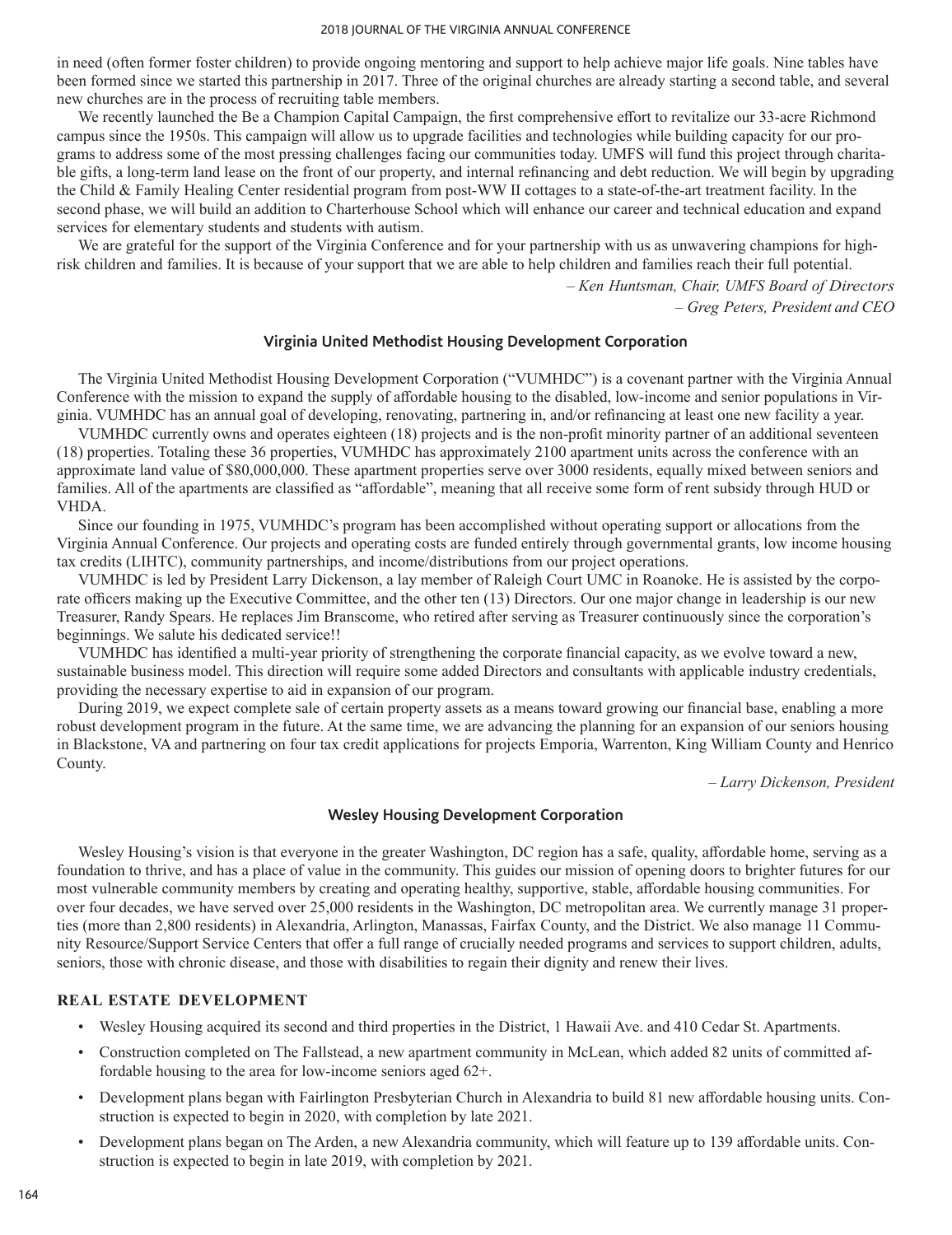- Development plans began on The Cadence, a new Arlington community, which will feature 97 mixed- income units. Construction is expected to begin by the end of 2019.
- Development plans began on Senseny Place, a new Winchester community, in partnership with St. Paul's on the Hill Episcopal Church, which will feature 70 affordable units for seniors. Estimated completion date 2021.
- Renovations on Brookland Place (DC, 84 units) and Culpepper Garden (Arlington, 204 units) began in 2018, to be complete in 2019.
- Redevelopment plans began for 1 Hawaii Avenue Apartments; the project will nearly double the density of the current affordable residential site.

# **RESIDENT SERVICES**

- Housing Stability Initiative: Every month, 400+ adults take advantage of housing stability and eviction prevention programs such as crisis intervention, referrals to community resources, financial literacy, household budgeting, resume building and job search assistance, computer training, and certification courses. Through the work of our Housing Stability Specialists, nearly 100% of "high priority" referrals (688/690 households) maintained their housing in 2018, 150 sessions of adult employment programming took place, 30 individuals obtained new and/or improved employment, and 50 residents participated in health and wellness activities each month. Over 110 children and teens participated in youth programming every month, with 90 attending a learning intensive summer camp.
- Volunteers: In 2018, volunteers provided 11,900+ hours of service (valued at \$416,850) by helping with food security initiatives, after school programs, adult education including ESOL, health and fitness classes, and summer camp. As a result, 350 youth received new school supplies from our annual drive, and 800+ residents received gifts through our Holiday Help program.

– *Shelley S. Murphy, President/CEO*

# **BOARD OF HIGHER EDUCATION AND CAMPUS MINISTRIES**

Greetings from your campus ministries. Throughout this report you're invited to enjoy the glory sightings of mission and transformation taking place in our campus ministries. But first, I want to thank you and your congregations for your faithful support of the evangelism, care, mission and discipleship happening all the time on our campuses across the Commonwealth of Virginia. Our process for ministry is very simply the three "E's." We invite students to **EXPLORE** through events like the Pace Center's (VCU) \$1 Lunch Thursdays where students are introduced to food they can afford from a diversity of cultures. Next comes **ENGAGE**. After beginning the process of building relationships, our students are invited to engage through worship, Bible study and small groups like the nine "Communities of Grace" (COG's) small groups at Virginia Tech, or the 80+ students in weekly worship at FLOW (wesley at VSU). Finally, we **EMBODY.** To embody Christ to the world takes as many forms as there are followers, but some examples are the various ways our campus ministries facilitate students engaging the greater community like the Life Groups at Arise (GMU) who took turns volunteering at a local church's hypothermia shelter this winter.

Each year we follow the stories of young adults who find a home-away-from-home in one of our campus ministries. In these ministries, young adults are continually formed, challenged, and sent, eventually moving on to what's next for them. Many of these young adults will attend seminary, while many others will follow their careers, engaging in faithful service in local churches wherever they land. We celebrate returning a host of faithful Christ followers, lay and clergy alike, to our local churches and into God's wide mission field. Brothers and sisters, these are the fruits of your faithfulness to God and of the Holy Spirit moving in and through our campuses.

*– Rob Lough, Chair*

After three years of faithful service with the BHECM, Rev. Rob Lough will be stepping down as chair of the board. Personally (and I believe this sentiment is shared by the BHECM and campus ministers alike), I am deeply grateful for Rob's commitment to campus ministries, his forward-focused leadership, and his love and support for all of us who are engaged in what I understand as the ultimate American missional frontier. Rob has led us through many important decisions, transitions, and initiatives. However, I have learned most from his pastoral heart and willingness to listen and learn from those around him.

Please join us in thanking Rob for his time in this crucial leadership role!

– *Paulo Lopes, Director of Next Generation Ministries*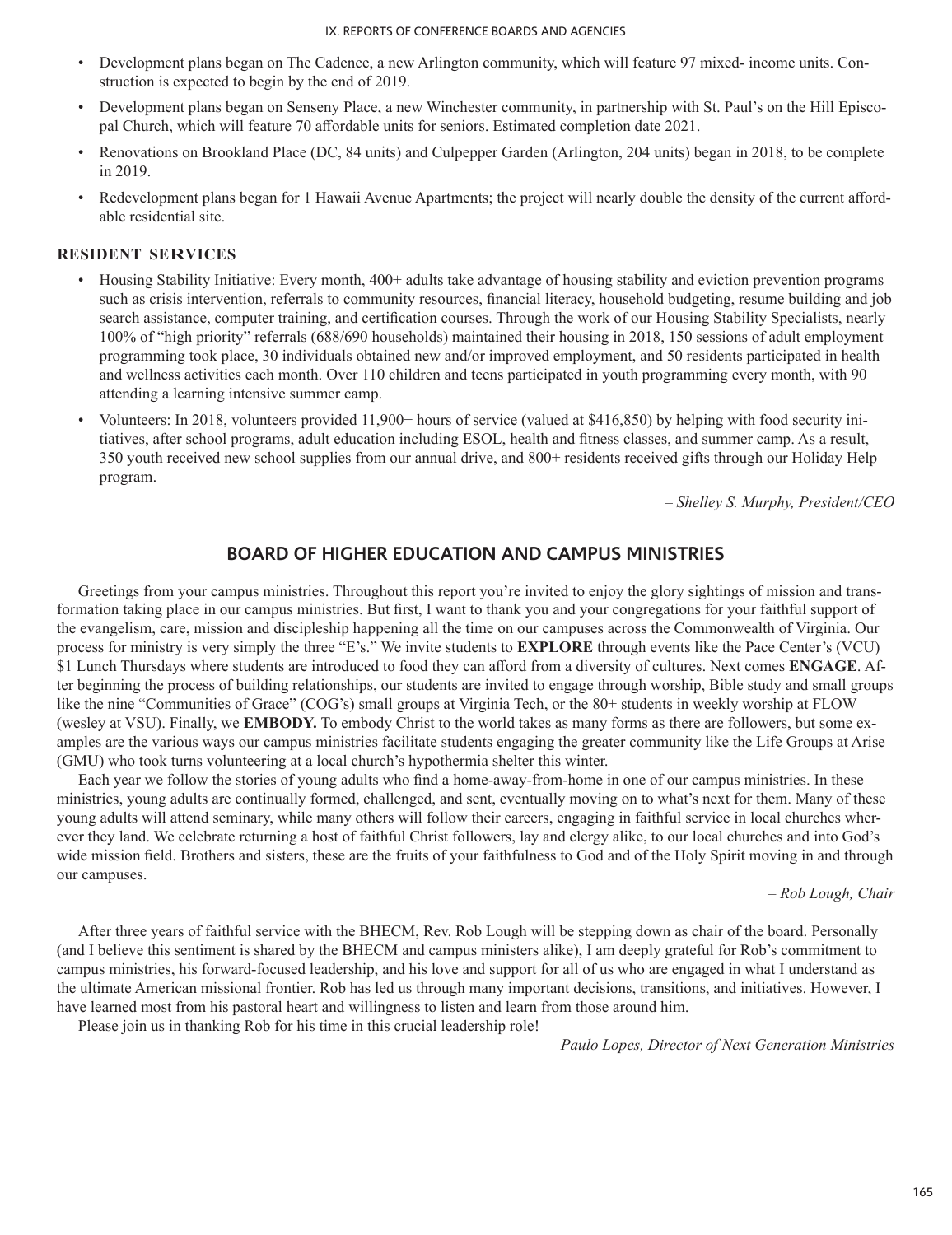#### **FLOW – Wesley Foundation at Virginia State University**

A glory sighting for the FLOW Wesley Foundation during the year 2018 is related to the development of a new ministry stemming from the desire of our students to become intentionally involved with the Acts of Mercy by feeding the hungry. FLOW has engaged in new partnerships that facilitate opportunities to connect with the community in this regard!!

Our first new partner is the Totty Place in Ettrick, Virginia located a tenth of a mile from the Ettrick United Methodist Church sanctuary. The Totty Place is an adult group home of 22 residents. On the first Friday of each month, FLOW orders a meal from a local restaurant and serves it at the facility. Bob Lamb, Pastor of the Ettrick United Methodist Church accompanies our students and shares an inspirational devotional message from the Word of God just before the meal. This is a powerful witness to the Glory of God that has built a significant relationship between the Totty Place, the Ettrick United Methodist Church, and the FLOW Wesley Foundation!! It is now a common occurrence to see members of the Totty Place worship with the Ettrick UMC congregation on Sundays at 11:00 am!! We initiated this ministry in June of 2018 and have served a total of 132 dinners in the year of 2018. We are blessed to continue this ministry in 2019 and beyond!

Our second partner is the Downtown Churches United HOPE Center in Petersburg, Virginia. Our ministry served 120 meals each month in August, September, October and November. We were blessed to have partnered with the Metropolitan Baptist Church in Petersburg and Bermuda Hundred United Methodist Church in Chester in delivering these ministry services!! We are thankful to have been able to prepare and serve a total of 480 meals in 2018 and are thankful to also continue this ministry in 2019!!

To support the ministry of feeding the hungry, our students came up with the idea of a fundraiser to allow help with the cost of this endeavor!! Each Wednesday, our students run a snack shop on the campus of Virginia State in the Foster Hall Lobby from 12:00 noon to 5:00 pm. Our students have soft drinks, snack chips, candy bars, fruit snacks, and other popular items for ranging from 50 cents to a dollar!! The prices are the most competitive around for these snacks and generate proceeds that defer the costs of the items served during these ministry occasions! Every snack counts, as each item purchased is an opportunity for students to help us in responding to the call of God in Isaiah 58:10 to "pour yourself out for the hungry and satisfy the desire of the afflicted, then shall your light rise in the darkness and your gloom be as the noonday." We thank God for the glory of being able to work together as disciples of Jesus Christ. We are delighted to be involved in the process of making disciples who are "lifelong learners who influence others to serve."

## **IGNITE NORFOLK – Wesley Foundation at Old Dominion University (ODU)**

Our IGNITE Norfolk ministry community serves not only the spiritual needs of the ODU community but the physical needs as well. This last year, our food pantry served between 12 and 15 individuals/families per week and continues to be one of the highlights and mainstays of the four year old ministry. I was particularly blessed by a shorty but impactful conversation that I had with a young man who was one of our clients. He had already been serviced by our intern and was just about ready to leave. As I entered the area where he stood, I happily greeted him and inquired, "How is your day going?" He spontaneously gave an authentic sigh of relief. He said, "Much better, now that I know where my next meal is coming from."

I know that statistics say 1 in 4 college students experience food insecurity. And with a student population of 25,000, some 6300 ODU students may face this problem. But to hear these words from one student was certainly touching, and I will remember the expression on his face, the words he spoke, and the feeling it ignited in my heart forever. Truly, this is what is meant when we hear the words, "Even if only one person is blessed or touched, the journey is all worthwhile." And so, I can relate to the words of a songwriter, "If I can help somebody, I know that my living is not in vain." This experience resonates regularly as IGNITE continues to pursue sustainability for our food pantry. And yes, we have been blessed as individuals and churches continue to give, give, give. **–** *Rev. Maxine Thomas*

### **PACE – Wesley Foundation at Virginia Commonwealth University**

Each of you should use whatever gift you have received to serve others, as faithful stewards of God's grace in its various forms. – 1 Peter 4:10. After several semesters of prayer and listening to fellow students it became clear to the students at The Pace Center that God-given gifts and passions abound in the VCU community.

One engineering student was stirred by the Spirit to help fellow students use their gifts to serve God and one another. He began a ministry called Community Café where VCU students cook their favorite recipes for other members of the VCU community. Every Thursday morning, a different group of students come to Pace's kitchen ready to share their culture with the VCU community through food. Their recipes are as local as Richmond, and as far away as Ghana, Guatemala, and Thailand. Pace provides the food and the kitchen, but it is the gifts and the passions of the student chefs that make lunch time a great feast.

With generous donations and grants from local churches, the conference, and individuals, Pace can offer this meal to VCU community members for \$1. By partnering with RamPantry, VCU's food pantry, Pace's Community Café reaches some of the nearly 40% of students who experience food insecurity at VCU.

Pace's Community Café is a glory sighting where students discover the gifts and passions God has given them and celebrate those gifts and passions by serving their neighbors. The result is a great feast of people from diverse backgrounds, faiths, and sexualities. Gathering with each other. Sharing with one another. And creating community. Pace strives to be a foretaste of the Kingdom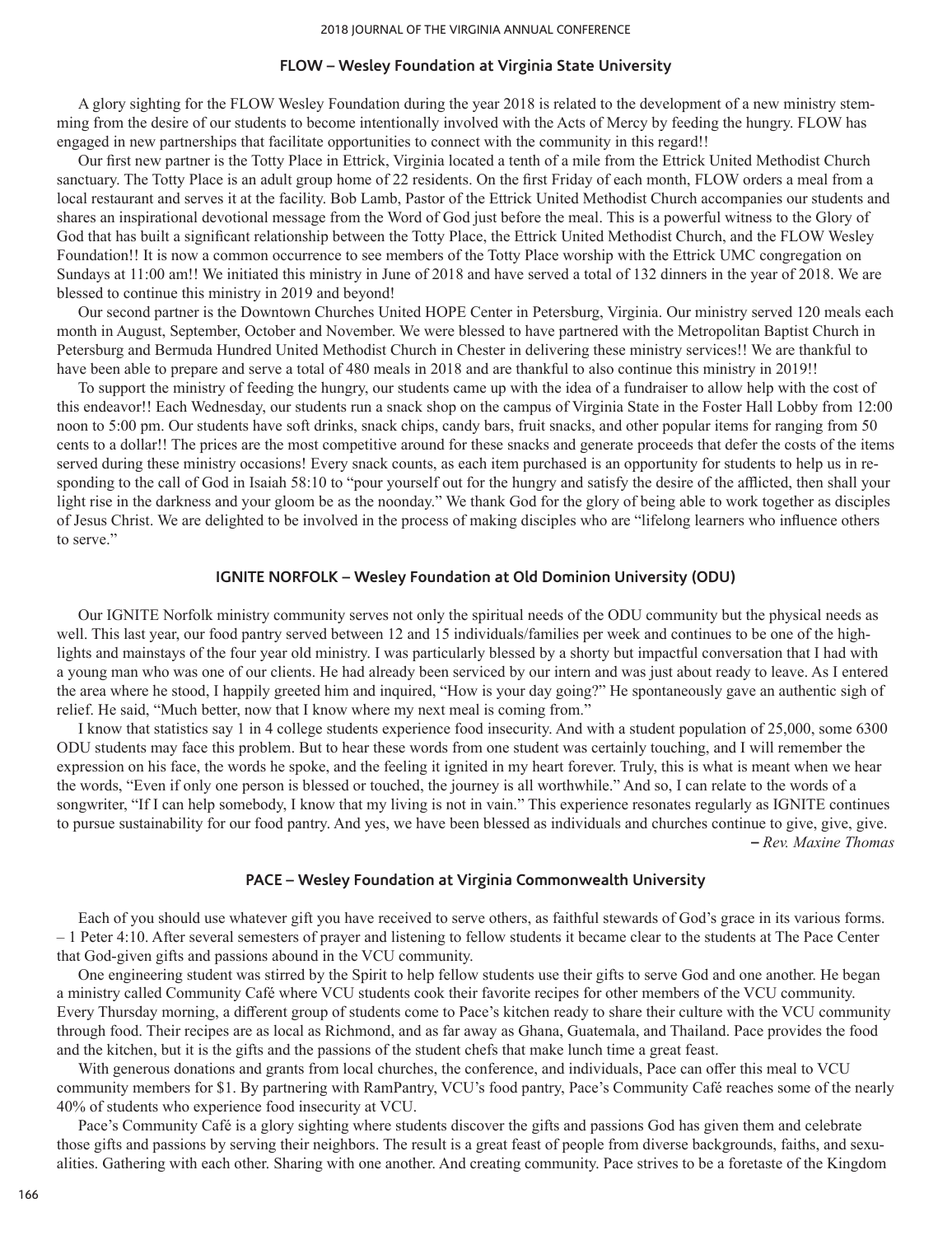of God on VCU's campus - the Community Café mirrors that great feast in heave.

## **Wesley Foundation at Longwood University & Hampden-Sydney College**

This past year at the Wesley Foundation in Farmville has been one of change and new opportunities. After 16 years of faithful service and dedication to the ministry with and for the Students of Longwood and Hampden-Sydney we said thank you to Rev. Richard Meiser for all that he has done here at Wesley. In July of 2018 we welcomed Rev. Justin Hicks and his family to our family and we hit the ground running. We are excited about what is happing here at Wesley and on our Campuses. We are finding new and creative ways to invite and be with our college students. Our students can most accurately reflect upon and share with you the ways we are working to share the love of Christ here in Farmville."

Over the last year, I have had the opportunity to co- lead, and now lead small groups. Leading Small Groups has allowed me to be a disciple in ways I never saw myself being before. At this time as a leader, it has helped not only my friends, but myself see and interpret the message as a group rather than just teaching ourselves. At first, I was scared to share the word due to fear of misinterpreting and misleading, but I have found that to be the opposite. Small Groups has lead me to find strength in the understanding and encouraged me to share more about what gets me through each week, and that is my faith. Prior to Small Groups, I was shy when it came to sharing the gospel and now I have the enjoyment of sharing it confidently every week. Later in life, I want to become a Youth Leader, and Small Groups has allowed me the opportunity to see into my future and encouraged me not to give up my dream. Each week I find joy in researching and deciding on what I want to talk about in ways that my peers will understand. Not only has it helped me relate my life as a college student to the word, but it has also helped me create a routine to set aside more time to reconnect with God each week.

### – *Hailey Brickhouse, Longwood Class of 2020*

I have been going to Wesley for two years now and it has become a major part of my weekly routine. This past semester, I have enjoyed planning our mission trips here at Wesley. It has given me a chance to explore the ways that I can help people while doing God's work. Planning the mission trip is my favorite part of the process. I get to think of some way that Wesley can make the greatest impact to a community outside our own. Doing mission work has allowed me to see all the people in need in the world and to discover ways that I can help them. Knowing I have ways that I can help people has allowed my faith to grow. At Wesley, I am discovering new things about God and getting closer to him every day. Once I graduate College, I plan to join the Peace Corp and try to help as many people I can all over the world. Being strong in my faith will help me make a greater impact in the lives of all the future people I get to meet and help.

#### – *Christie Douglas, Longwood Class of 2021*

I began attending Wesley Campus Ministry during my freshman year at Longwood University after being invited by a senior I met at the involvement fair. When I attended the first time, I had no idea that I would be meeting my best friend and finding my home away from home. Through Wesley I was able to make friends with people whose faith was important to them in the same way that mine was important to me. Our small group my freshman and sophomore year helped me to navigate the struggles of starting college in a new state and town where I knew no one. Wesley became my homebase at Longwood and the comfort I needed when I was stressed or missing home. Since Wesley provided this comfort, it became and has stayed important to me even now as a Senior. Attending Wesley is the reason I have stayed connected to my faith in college because I found a group of people who were welcoming, kind, and made me feel like I belonged with them.

#### – *Anna Knapp, Longwood Class of 2019*

Elwood's cabinet has been a wonderful opportunity of growth for me, both as a community member and in my faith. Through working with Elwood's Cabinet my eyes have been opened to a need in my community, and I have been blessed to be a part of the team to fulfill that need. We have seen the generosity of our peers through the amount of donations we have received and the number of volunteers wanting to help out. We are even getting to the point that we need to expand our shelves due to the number of donations we have! We have reached a few of our friends that need this service every week, and our numbers keep growing. It's nice to know that a service so new is already becoming a welcomed and appropriately used part of this community

*– Madison Trebour, Longwood Class of 2019*

We believe now more than ever that lives are changed and impacted by sharing the Gospel and allowing our leaders to lead and take ownership of what we are doing here and we thank all those who have supported us over the past year.

*– Rev. Justin Hicks*

## **Wesley Foundation at University of William & Mary**

The Beloved Community, that was Wesley's theme last fall semester. Little did we know that on the Sunday night we were introducing the theme, we would be invited to embody it. The message came to us from the president of Hillel, the Jewish student group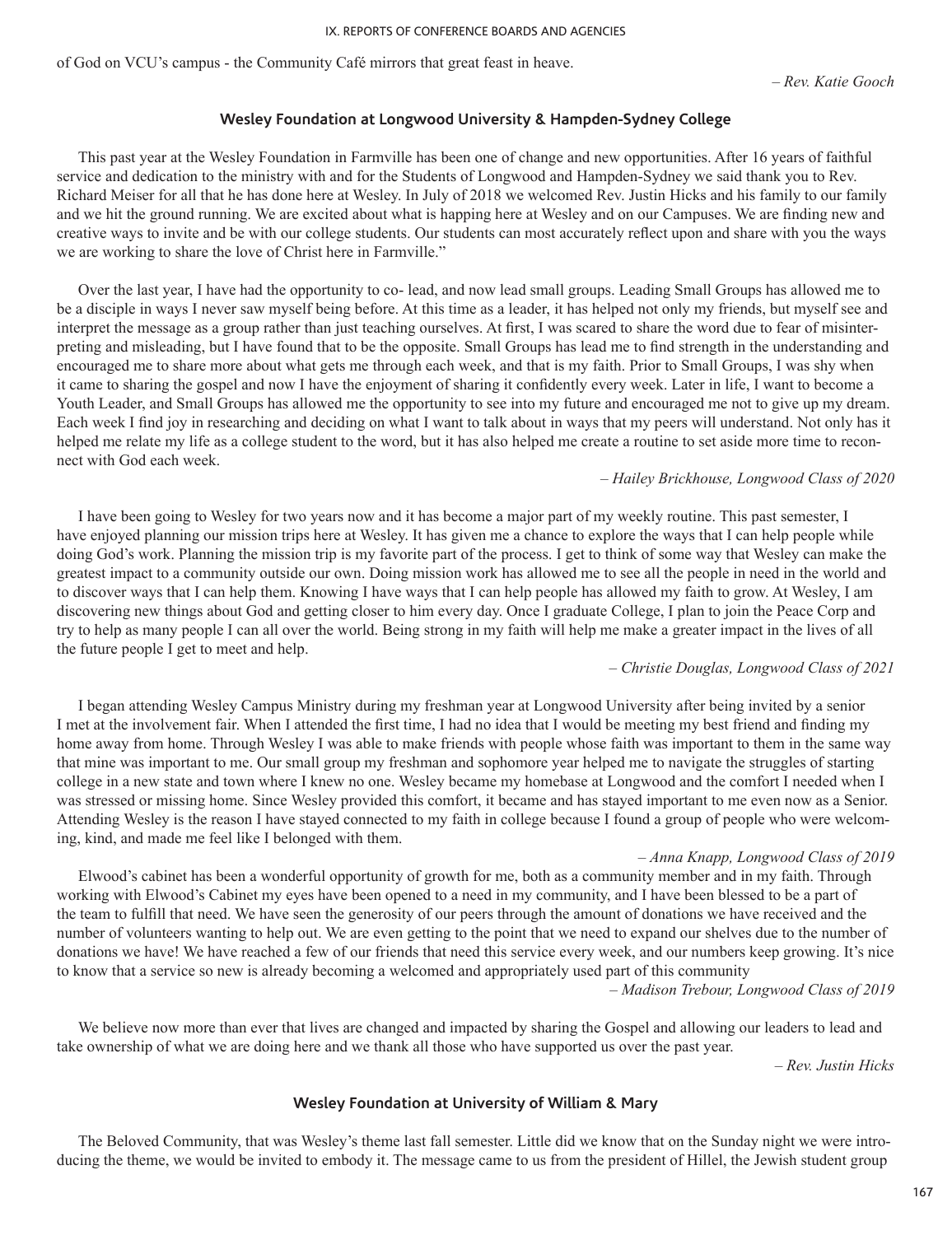#### 2018 JOURNAL OF THE VIRGINIA ANNUAL CONFERENCE

on campus. She asked if, even though it was the same night as our dinner and large group, they could use our kitchen and fellowship hall for their Rosh Hashanah dinner. "Of course," we said, and decided that we would do a picnic dinner outside for Wesley that night. The next day our campus minister, Max, was chatting with the rabbi at the local synagogue, Temple Beth El, and mentioned that Hillel was going to have their Rosh Hashanah dinner at Wesley. David, the rabbi, shared that the synagogue and Hillel were having their Rosh Hashanah worship service at the Unitarian Universalist sanctuary, because the synagogue was too small. Max asked if Wesley could meet at the synagogue while Hillel met at Wesley. "Of course," the rabbi said.

Thus, on the very first Sunday night that we shared the theme The Beloved Community:

- 1. Hillel was cooking and serving their Rosh Hashanah dinner at Wesley.
- 2. Wesley was meeting at the synagogue for pizza and Beloved Community Worship.
- 3. Temple Beth El and Hillel celebrated Rosh Hashanah together later that evening at the Williamsburg Unitarian Universalist sanctuary.

It was an evening of the Beloved Community indeed. During our worship, we shared that traits of The Beloved Community are that the community offers radial hospitality to everyone, an inclusive family rather than exclusive club; and recognizes and honors the image of God in every human being. Thanks be to God that we, along with Hillel, Temple Beth El, and Williamsburg Unitarian Universalist embodied those traits on that very evening.

*– Rev. Max Blalock*

## **Wesley Foundation at Virginia Tech**

"We have no design but to promote the glory of God." – John Wesley

"The glory that you have given me I have given them, so that they may be one, as we are one." - John 17:22

We begin each of our Team Meetings and Communities of Grace (Small Groups) with the question: "Where have you seen the glory of God?" We believe that the more we look for "Glory Sightings" the more we will find them in our lives and in our ministry. We are witnessing a movement of the Spirit at Wesley through the ways we see God at work in our ministries as we seek to "Love Out Loud" on our campus, in our community, throughout the nation, and in the world. We are passionate about being a faith community that is inclusive to ALL people, that seeks to grow spiritual leaders to be in mission and serve others, and to reach out to students on our campus so that they can experience the love of God in Christ Jesus.

So, let me share some of our "Glory Sightings":

- Over this past year we have seen an increase in our Communities of Grace (Small Groups) from 4 to 9 (with about 6-8 students in each)
- We have seen our average number in worship grow from about  $35-40$  to now  $50$
- Ecclesia (our night of worship and discipleship) grew from around 10 to 15 students
- We had multiple students come to Wesley who were active in our Youth Retreats that we lead each year
- Our LGBTAQ+ Community of Grace became more active and grew to almost 10 students
- A student from Liberty University stopped by our building admiring the Pride Flag and United Methodist Cross and Flame saying that this is a sign from God that she was loved even when she thought she wasn't by the Church
- • Students organized a Mental Health Seminar with other student groups and the counseling center that had over 100 students attend to hear about Mental Health and Faith
- Our food pantry (209 Manna Ministries) saw over 400 students receive the food and support they needed
- We had 30 students go to Jacksonville, FL to help UMVIM with Hurricane Irma and do homeless ministry on the streets of the city
- 31 students went to Camp Dickenson for our Fall Retreat where we shared about our Values and how to live those daily
- Our students are transforming lives of Middle School and High School students through our FUN143 tutoring ministry on Mondays and Thursdays
- We connected with First UMC, Salem, to make 10 shoeboxes for Operation Christmas Child
- Students traveled to Danville, VA to help with Flood Recovery in the Fall
- Worship at Mt. Pleasant UMC in Roanoke was a Spirit-filled experience with our students sharing their faith through testimony and music.
- The Fusion and Roanoke District Youth Retreats provided an opportunity to lead over 200 youth in worship and small groups
- Welcome week saw our students engage with over 500 students with Life-Sized Game Night, Swag Bags, and a Cook Out!
- And more…

This is seeing God's glory at work in our community. Lives are being transformed and community is being strengthened. Our students are committing themselves to the work of making disciples of Jesus Christ and it is witnessed in the ways they are living out their faith in service to each other and their neighbors.

Wesley continues to be a vital, authentic, and vibrant presence on the Virginia Tech campus. Our students live out their faith in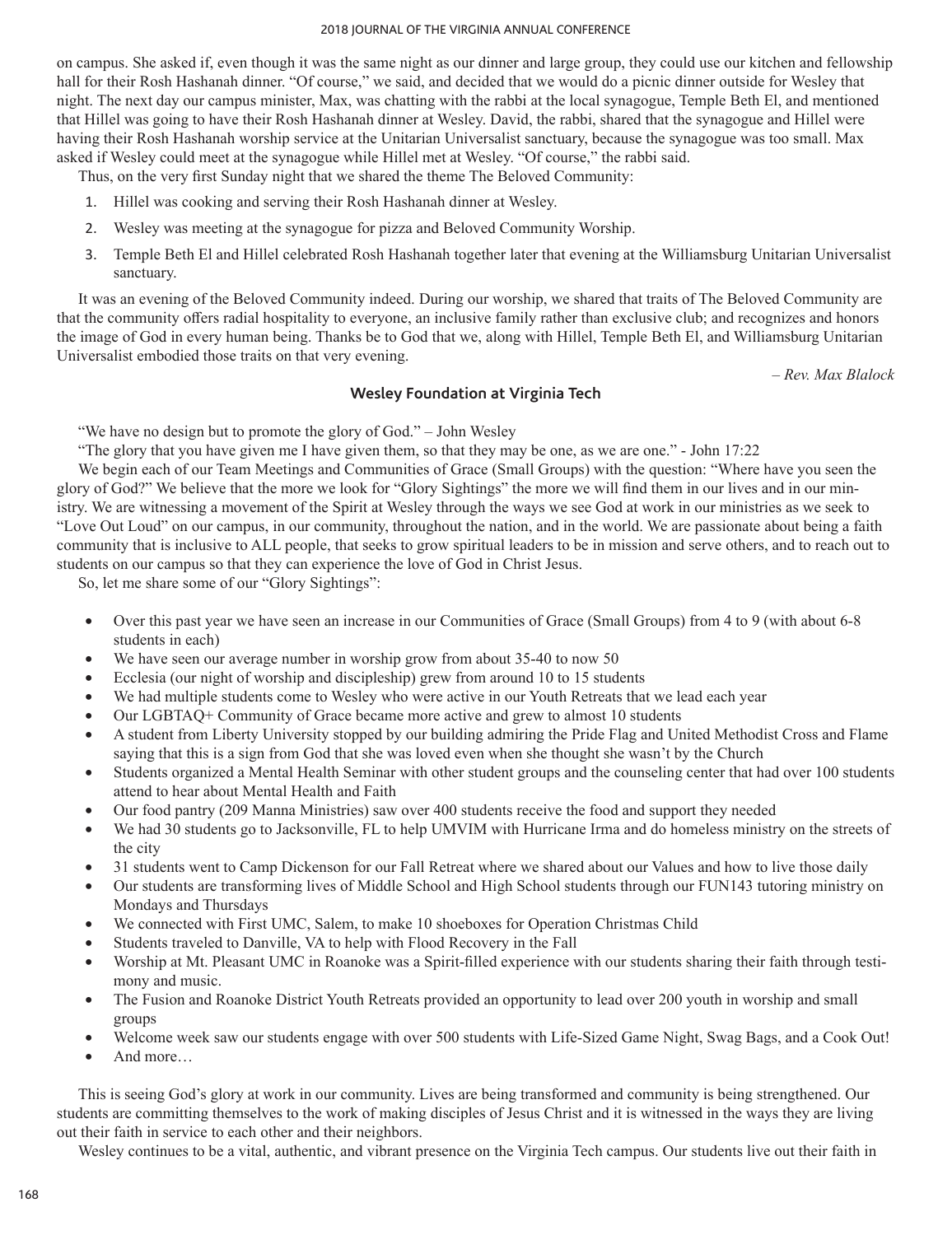such meaningful ways and are leaders throughout campus. Members of our Board of Directors are always speaking to the multitude of ministries our students are engaged in while still doing classes. Being student-led, it is always refreshing to see how dedicated they are to being followers of Jesus while living that out through leading our ministry in worship, fellowship, discipleship, missions and outreach.

We are excited about the opportunities to live into our new vision at Wesley and we are appreciative of our wonderful Annual Conference that supports us greatly! Thank you for being a Conference that embodies the call "To be disciples of Jesus Christ who are lifelong learners who influence others to serve" (Bishop Sharma Lewis) through ministry with college students.

*– Rev. Bret Gresham*

## **Wesley Foundation at University of Virginia**

When the disciples pointed out to Jesus that the crowds were hungry, Jesus surprised them by not dismissing the crowds to go find their own food. To the tired and hungry disciples, far from town, Jesus said, "You give them something to eat." So they scrounged up five loaves of bread and two fish, which Jesus blessed, broke, and gave to the disciples to disperse. More than 5000 ate their fill and yet there were leftovers (Mark 6: 30-44).

Through the generosity and faithfulness of the Virginia Annual Conference, Wesley has more than five loaves and two fish to share with one another and the university community. But, like the disciples, we know what it's like to be a small group in the midst of a larger group, far from home, all cranky and hungry for something we can't conjure up for ourselves. So we gather at Christ's Table every Sunday evening to hear again the invitation to feast. We gather to hear that the Table doesn't belong to us or to any iteration of the church and we gather to hear that there is a place at it for everyone born. Because we gather and are fed here each week, we can give others in the UVA community something to eat, too.

When I asked our student leaders what they wanted to communicate to you about our ministry this year, a second-year student, aptly named Justice, mentioned serving one another Communion in a circle around the Table and "bringing love to our school and community through simple acts (cookie bake, dinners, Ramadan)." We are fed; we give others something to eat. Love looks like this.

Love takes the form of heart-shaped cookies baked all weekend and handed out to frazzled students between classes on a cold February morning. Love looks like home-cooked Tuesday night dinners, offered by local churches to students too used to dining halls and food on the go. We gathered for bagels and conversation during the heavy news of the Kavanaugh hearings, in the weeks when several students shared with me their own experiences with sexual violation; we fed one another tenderly, with space to hear and absorb the pain and confusion we have endured. Last fall love was delivered in the form of warm cookies to our Hillel neighbors as they met in the wake of the Tree of Life synagogue shooting. Later this spring – during the final week of exams when Ramadan begins – love will look like United Methodists and Jews and Baptists and Catholics and non-denominational Christians all gathered together at Wesley to host a series of dinners for our Muslim neighbors, who will fast each day and be welcomed here each evening to break their fast and pray. (Thank you to the Virginia UM Foundation for the "Micah 6:8 Grant" we received to support Ramadan dinners!) As we have helped support Wesley Memorial's ministry of sanctuary for our neighbor, Maria, love has pulled us together around pancake-laden, Mardi Gras tables and around those topped with hand-made tamales. We asked Maria to cook for us one Tuesday and then listened as she told us about her life and the journey she has taken to find sanctuary here.

You give them something to eat.

It was a Tuesday night this spring semester when I stood greeting students before our weekly dinner and a colleague texted me the General Conference final vote. Students came in bewildered, anxious, hurt, and full of questions. So we did what we do: we gave one another something to eat, we talked about what happened, we prayed, and we made room for everyone at the table. The next Sunday we came again to Christ's Table, where at least 20% of our disciples gathered that day identify as LGBTQIA. One such person came back on that Sunday after not having been present since the middle of fall semester. It wasn't by accident or mistake, but with the full knowledge that no matter how long it had been and no matter what else the church says, Wesley would make room for her and give her something to eat. And we did.

*– Rev. Deborah Lewis*

### **RISE Faith Community at James Madison University**

Life at RISE over this past year has been exciting as we have seen significant growth in a variety of areas.

First, our college ministry is embarking on some exciting new paths. Eastern Mennonite has restructured its campus ministry and invited RISE to become an affiliate campus ministry alongside the chaplain's office. What this has meant is that RISE has significantly more access to EMU's campus, including monthly meetings with student ministry assistants as well as the other 4 handpicked affiliate ministries from the area. Our focus there has been primarily working with EMU's "Safe Space" student organization that advocates for LGBTQ+ students on campus who we joined to offer a beautiful campus-wide chapel service with in December. Our JMU student outreach has also had some exciting growth as we experimented with a new small group experience called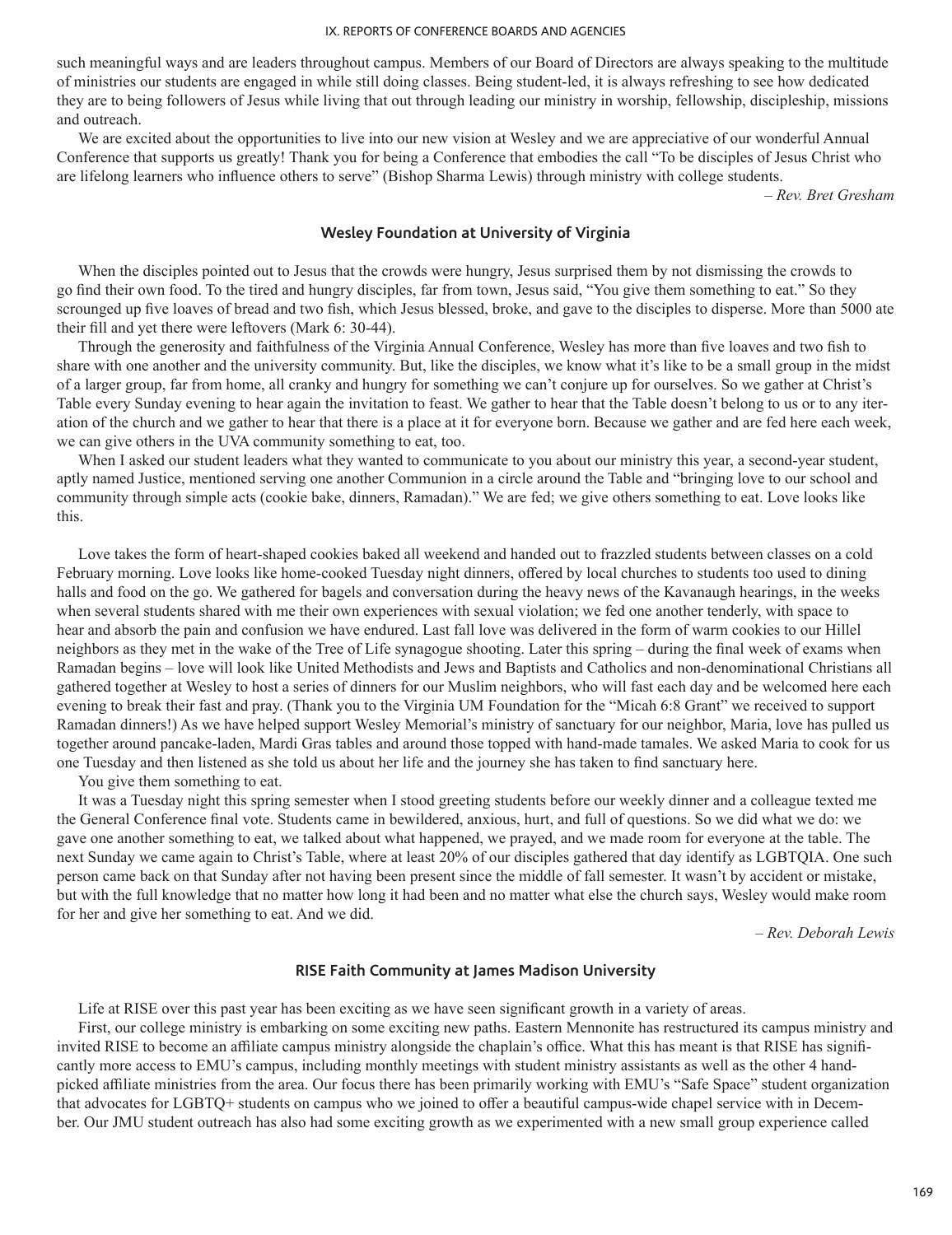#### 2018 JOURNAL OF THE VIRGINIA ANNUAL CONFERENCE

"Story". We saw genuine transformation within our students as they learned to explore their life stories and discover where God has been present with them throughout their lives. We are currently in the process of launching a new, fully student-led campus ministry program in the Fall of 2019 which we have hopes will significantly grow our impact at JMU.

The larger RISE community has also experienced exciting growth and maturity. We hosted several strong community-wide events including a Disc Golf Tournament in the Summer and an enormously successful Mac and Cheese Cook-Off event in October that drew over 400 Harrisonburg residents. We have plans to expand that event even further this coming year.

The Love Packs ministry (a weekend food backpack program) continues to thrive and we are currently working on finding funding so that we can partner with several other schools in the future. RISE and Shine, a hygiene distribution ministry, continues to provide hygiene products monthly to nearly 50 primarily immigrant and refugee families in our area.

This year, we started a new outreach ministry in partnership with several other local churches, that we call "With". This program leverages our proximity to the Harrisonburg-Rockingham County Jail and opens our doors on Saturday mornings to family members of incarcerated persons who are waiting for their scheduled visitation time to come into our facilities at 60 West Market St. (what we fondly refer to as 60 West) to get a cup of coffee, a place to sit, and kind folks to chat with. The stories coming out of this new ministry have been genuinely beautiful.

Our Sunday Worship service continues to be a vibrant and life-changing part of our community. We continue to find new ways to utilize our space at 60 West, bringing together art, music, preaching, discussion groups, and weekly communion in exciting and new ways every week. It is truly a rare Sunday that we don't have new visitors coming through our doors on Sunday morning where they experience a diverse, inclusive, affirming, and Holy Spirit-led community of Jesus followers that seeks to Mend God's Creation Together.

*– Rev. Amanda Garber*

### **ARISE at George Mason University**

Arise has seen many Glory Sightings this year. We are in the midst of something new and seeing the new launch of our ministry in the fall of 2018 continues to bear fruit.

This year has seen two students decide to be baptized. One baptism took place in a local church and the second during our worship service on campus. It has been awesome to witness the Holy Spirit move students to seek baptism! This year also saw our first winter break mission trip to Honduras. In January, we took a team of nine to work with the Leadership Center. Our students worked with the students and staff to help teach, learn and serve. For several of the students this was the first time they had been out of the country, and students have shared that it was lifechanging. Students were sharing of the hospitality they experienced and the ways their sense of God and community were deepened as a result of the time spent in Honduras. We look forward to returning to The Leadership Center next January.

Arise continues to grow and it is in large part to the generosity of our partner churches and denominations. We look forward to fulfilling our vision for ministry, which is We believe in Jesus and thus welcome all, share God's universal love and compassionately live out our faith on campus and in the community. In the coming months we look forward to sharing God's love with all of our students at GMU, and will continue serving faithfully in our ecumenical community of faith.

*– Rev. Drew Ensz*

### **Campus Christian Community at University of Mary Washington**

This academic year has been a big one for Campus Christian Community. Throughout the year, we have worked on a plan for reimagining what our ministry could be. With so many other ministries at the University of Mary Washington, we had to focus on what made us different and why people would want to become involved in our ministry. We decided that what we are and what we want to focus on is being an intentional community, where all are welcome and where if you come once, your name will be remembered. This has led us to have a larger group of underclassmen and it is exciting to think about what the future of the ministry will be with so many of our leaders and students being freshmen and sophomores.

Our students, as well as others on our campus, have taken up the cause of mental health and what they can do to improve their own lives as well as those of students they interact with. We also have been interested in exploring more of where our lives of faith interact with mental health. We began the year with participating in the "Out of the Darkness" walk which raises money for the American Foundation for Suicide Prevention. We also have had programs throughout the year focused on mindfulness, mental health in scripture, and self-care. We have built more on our tradition of having Mindfulness Weeks at midterms in order to help our students feel more grounded and connected to God in stressful times. This year we have included conversations, meditation, yoga, and a spirituality center as a part of this week.

Other highlights from our year include Pastors Panels, where we invite local clergy to speak and answer questions from our students, a bible study through the book of Acts, and working to increase our ties with local churches. A first for our ministry this year will include an alumni reunion on June 1 in conjunction with the University's reunion weekend. We have not had the opportunity to celebrate and connect with our alumni this way in the past.

One of the big transitions for our ministry is the departure of our Campus Minister, Rev. Shannon Waite Hendricks in June. It will be a big change for our ministry after five years of journeying together, but the future holds many possibilities that we are look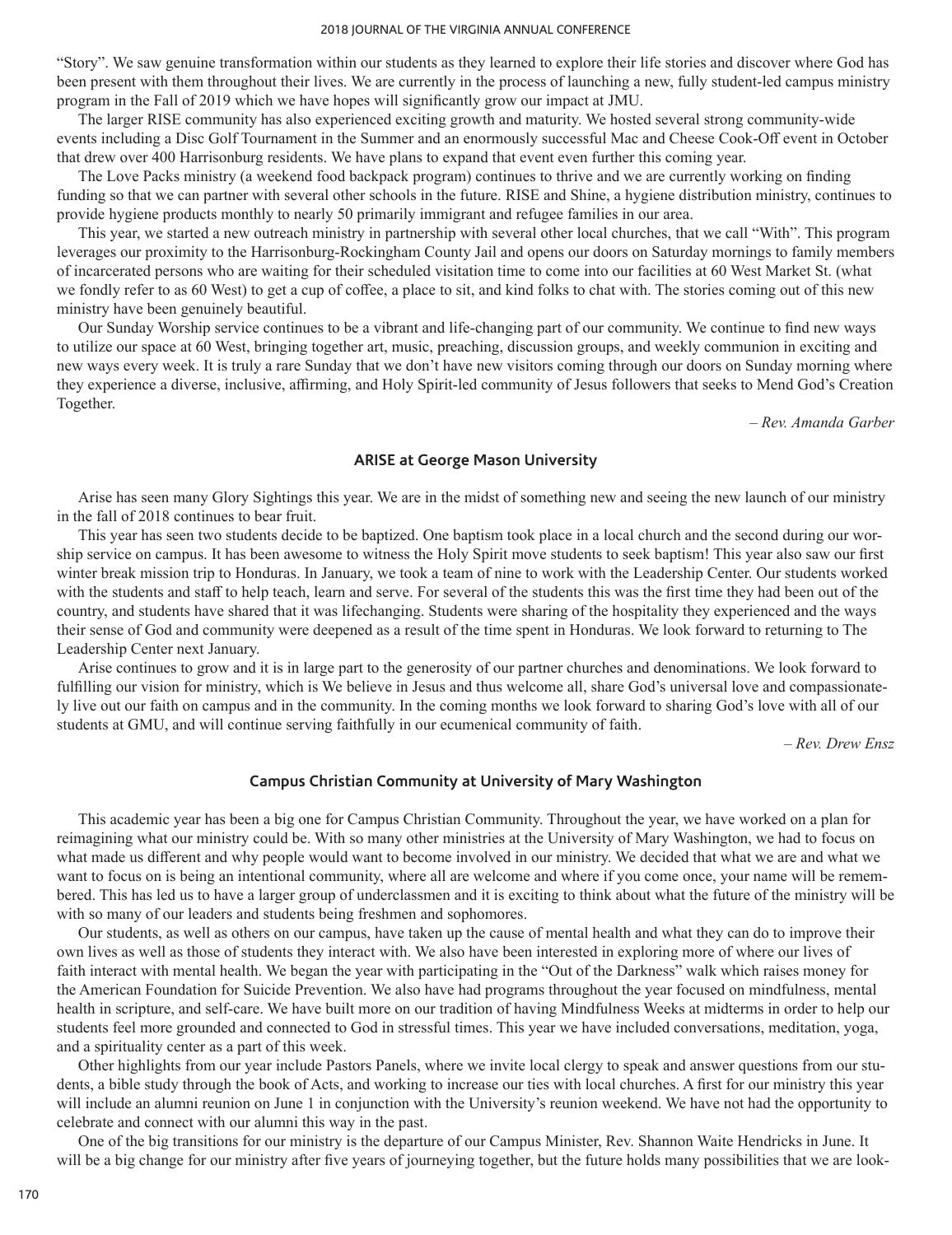ing forward to engaging with.

#### **Wesley-Westminster Foundation at Norfolk State University**

The Wesley-Westminster Foundation (WWF) at Norfolk State University received its second award and I celebrated my fifth year as the Director. We were awarded with the 2018 Excellence in Community Service Award. Our ministry received college-wide recognition and a plaque for our outstanding service to the college and the community. WWF Campus Ministry is an ecumenical ministry of the United Methodist and Presbyterian Churches seeking to impact the College, the Community, and the Current Culture with Christian Principles, Open Hearts and Open Minds. It is our mission to provide a safe place to explore and to experience one's faith, while offering a respectful and non-threatening environment of love, service to others and learning.

The Foundation House offers students a place to forge friendships, to spend time in prayer and study and to simply enjoy themselves. Students enjoy a space to grow and to develop their faith. Bible Study, Prayer, Small Groups and weekly meals are offered. We worship and work together. We participate in all school sponsored events as a team. We marched together in the MLK Day Parade on Campus; represent Campus Ministry at Open Houses throughout the year and offer spiritual support to faculty, staff and students. Our annual revival and concert was beyond blessed. More than 250 students were in attendance for our two-night event. Guest choirs, groups from campus and the community participated in this event. We continue to strive to make disciples for the world.

Yearly, we engage in a Spiritual Growth Retreat. This year more than 20 students gathered to stretch their faith. We not only had a Spiritual Retreat but also a trained musician hosted a music workshop and offered additional professional training to our choir. It is our goal to grow together and to strengthen those with whom we come in contact. We collaborate with other campus ministries and will host the Gospel Celebration during Spartan Fest. The WWF Campus Ministry Choir, Regenerated, opened for gospel recording artist Kierra Sheard during Homecoming. The choir has been invited to several community churches and even sang at the sold-out Roc Solid Charity Event that raises money to fight childhood cancer. Soon, Regenerated will celebrate its first Anniversary. This year we adopted seven graduate students from Ghana and assisted them with items for their homes. They continue to be an active part of the ministry.

As usual, Family Weekend was a huge success. This year we had more than 90 students and their parents present. This is double the normal attendance. We provided the music, led worship and offered the sermon for this Inspirational Service for the college. We volunteer at the Judeo Christian Outreach Center, continue to feed the homeless through our hashtag lunch bag initiative and have extended our reach to students on campus by offering food and other snacks to students who may be suffering from food shortage. Additionally, with the help of the United Methodist Women from Norfolk United Methodist Church and donations from some of our board members, we also offer toiletries and feminine products to students in need.

We continue to participate as a ministry team in Homecoming Activities, Spring Fest, Faith Fairs, all Organization Fairs, Open Houses and other events hosted by the college. It is our aim to know Christ and to make Him known throughout our campus and our community.

*– Rev. Joy Carrington*

# **BOARD OF LAITY**

The Virginia Conference Board of Laity like everyone else in our denomination in 2019 anxiously awaited the results of prayer and legislative opportunities from the Called General Conference in St. Louis. Our denomination including the Virginia Conference is very diverse. The Board of Laity has expressed a very mixed set of emotions as a result of General Conference. However the one single thread we can all agree on is God is in control and God has something yet to be revealed to all.

For several years now the Board has been organized under the three focus areas of Engaging, Equipping and Empowering the laity with the help of our clergy partners. Last Annual Conference Bishop Lewis challenged all churches to intentionally continue or develop new ways to nurture groups of disciples by 2020, in all our churches.

Realizing the conference vision Bishop Lewis brought to us: to be disciples of Jesus Christ who are lifelong learners who influence others to serve, we are in the beginning process of creating a Board emphasis for the conference in the spirit of our 2019 Annual Conference theme: Moving Forward in God's Mission.

Disciples Worship, Disciples Make New Disciples, Disciples Grow Their Faith, Disciples Engage in Mission and Disciples Share Their Recourses For Mission.

These targets will be merged with our ministry of prayer, presence, gifts, service and witness. To enable the Board to be more responsive we have realigned the Board into four Prayer / Work groupings mirroring our geographical locations.

We will continue to focus on ways to enhance our Lay Servant Ministry under the direction of Richard Speirs and David Bailey. Our On Demand courses are still available and active. Lay Servant Academy is scheduled for August 2,3,&4 at Randolph Macon in early August 2019. Local District courses are being created and offered throughout the year.

We continue to advocate for the United Methodist Women and United Methodist Men. We have added our Conference Director of Scouting Ministries, Bill Chaffin, to our Board. The ministry and evangelism opportunities working with the Girl Scouts, Boy Scouts,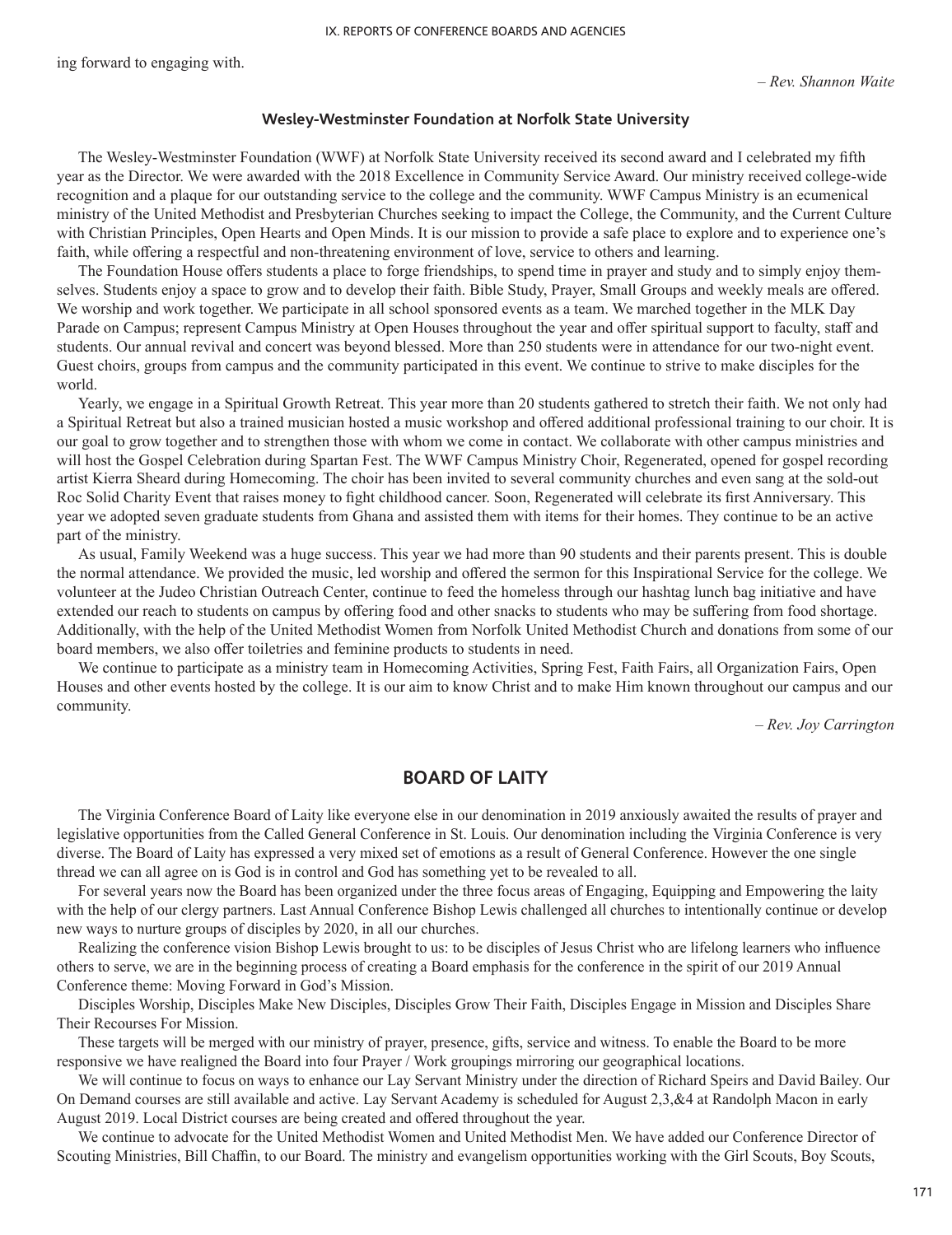Camp Fire and Boys and Girls Clubs is flourishing. The Bishop's Scouting Dinners have been well received. The UMMen Advance is again going to be in Virginia Beach July 27,28, 2019.

We have celebrated the leadership of three District Lay Leaders whose terms have ended on the Board. Bobby Thompson, Martha Murray, Mira Suddreth have greatly enhanced their respective district ministries. We thank them all. There are servants among us always. In addition we have celebrated new faces joining the board. We welcome Dave Berry, Harold White, Jr., Jeb Guy, John D. Glass, Gloria C Phillips and Susan White.

We thank Rev. Danny Kesner, for being our Cabinet representative, Rev.Teresa Keezel one of our co-opted members. We thank Rev. Mark Ogren our staff representative for guidance and support. Thanks to MaryKaye Cochran, and Cindy Ingroff, administrative assistants for invaluable assistance and gifted wisdom always.

Bishop Sharma Lewis challenged us in June 2017 with a Vision for our conference - A disciple of Christ is a Lifelong learner who Influences others to serve. We pray for Bishop Lewis as she heals and cannot wait for her to be back in our midst. I and the Board are partnering with Bishop Pete Weaver as we lead together in our respective service to Christ our Lord for a portion of this year. We bless this time together with him.

*– Warren R. Harper, Conference Lay Leader*

# **CHURCH DEVELOPMENT TEAM**

The Church Development Team (CDT) has been working hard to fulfill it mission to assist in creating New Faith Communities and supporting the work of vitality in existing churches under the All Things New Plan. Below you will find CDT's activities toward this work.

The Five Talent Academy continues to offer training opportunities related to worship, financial stewardship, discipleship, evangelism, and ministry with the poor. In March, Rev. Rachel Billups spoke about faith development and October's focus was worship with Bishop Sharma Lewis, Greg Moore, Matt Miofsky and Jason Byassee.

The Equipping Planter team directs the invitation, discernment, and training of planters of new faith communities for the Virginia Conference. Those who are interested in planting engage in a process of discernment as to each person's gifts for this unique ministry. The first stage is the Church Leadership Institute, which is held annually each fall. The team is using a new planter assessment tool from Lifeway.

The New Faith Community subgroup of the CDT continues to help create a culture of  $\frac{f}{\text{S}}$  excellence, fruitfulness and vitality in the area of new faith community development in our conference. This year we have continued to resource and encourage recently initiatedsteinew faith communities, local churches, district Boards of Mission and their equivalents. Fight the Cabinet and others in our conference

to live out the "All Things New" strategy through  $\frac{1}{100}$  the planting of new faith communities. In addition to resourcing our conference in the area of new faith community  $\frac{1}{2}$  development, the New Faith Community subgroup also receives, reviews and makes  $\frac{1}{2}$  recommendations to the CDT and the Common Table regarding funding for new faithstreed community development proposals. This year we received multiple proposals that were reviewed and given careful consideration. We remain prayerful and excited about the strituture of new faith community development within our conference. In July of 2018, two new faith communities were launched, Restoration Loudoun and Fairfax Multisite.

To further support growth and renewal in existing churches, CDT has partnered with four districts to offer Next Level Innovations, a three and a half year investment in church change and leadership development.

The Church Development Team partners with the Large, Medium and Small Church leadership teams. These teams offer training events both for pastors who have just moved (Just in Time trainings) as well as training for clergy and laity in order to increase vitality.

We would like to thank Mark Ogren and MaryKaye Cochran for their efforts that help make "All Things New" in the Virginia Conference.

*– Melissa Dunlap, Chair*

# **COMMISSION ON DISABILITIES**

Members of the Commission on Disabilities (COD) committee continues to strive to uphold our mission statement by providing advocacy, education, and direct service on behalf of persons with challenging conditions. We do this by affirming the responsibilities of the Church to be in ministry with all persons regardless of their physical and/or mental conditions. The Commission continues to promote full inclusion of persons with disabilities and other challenging conditions in the life of the local church and the VA Annual Conference.

We meet at least three times annually at the Conference Center Office. Our committee is made up of numerous clergy and laity throughout our Conference and we strive to have a representative from each district in our VA Conference. In 2018 we approved grants to local churches totally \$2,225 to improve accessibility in their facilities.

We continue to have a good relationship with our Camp Rainbow committee and Heart Havens by supporting them in all ways possible. We have a representative from COD that connects with Camp Rainbow and a representative from Heart Havens that is a member of our committee.

Members of COD have placed articles in the *Advocate* magazine and in the February 2019 issue we reminded churches that February 3, 2019 was Disability Awareness Sunday. We continue to work with the annual conference on educating all our clergy and laity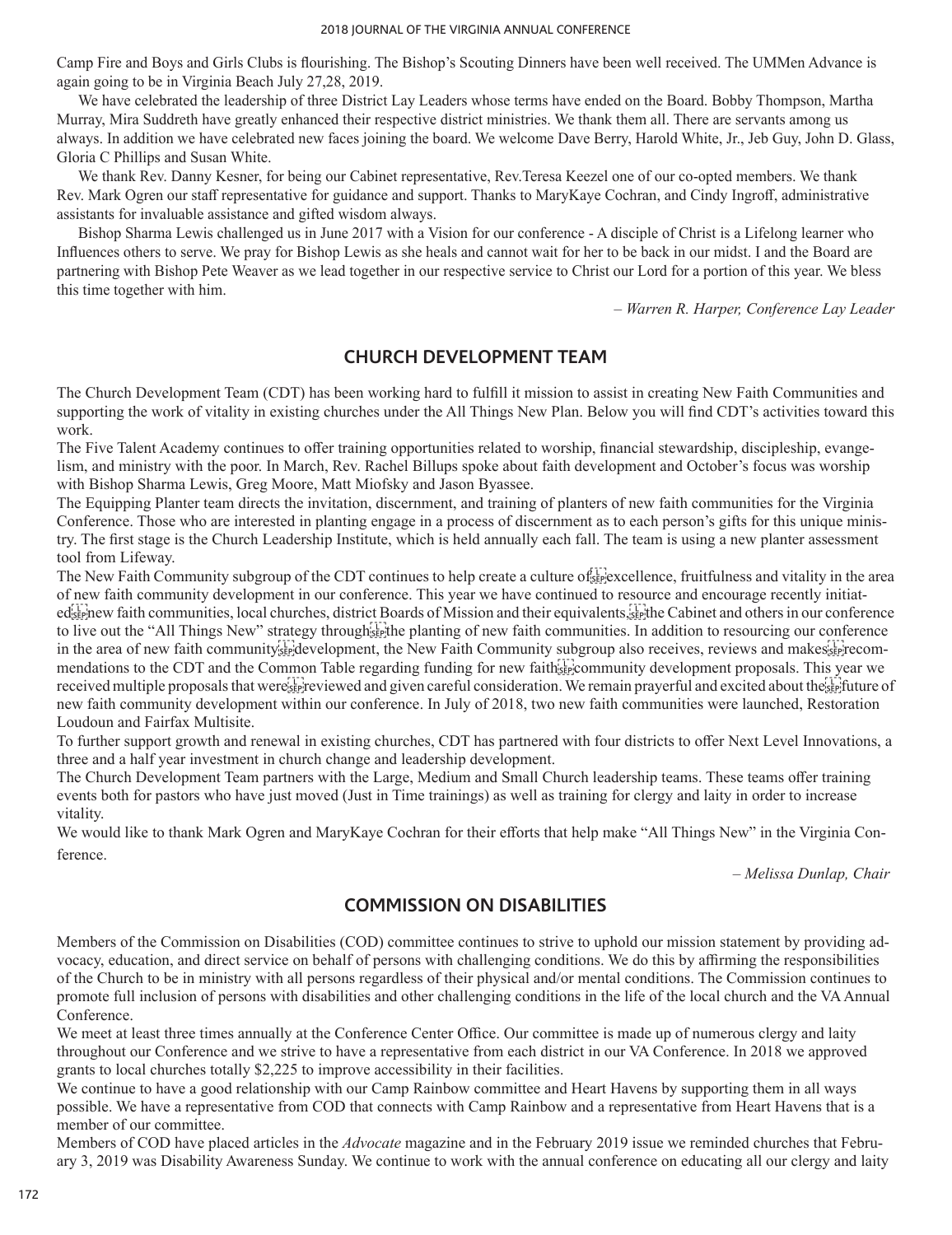on how to effectively interact with people that have challenging conditions by updating our language in our literature and we are currently working on a video to share at our Annual Conference.

We would like to thank all our clergy and laity with their support toward our COD committee and if you would like to be a part of our committee in some way you can visit us at our display table at our Annual Conference. We look forward at helping empower our churches and people to continue to strive to be inclusive and be a people with *Open Hearts, Open Minds, and Open Doors.* – *Neil W. McLaughlin, Chair*

# **COMMISSION ON ETHNIC MINORITY CONCERNS AND ADVOCACY**

The Commission on Ethnic Minority Concerns and Advocacy (CEMCA) serves to be the prophetic voice for the full and equal participation of all ethnic and racial constituents into the total life and mission of the Virginia Annual Conference. This year our work focused on education, strategic planning, advocacy, and accompaniment into account God's church at all levels. We believe that our commission can stimulate individual and group agency that will continue moving the Virginia Annual Conference forward to be more inclusive, ethnically-diverse, and racially just.

The Commission represents African-American Ministries, Latino Clergy Caucus, Immigration Task Force, Asian-American Ministries, Native American Ministries, Black Methodists for Church Renewal (BMCR), VA FOCUS 2020, Methodists Associated for the Cause of the Hispanic-American (MARCHA/ National) and the Southeastern Jurisdictional (SEJ) Hispanic-Latino Caucus. This year we saw many areas of continuing growth in our constituencies and our commission. We continue to use social media with **#CEMCAVAUMC** and are launching a Facebook page to better inform and educate on a diversity of concerns. We will continue to partner with the Commission on the Status and Role of Women (COSROW) for conference monitoring efforts at both annual conference and at district events, like the Bishop's Chat 'n Chews. We connectionally endorsed a GCORR award winner: *Faith Justice Foundation* and their social justice work around race-related issues. We had multiple members of our commission present at the called General Conference 2019, serving in varying capacities. In addition, our commission has chosen two uniquely qualified laity for election as delegates for General Conference 2020. Our primary endorsement is for commission member, David Brown. We are excited by the continuing work of the *Latino Clergy Caucus* in Lay Servant Leadership development, grant development for ministry, mentorship, and multilingual faith resources. The SEJ Latino H/L Caucus took inspiration from Virginia's *Immigration Task Force* and held its bi-annual gathering in May 2019, focusing on faith-issues around Immigration. We celebrated with our Native American brothers and sisters during the season of Lent by following their vision quest.

As a follow up to the Bishop's Convocation on Race and Reconciliation in 2018, we invite everyone to our display to complete a survey of "where is our conference now", a year later in our conversations about racial positioning and individual bias. Links to resources are on our website (https://vaumc.org/cemca). We are also here to be your resource in these conversations. We are looking ahead to Bishop Lewis's return and the continuation of this bi-annual event in 2020.

We encourage all members of the Annual conference to focus on the talking points outlined in the *Race & Reconciliation* Convocation's resources when engaging in difficult, faith-driven conversations as we continue the journey ever closer to becoming the Beloved Community.

With the help of each member of the annual conference, guidance by the Holy Spirit, and by the healing love that can only come from Christ our Savior, we look forward to continuing our partnerships in educating and resourcing our conference, at each district, and through the local church, in this divine work of reknitting the fabric that injustices and prejudices have torn.

*– Lori Valentine de Segovia & Lyle Morton, Co-Chairs*

# **COMMISSION ON THE STATUS AND ROLE OF WOMEN**

The Commission on the Status and Role of Women (COSROW) encourages participation of women in the full life of the United Methodist church. At each Annual Conference, COSROW works with the Committee on Ethnic Minority Concerns and Advocacy (CEMCA) to observe and record the participation of women, minorities, youth and young adults, and persons with disabilities in the leadership roles of the church. This data collection continues at Annual Conference 2019.

COSROW also encourages our District Representatives to begin gatherings of women in the district for local ministry support and advocacy, such as a listening post or networking. COSROW can also send trained representatives to your district to hold a Listening Post.

Like us on Facebook for news, events, and updates at "Commission on the Status and Role of Women – VA United Methodist Conference."

Our next meeting is October 21, 2019 10 AM – 2 PM.

*– Mary Dadisman, Clergy Chair*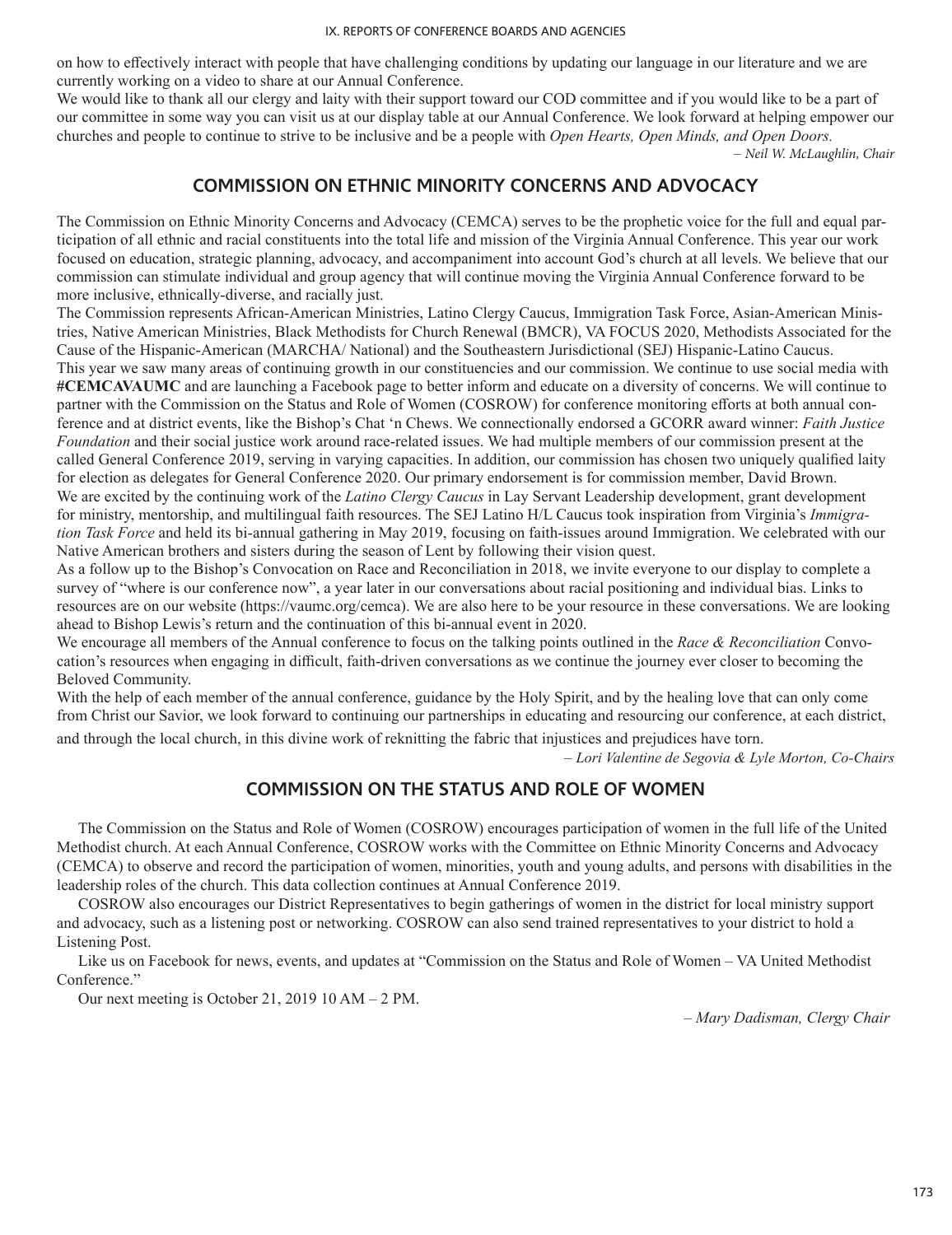#### 2018 JOURNAL OF THE VIRGINIA ANNUAL CONFERENCE

### $\phi_2$   $\phi_3$   $\phi_4$

*The following four reports are from agencies that have been awarded Conference Benevolence Grants:*

## **GRACEINSIDE**

United Methodist affiliated staff:

- Chaplain Michael Blythe (Greensville Corr. Ctr. 5-1 Cluster)
- Chaplain Donna Smith (Greensville Corr. Ctr. 5-2 Cluster)
- Chaplain Paul Ritter (Keen Mtn. Corr. Ctr. & Marion Corr. Treatment Center)

Methodist Representatives to Gracelnside's Board of Trustees:

- Rev. Marilyn Heckstall, Liaison to Bishop Sharma Lewis (Virginia Conference UMC)
- Rev. Kevin Richardson, Liaison to Bishop Mary Virginia Taylor (Holston Conference UMC)
- Dr. John Spencer (Virginia Conference UMC; Chair, Development Committee)

With a mission field of more than 30,000 men and women, Gracelnside's mission to "save lives from the inside out" places over 30 amazing chaplains in 32 of Virginia's major state prison facilities. Unique in the United States as a Christian organization, Gracelnside is privately funded and has appreciated the support of the United Methodist denomination (one of our founders) from our beginning in 1920. Your enduring commitment to Jesus' mission behind bars helps incarcerated men and women. Because of you, they can find that essential connection to Jesus Christ and His redemptive love through worship services, baptisms, Bible studies, grief groups, recovery programs and pastoral care. You are building the Kingdom and making disciples! Here is a recent note received from "M."

*"Chaplain, I'm not sure if you remember me, but I was on the worship team at Brunswick Women' s Work Center. I was incarcerated for 5 years. I've been home for a year now and my faith is stronger than ever, and it's because of you and what you taught me! I'm getting my CSAC {Certified Substance Abuse Counselor) state certification, and I'm hoping to be able to help and give back. I will never forget being locked up and that feeling of being lost and forgotten. Very few people in there made me feel human (instead of being just a number). My calling is to help spread the Word - to help heal and to bring up women' s selfworth so they can be the mothers their children need them to be. Please let me know how and what I can do to help my sisters in Christ. I want them to know and believe that they' re worth so much - more than just a DOC resident or a prisoner. I want to help.... Thank you!"*

The more time we spend behind bars, the more difference we can make—together! Gracelnside received its new 5-year contract with the Virginia Department of Corrections in 2019. With changes to the contract, GraceInside is in a stronger position than ever before. We celebrate that with your partnership and with the recognition of the DOC the value of state prison chaplaincy in Virginia has now increased from just over \$18 an hour to the national standard of \$25 an hour! Our chaplains now at last have a living wage! We also celebrate the fact that the amount of the money received from the Inmate Commissary Fund (i.e. non-taxpayer funds) through the DOC remained constant and did not decrease.

However, because of the hourly wage increase and limitations from the legislature, the DOC was forced to reduce its chaplaincy funding at many/most facilities, resulting in reduced chaplaincy hours under the contract. Because of your care, though, GraceInside was able to protect wages and bolster services at most facilities! You are helping us provide 1,000 additional hours of chaplaincy over and above the DOC contract! Praise God! Thank you SO much for caring and for continuing to help us strive toward s our goal of full-time chaplaincy at all major facilities (and appropriate levels of care at smaller facilities). We love you SO much in the Lord, and we thank you from the bottom of our hearts!!!

*– J. Randy Myers, President*

# **SOCIETY OF ST. ANDREW**

Forty years ago at Annual Conference, two young pastors and their families were assigned to a brand-new ministry. They were assigned to become the Society of St. Andrew—a covenant community, holding all things in common, living as stewards of creation, and praying for God's Kingdom and all the created order. Ken Horne, Ray Buchanan, Jean Horne, and Marian Kelly had no idea what our gracious God had in store for them! Within just a few years this covenant community had birthed a gleaning and food recovery ministry, sharing fresh produce with hungry people across the Commonwealth of Virginia. The Society of St. Andrew was the first gleaning organization of the modern era in the United States, and today it is both the largest such organization and the only organization with national scope.

Thank you, Virginia Conference, for the courage, vision, patience, and faith to breathe life into this fledgling ministry, 'way back in 1979! Thank you for being part of this ministry from its inception, for sharing with us a vision for a world without hunger, in which faith and stewardship meet God's abundance—and good food is shared with people in greatest need every day.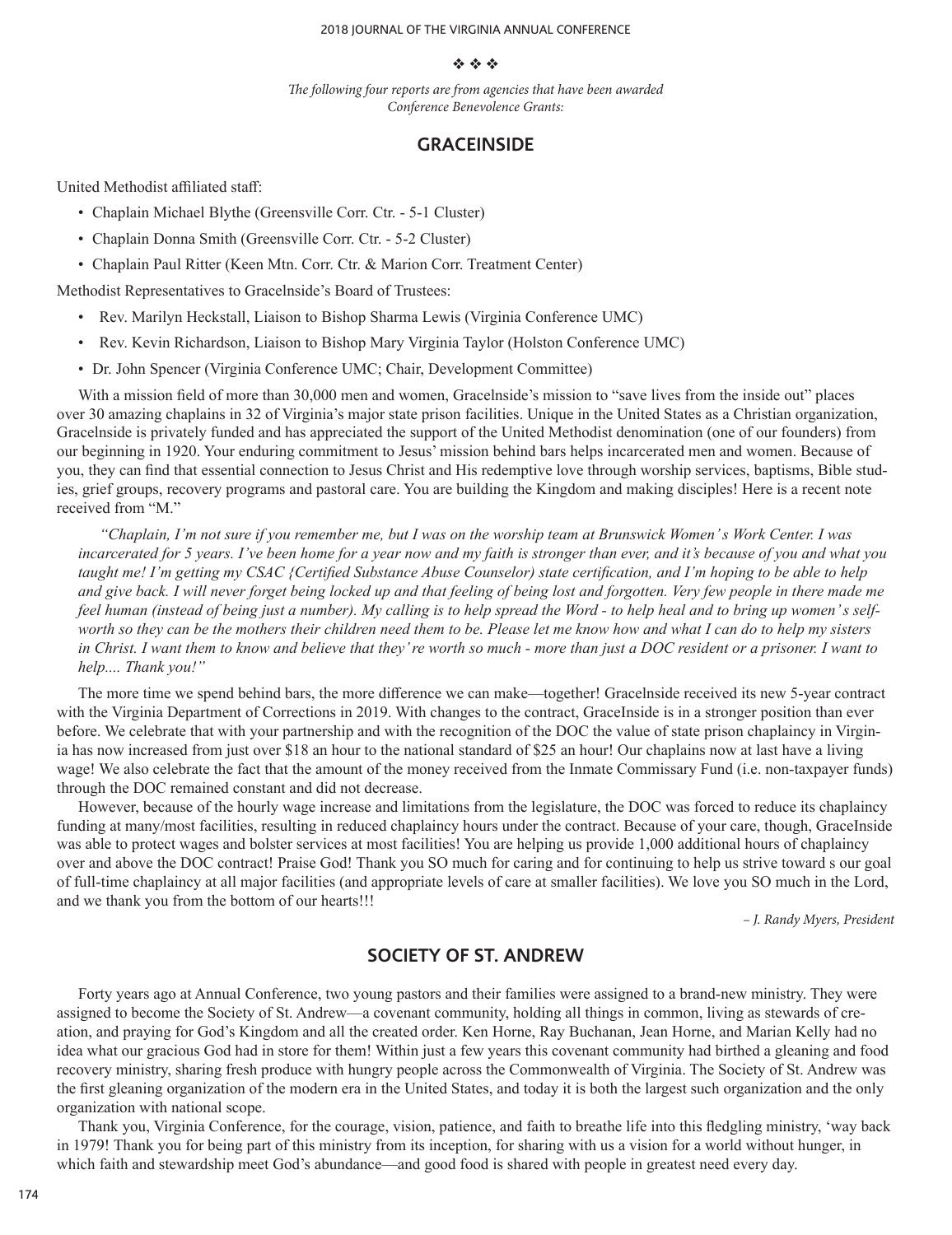A new mission and vision statement, adopted in 2018, sets the path before SoSA for the next decade's work: Envisioning a world without hunger, in which physical and spiritual hungers are met by God's abundance and grace through Jesus Christ, the Society of St. Andrew brings people together to harvest and share healthy food, reduce food waste, and build caring communities by offering nourishment to hungry neighbors.

In 2018, 334 congregations of the Virginia Conference provided financial support to the Society of St. Andrew. 32 congregations and more than 2,100 Virginia United Methodists took part in "crop drops," produce pickups, farmers market gleaning or field gleaning.

Through the Virginia Gleaning Network, the Potato & Produce Project, and SoSA's Harvest of Hope mission work-camp program in 2018, 223 feeding agencies (soup kitchens, shelters, emergency food assistance programs, food pantries, and large food banks) across the state received more than 2,737,410 pounds of nourishing food to share with their clients—providing more than 8.2 million servings of health and hope to our hungry brothers and sisters. The Seed Potato Project (a "hand up" endeavor that provides seed potatoes to poor, land-owning Appalachian families) shared an additional million servings of good food with hungry Virginians. All this is work made possible because you care.

Nationwide, 23.1 million pounds of food (69.3 million servings) reached millions of hungry Americans in 2018 through the work of the Society of St. Andrew, through crops donated by more than 984 farmers/producers and through the gleaning and volunteer efforts of 30,680+ individuals. We are actively working to build the capacity in both funding and partnerships with farmers and feeding agencies, to expand into new areas over the next few years. United Methodist congregations across the United States will be integral to SoSA's growth, and the Virginia Conference has paved the way for relationships that now extend across the continent.

We're grateful for all the Virginia Conference congregations that join with the Society of St. Andrew through its spiritual life programs, including seasonal devotional materials, Vacation Bible School curriculum, and Bible studies. In 2017, 16 VAUMC congregations participated in SoSA's "Abundance Orchard" VBS; 188 congregations used SoSA's Advent devotional resources, and 272 congregations utilized SoSA's Lenten devotions or Good Friday Fast programs.

The Society of St. Andrew's mission fields are just that, fields and orchards. The need for volunteers throughout the year is great, and the opportunities are plentiful. Congregations that partner with SoSA have found the partnerships transformative, spurring deeper faith, greater support for local missions, and an abiding concern for those our Savior called "the least of these."

*– Lynette Johnson, Executive Director*

# **VIRGINIA INTERFAITH CENTER FOR PUBLIC POLICY (VICPP)**

The Virginia Interfaith Center for Public Policy (VICPP) is enormously grateful for its partnership with the Virginia Annual Conference of The United Methodist Church. VICPP works to bring people of all faiths together to be a witness to the General Assembly and advocate economic, social and environmental justice throughout the Commonwealth. Highlights of our work during the past year include:

- **• Passing Medicaid expansion.** VICPP and United Methodists across the Commonwealth were important in helping pass Medicaid expansion. This important step forward helps low-income families have access to affordable healthcare. Even though the program is new as of the beginning of 2019, more than 233,000 Virginians had applied for the program. Another 167,000 Virginians are eligible but haven't applied yet, which is why VICPP is now engaging congregations to help with outreach. Learn more about how your congregation can reach eligible people in your congregation or community by emailing visiting our website and downloading free resources, such as bulletin inserts at: https://www.virginiainterfaithcenter.org/ issues/access-health-care/healthcare-expansion-toolkit/. If you wrote a letter, sent an email, attended the Day for All People Advocacy day, signed the clergy sign-on letter or talked with your Delegate or Senator about Medicaid expansion, you helped pass Medicaid expansion. To get involved, email Dora Muhammad at Dora@virginiainterfaithcenter.org.
- **• Stopping and deterring wage theft.** VICPP worked throughout 2018 to line up support for a package of bills to stop and deter wage theft. During the 2019 General Assembly (January and February 2019), two of the bills passed, thanks to your and others' advocacy. One bill removes some of the historic Jim Crow exemptions from the Virginia Minimum Wage Act (exemptions like newsboys, shoe-shine boys, movie ticket takers, and concession workers). The other bill requires most employers to provide workers with paystubs explaining their pay (hours, rate of pay, deductions). Paystubs encourage employers to pay people fairly and provide documentation to workers if there are problems. The Virginia Conference has a good statement addressing the issue of wage theft. We came close to passing a bill to enable workers to take their wage claims to court (referred to as a "private cause of action") but was killed on the floor of the House by the patron referring the bill back to committee, even though we had the votes on the floor to pass it. We have more work to do on this for next year.
- **• Creating Living Wage Certification programs.** VICPP helped create Living Wage Certification programs around the state. Programs have launched in Richmond, Alexandria, and Harrisonburg and are in the planning stages in Charlottesville and Williamsburg. These programs recognize and honor employers that pay living wages. VICPP would love your help in any of the cities with existing Living Wage Certification programs or to create a program in your community. For more information, contact Amanda Silcox at Amanda@virginiainterfaithcenter.org.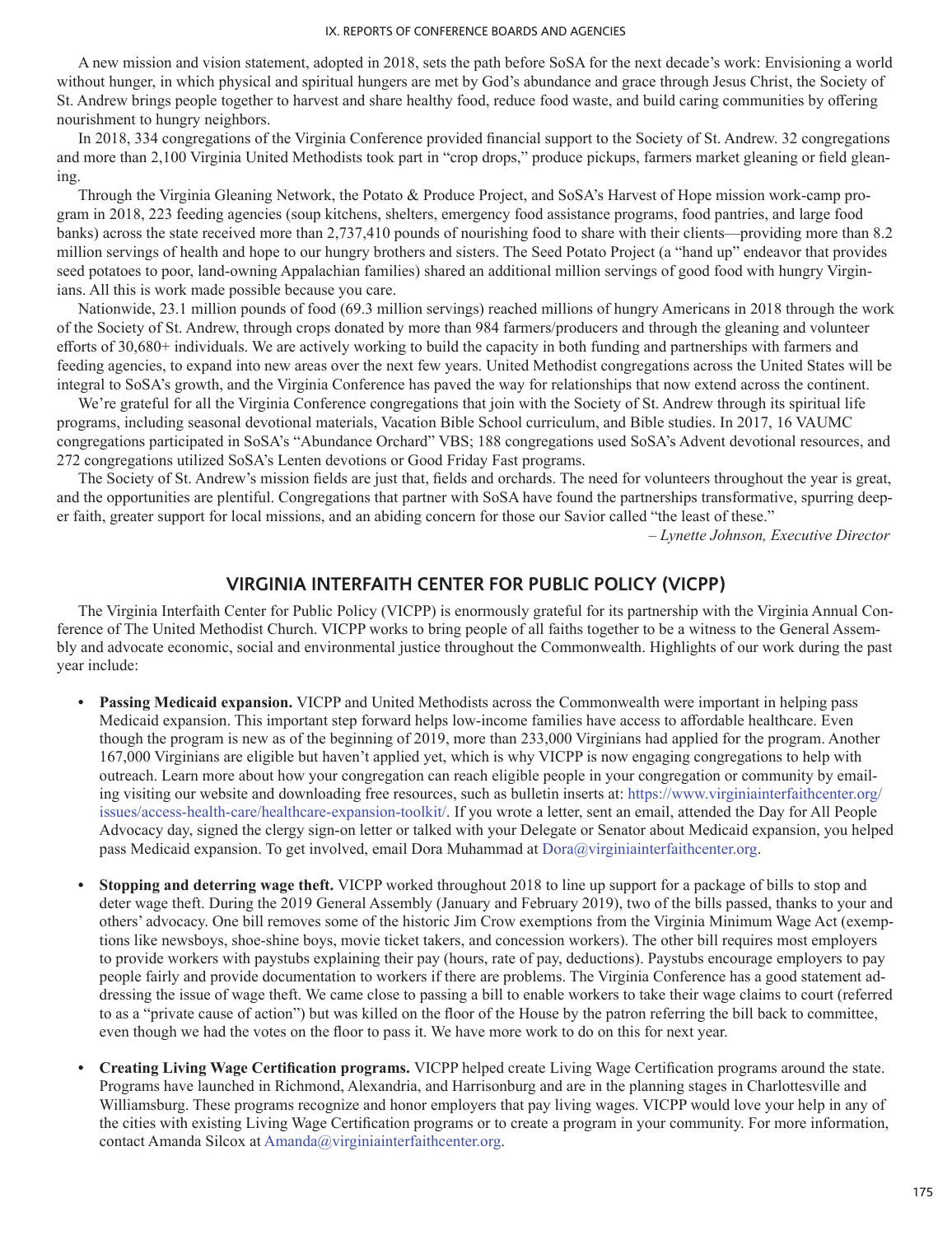- **• Standing with and protecting immigrants.** VICPP mobilized the faith community to support the two legislative priorities of the immigrant community – Drivers' Privilege Cards for immigrants and in-state tuition for immigrant students who meet state residency requirements. Unfortunately, neither bill passed during the 2019 General Assembly. VICPP continued its work in Central Virginia in supporting the Central Virginia Sanctuary Network, which has supported congregations offering sanctuary and developed an extensive network of volunteers who drive undocumented immigrants to immigration-related government appointments. For more information about standing with immigrants, contact Benjamin Hoyne at Benjamin  $\omega$ virginiainterfaithcenter.org.
- **• Reforming Virginia's criminal justice system.** During the 2018 General Assembly, VICPP supported raising the felony threshold, which was raised from \$200 to \$500. VICPP also spent time developing relationships with criminal justice groups in order to work on additional criminal justice reform initiatives.
- **• Merging with Virginia Interfaith Power and Light to fight climate change and environmental racism.** At the end of 2018, VICPP merged with Virginia Interfaith Power and Light. This exciting merger will enable faith advocates to help fight climate change and environmental racism. For information about what your congregation can do, contact Kendyl Crawford at Kendyl@vaipl.org.
- **• Responding to hate.** Immediately after the Pittsburgh massacre at the Tree of Life Synagogue, VICPP compiled information about the memorial services being held around the Commonwealth and distributed information about the services to everyone on its mailing list. Consequently, many more people from diverse faith traditions participated in the services than might have otherwise. In times of tragedy, it is important that people of faith stand with one another.
- **• Expanding congregational support.** Faith Advocacy Partners are congregations that work with and offer support to Virginia Interfaith Center. In 2018, VICPP had 5 UMC partner congregations and groups: Wesley Memorial United Methodist Church (Richmond), Mount Olivet United Methodist Church (Arlington), Beverley Hill Community UMC, Doe Hill United Methodist Women, and Williamsburg UMC.
- **• Tapping volunteer "witnesses" at the Capitol.** VICPP had a team of volunteers to be Witnesses at the Capitol during the 2018 (and 2019) legislative seasons and will use volunteers again in 2020. These volunteers meet with legislators, speak in committee hearings (after they are comfortable) and offer a presence from the faith community. If you would like to be a "witness," email Kim Bobo for more information at Kim@virginiainterfaithcenter.org.
- **• Reaching more people.** Throughout 2018, VICPP expanded its online presence and increased the number of people involved in the work. If you are not already on VICPP's mailing list, get connected now so you can learn about activities around the Commonwealth and ways you can be an advocate for justice. Sign up at www.virginiainterfaithcenter.org.
- **• Supporting UMC advocacy.** VICPP has helped staff the United Methodist Day at the General Assembly both in 2018 and 2019. In addition, VICPP staff and board members regularly speak at UMC congregations and programs. If your congregation, UMW chapter, or Church and Society group would like a speaker, please reach out to Yanet Limon-Amado at Yanet@ virginiainterfaithcenter.org.

Mark your calendar for the following dates:

- **• Thursday, September 19, 2019 Annual Celebration at the Hippodrome Theater in Richmond (5:30 to 8:30 p.m.)**
- **• Thursday, December 12, 2019 Annual Meeting at the Innovation Center in Richmond (5 to 7 p.m.)**
- **• Wednesday, January 22, 2020 Day for All People (our Advocacy Day) in Richmond**

*– Kim Bobo, Executive Director*

 $\phi_2$   $\phi_3$   $\phi_4$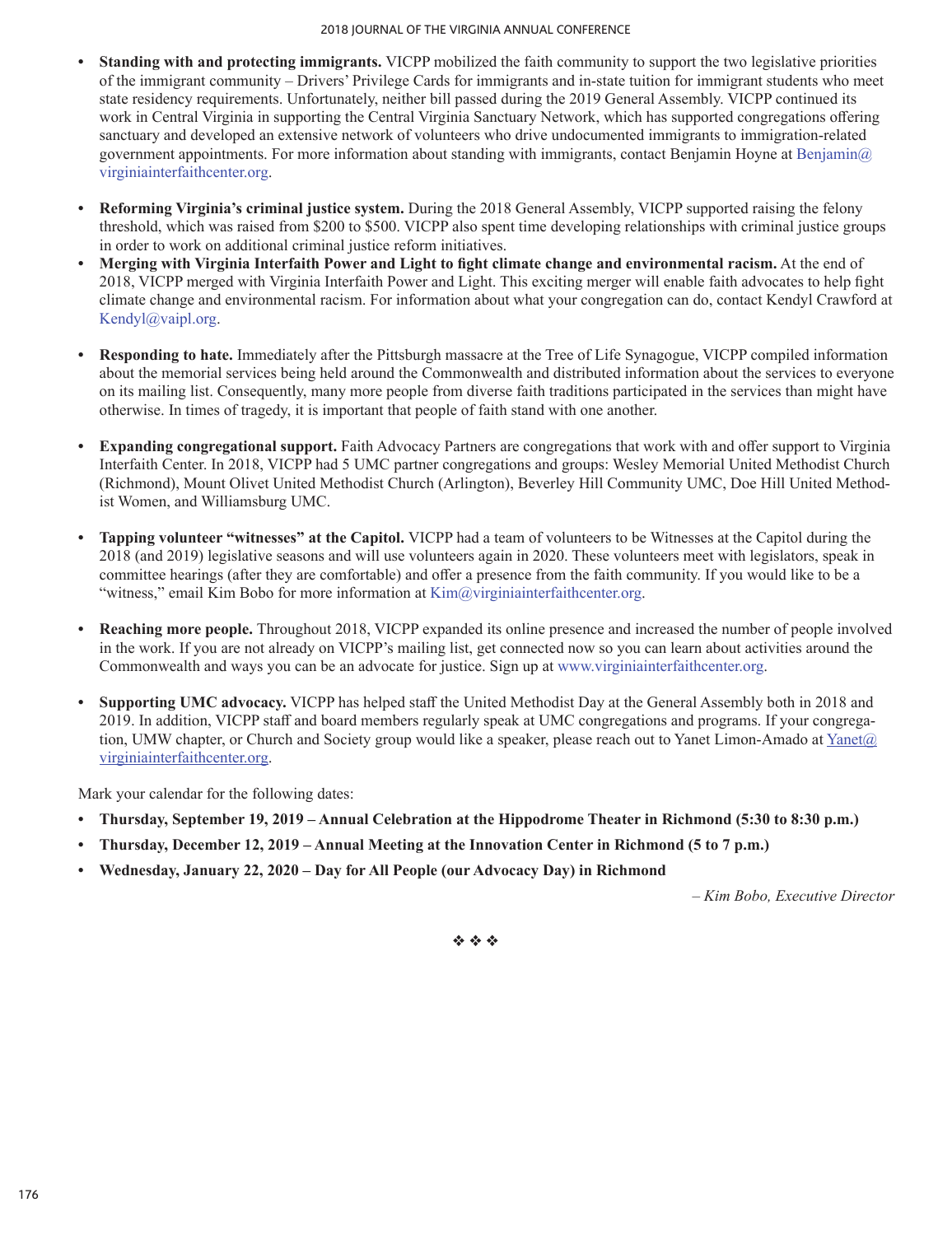## **CONFERENCE LEADERSHIP DISCOVERY & DEVELOPMENT TEAM**

*Chairpersons:* Ted Smith, *Director of Connectional Ministries* Warren Harper, *Conference Lay Leader Monitors:* Neil McLaughlin, *Commission on Disabilities* Mary Dadisman, *COSROW* Lyle Morton, *CEMCA*

*District Representatives:*

Alexandria – John Meeuwissen James River – Susan Petrey Arlington – Ellen LaCroix Fillette Lynchburg – Jennifer Moore Eastern Shore – Greg Duncan Roanoke – Joanna Paysour Elizabeth River – Samantha Hudler Staunton – Beth Christian Farmville – Geraldine Sanderson Winchester – Andy Brock

Charlottesville – Charles Winner Rappahannock River – Brad Phillips Danville – *vacant* Richmond – Lisa Sykes Harrisonburg – *vacant* York River District – Melissa White

### **NOMINATIONS**

**Director of Connectional Ministries** Ted Smith

**Common Table for Church Vitality**

**Board of Church and Society**

*CLDDT Nominee: Bishop's Nominee:*

Beth Christian Susie Wolf

*Clergy: Lay:* Shayne Estes Bill Chaffin

James Page Jennifer Greer Calvin Hughes Archana Samuel

> **Church Development Team** Seungsoo Jun Mike Plasters John Speight

### **Board of Discipleship**

Cindy Banek Erin Geoffrion Kathy Gochenour Paul Greer Kevin Mooers

Paula Coker-Jones Marie Hawks

*Youth Council Older Adult Council* Barbara Parker

## **Board of Higher Education and Campus Ministries**

John Dunning Jennifer Vestal Moore Sarah Payne Ann On-Lin Tang

## **Missional Ministries Board**

*Clergy: Lay:* Marcie Huntsman Judy Moughon Justin Hicks Emily Turner Matt Meisenbelterr Reba Miller Seung Hae Yoo-Hess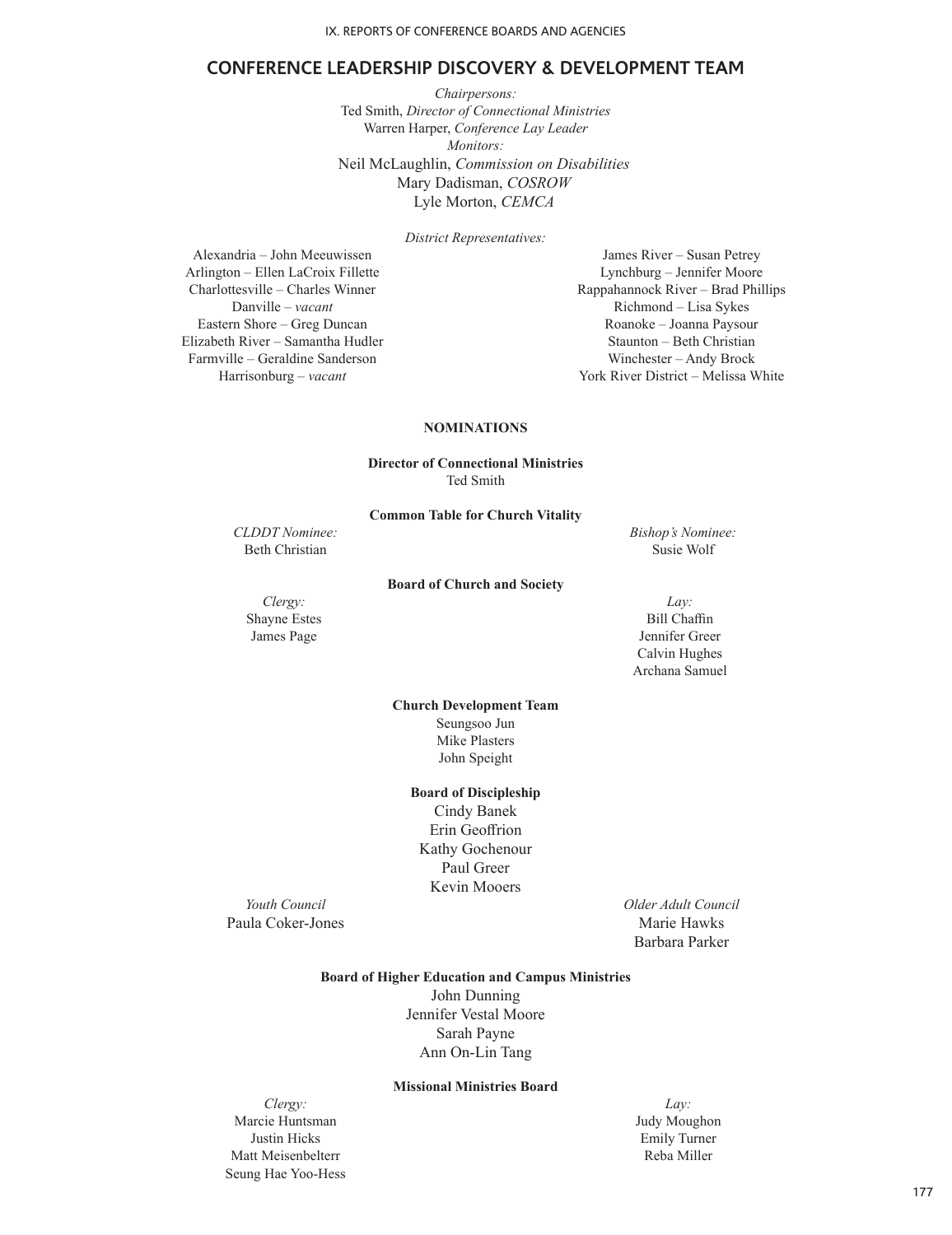### **Commission on Archives and History**

Linda E. F. Crabbs Robert S. Brock James M. Smith Linda Stead Arthur D. Thomas Jon D. Vrana

*Clergy: Lay:* Katharine J. Wash Neal Wise

#### **Virginia United Methodist Communications, Inc.**

*Clergy: Lay:* Doug Paysour Brian Bachrach<br>
dra Benton Plasters (1999)<br>
Michelle Clary Sandra Benton Plasters

*Clergy: Lay:* Neil McLaughlin Gary Ayers Young Sung Ryu Carolyn Kreider

## **Equitable Compensation Commission**

**Commission on Disabilities** 

*Clergy: Lay:* Tom Durrance Paula Tottenr Brad Phillips

#### **Commission on Ethnic Minority Concerns and Advocacy**

*Clergy: Lay:* Steve Snodgrass James Klagge

Chenda Lee Margie Hernandez Callie Walker Zaccheaus Katta

*At Large:*  Gustavo Segovia

#### **Council on Finance and Administration**

*Clergy: Lay:* June Carpenter Cindy Martin<br>
Elizabeth Foss Bret Hrbek Elizabeth Foss

### **United Methodist Foundation**

Sarah Harrison-McQueen John Jones Linda Monroe Malcolm White Amanda Wilson

#### **Commission on Status and Role of Women**

*Clergy:* Lauren Wright

### **Conference Trustees**

*Clergy: Lay:* Dorothy O'Quinn Gene Cross

Karen Elmore Frank Caldwell

#### **Bishops' Foundation**

*Clergy: Lay:*

Andy Brock Charles Sullivan

**Society of St. Andrew** Randy Beardsworth David Bowen Sheila Carden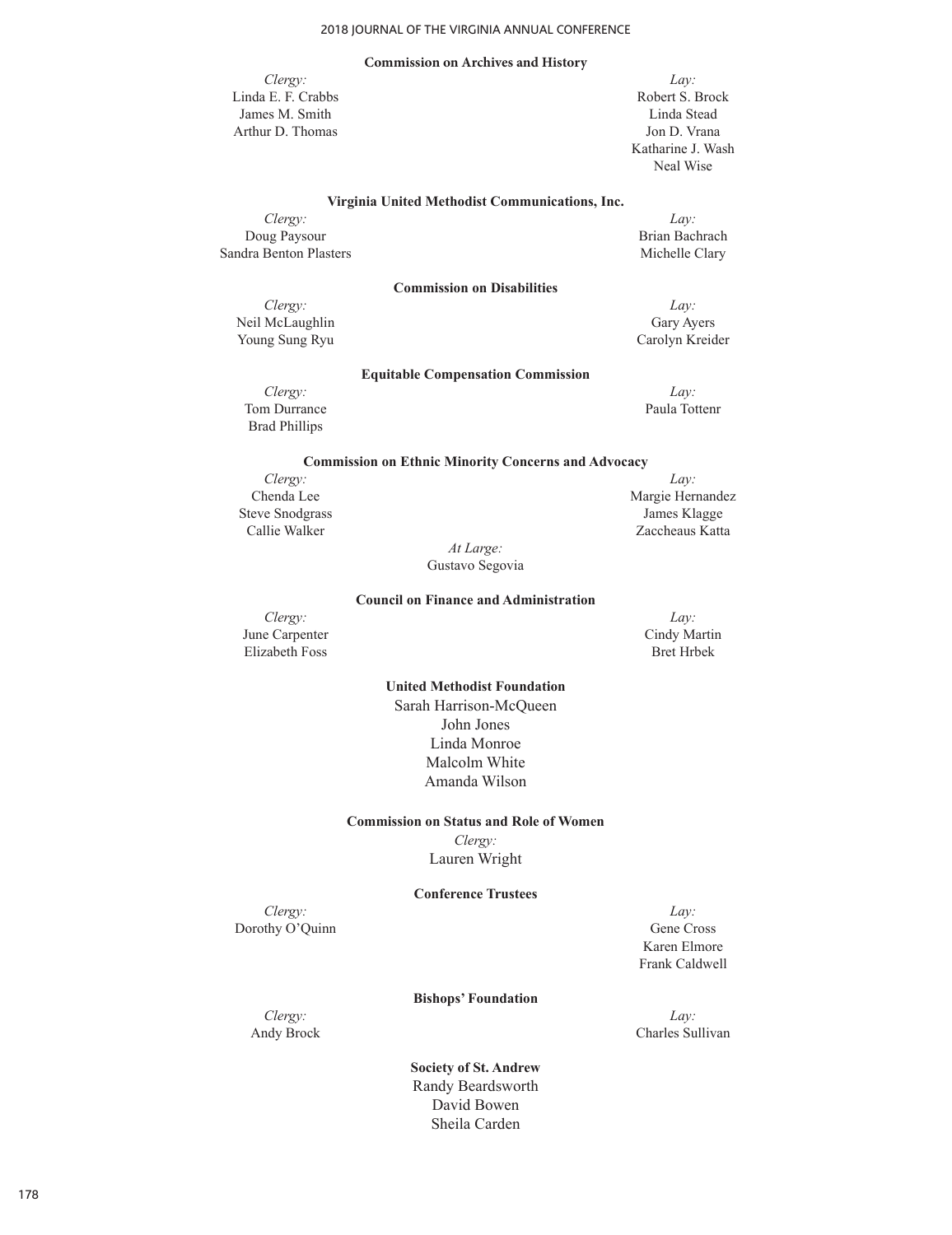## **Ferrum College**

David Arrington Jeff Davoud Bernice Cobbs

### **Randolph College**

Margaret Keyes Beckstoffer Alison Buckley Elizabeth H. Crighton Lesley C. Morgan Caroline R. Noyes Hollis Redmond Spiller Eugenia Livings Welburn Randolph-Macon Academy Lawrencia Pierce

## **Randolph-Macon College**

Macon F. Brock, III Grace Burke Carroll J. Scott Colley Andrea Holloway William B. Kilduff Stephen P. Long Louis E. Ren jel, Jr.

#### **Shenandoah University**

David Baxa Victor Gomez James Imoh Spencer McAndrews Michael Perry

## **Virginia Wesleyan University** Joseph Thomas Sharon Goodwyn Jean Jenkins Robert McFarland Troy DeLawrence Eric Nyman James Shumadine

#### $\Phi \Phi \Phi$

# **BOARD OF ORDAINED MINISTRY**

The Virginia Conference of the Board of Ordained Ministry (BOM) serves as the credentialing body for persons responding to God's call as ordained elders, ordained deacons, and Associate Members. These "candidates," following the three-year provisional journey for elders and deacons, participate in late January interviews for full membership before Theology, Vocation and Leadership, and Practice of Ministry committees. "Candidates" for Associate Membership also interview in January. In late February, certified candidates are examined for a three-year provisional elder or provisional deacon journey before Theology, Personal Growth and Development, Practice of Ministry, and Call committees. Besides committee assignments, BOM team members perform other responsibilities in various workgroups (Order/Fellowship Chairs, Call Culture Committee, Candidacy Team, Clergy Effectiveness, Conference Relations, Retirement Committee, Ethics, Extension Ministries, Grants and Loans, Joint Committee on Clergy Medical Leave, Licensing School, Professional Certification, Provisional Membership Team, Spiritual Vitality, and Transfer Committee). These workgroups enhance the broad spectrum of the Board of Ordained Ministry's purpose: "to assist disciples of Jesus Christ with God's continuing work in the areas of call, development, and collegial support." The Virginia Conference BOM is composed of genuinely diligent and committed board members.

Here are reports of some of the workgroups and their noteworthy endeavors since Annual Conference 2018: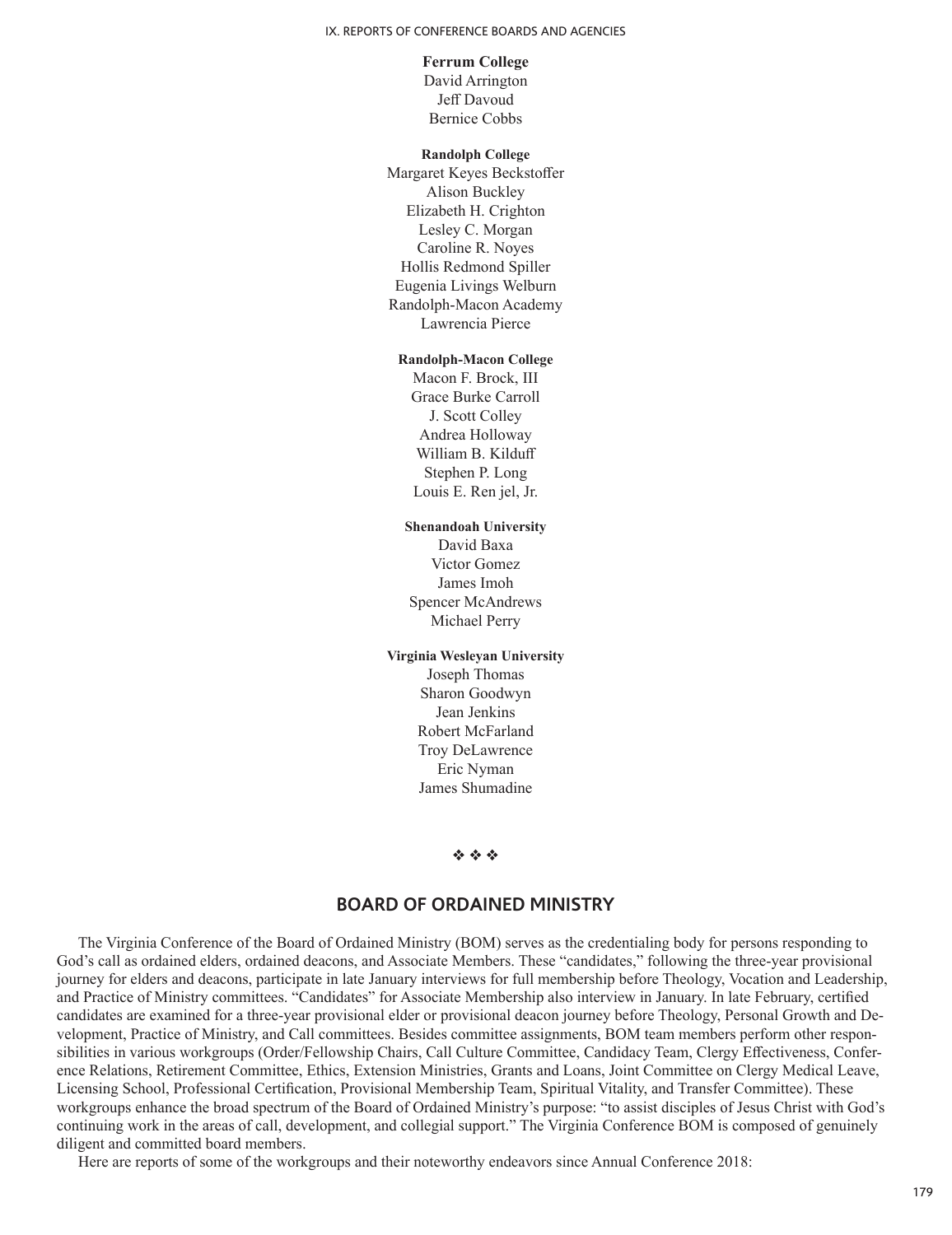**The Grants and Loans Committee** awarded \$12,500 to five candidates through the Excellence in Clergy Leadership Scholarship with the General Board of Higher Education and Ministry. Also, a total of \$104,742.93 was awarded to twenty-seven candidates through Service Loans, Pell Grants, Individual Scholarship Funds, and Clinical Pastoral Education Funds.

**Clergy Effectiveness** completed the third cohort of the Virginia Clergy Leadership Program (enhancing vocational competencies in mission, disciple-making, and worship leadership and preaching), the first under its new design, and commenced cohort four in January 2019. Also under a 2016 General Conference directive, an eight-year cycle of assessment for clergy should begin in 2020. The Virginia Aldersgate Experience will invite participants to engage in a discernment process every eight years to keep their ministry and souls rejuvenated through essential spiritual practices.

**The Ethics Committee** continued its clergy ethics training events across the Virginia Conference called "The Minister as Moral Theologian," facilitated by Dr. Sondra Wheeler, longtime professor of Christian ethics at Wesley Theological Seminary. This event examined the broader ethical aspects of the role of a ministry leader in a changing world.

**The Candidacy Team** witnessed a steady number of people discerning a call to ministry, and a desire for information about ordination in The United Methodist Church through Candidacy Summit events in July 2018, and January 2019. Also, training of mentors for licensed local pastors, certified candidates, and provisional members occurred through a combined event called Mentor Palooza with over sixty mentors trained in August 2018.

When this article was composed, the special session of General Conference 2019 had just completed its legislative session. Certain aspects of the petitions passed could have a direct effect upon the ministry of the Board of Ordained Ministry. Several leaders of the Virginia BOM will have attended a "BOM MidQuad Gathering," under the auspices of the General Board of Higher Education and Ministry, May 16-17, 2019 at First United Methodist Church of Belmont, Belmont, North Carolina (near Charlotte). This event focused upon the outcomes of the 2019 General Conference, and how Boards of Ordained Ministry will need to respond to actions adopted by the special session of General Conference.

We conclude by offering our sincere appreciation to Rev. Meredith McNabb for her committed service during these past five years as the Director of the Center for Clergy Excellence. At the end of March, she entered into extension ministry at the Lake Institute, part of the Lilly Family School of Philanthropy in Indianapolis.

We are also deeply grateful to Rev. Lindsey Baynham who has served as the Interim Director, and to Kristen Dowdy Seibert in her new position as Program and Administrative Coordinator for the Center of Clergy Excellence.

*– John R. Hall Sr., Chair*

# **COMMITTEE ON EPISCOPACY**

The Committee on Episcopacy is responsible for the review and evaluation of the resident bishop as required by *The Book of Discipline*. A process for this review has been created by the Southeastern Jurisdiction Committee on Episcopacy and is used in every episcopal area in our Jurisdiction. We meet with the bishop three to four times a year to engage in conversation around this process and to hear Bishop Lewis reflect on issues in the Annual Conference and the larger connection. This has been a difficult year for our Bishop. A surgical procedure in December has led to an infection and multiple follow-up surgeries. She is currently on a six-month medical leave with plans to return in September, 2019. We are very grateful for the leadership of interim Bishop Pete Weaver who has come out of retirement to serve the Virginia Annual Conference during this time. The committee recognizes what an important time we are in following the called 2019 General Conference, and the need for episcopal leadership. We are grateful for the leadership role of members of the extended Cabinet, Conference staff, the Connectional Table, the Board of Laity and all those in leadership who work together for the good of the Virginia Annual Conference.

*–Tom Berlin, Chair*

# **Episcopal Residence Committee**

The Episcopal Residence Committee is given the responsibility for the Episcopal Residence for the Resident Bishop. The committee is to give oversight in all matters related to upkeep, maintenance, upkeep and appropriate insurance coverage for the residence. (The *Book of Discipline*, ¶638)

The committee met on November 30, 2018 to do the annual inspection of the residence with Bishop Lewis. With only a few minor details to be taken care of, the residence is in excellent condition and will serve our bishop well for many years. We also oversee the landscaping and care of the grounds.

The committee consists of Carl Moravitz (Trustees), Betty Forbes (CFA) and me (representing Committee on Episcopacy).

*–Shirley Cauffman, Chair*

## **CONFERENCE TRUSTEES**

The Virginia Conference Board of Trustees held their two regularly scheduled meetings in September and March. In addition, further communication via conference calls during the Conference year were also held to follow-up on other issues, including General Conference and VUMAC.

In addition to our normal work, the Board continued its involvement with the VUMAC property by having 3 members of the Trustees on the VUMAC Board. That process has involved extended meetings and conference calls throughout the year to assist in the handling and resolution of VUMAC issues, as well as, the review and study of multiple proposals received during the past year.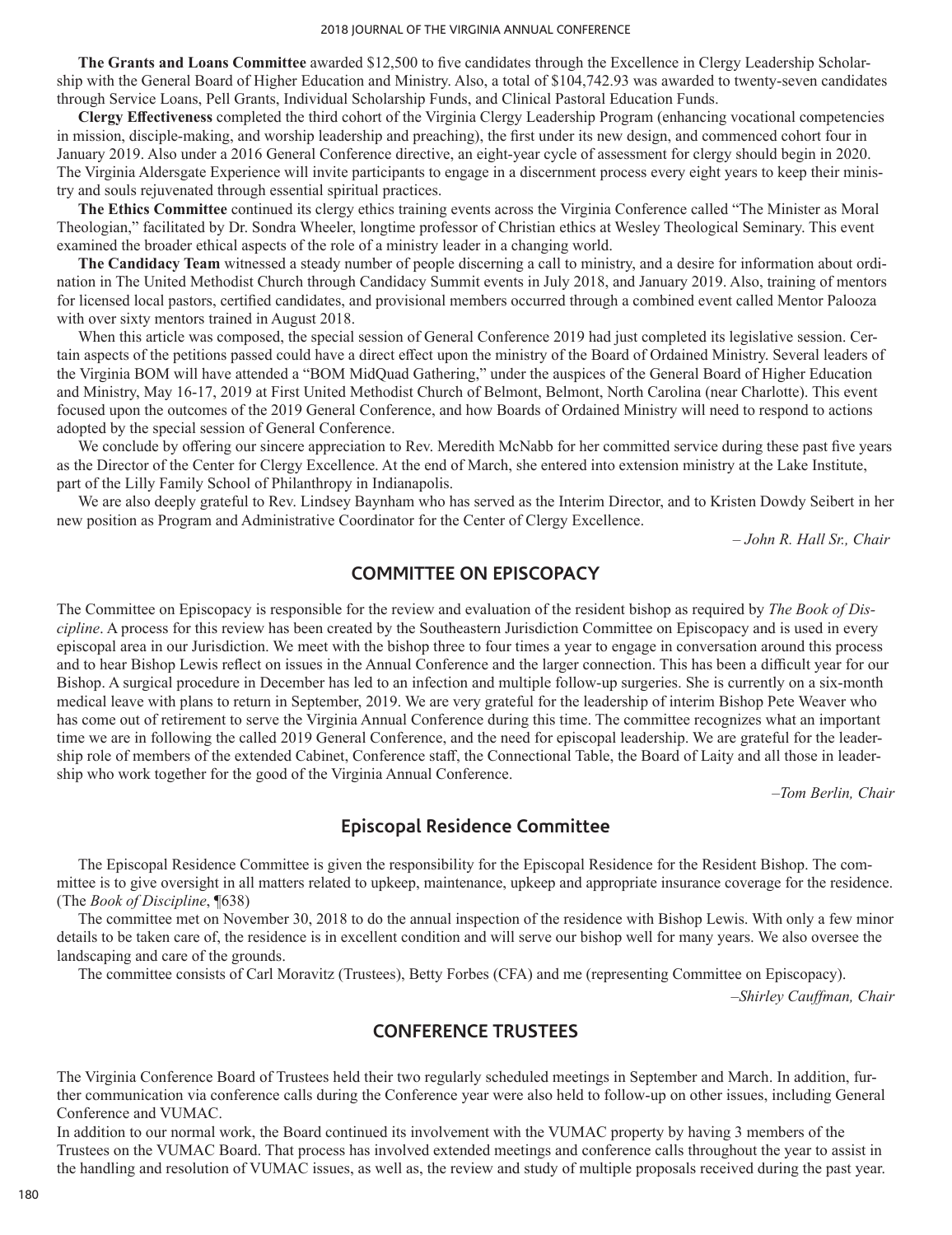During this past Conference year, the sale of the Blackstone property was completed.

The Board continues to address property issues related to discontinued and/or abandoned United Methodist churches in the Virginia Conference.

The Board continues its involvement with issues pertaining to the Episcopal residence. Kathy Lutman serves as the Board's representative to the Episcopal Residence Committee (ERC). The annual inspection review of the Episcopal residence was completed in Fall 2018.

The Board of Trustees is expertly supported by the LeClair Ryan firm, our attorney and counsel, on Board of Trustees and Annual Conference matters. The Board contracted with LeClair firm in 2017, following the retirement of Benham Black. The firm, and, in particular, Andrew White and Katja Hill, has integrated well into the total work of the Board, providing expert counsel to us in our current and ongoing work.

The current slate of officers for the Conference Trustees is: Carl L. Moravitz, president; Kathy Lutman, vice president; Clyde T. Nelson, secretary; David Dommisse, treasurer.

I am thankful for the dedication of all the members of our Board as we work to meet the important tasks set out for the Board by the Conference and the *Discipline*. I am especially thankful for the continued leadership of our Vice President, Kathy Lutman, who has

stepped in many times over the past year, when I was unavailable, to help me in the many tasks of our Board.

*– Carl Moravitz, President*

## **THE BISHOPS' FOUNDATION**

The Bishops' Foundation provides for leadership development of both laity and clergy in the areas of evangelism, spiritual formation, preaching, and congregational leadership in the Wesleyan Spirit. The foundation is led by a board of directors (five clergy and four laity) nominated by the Cabinet. Endowment funds are invested with the Virginia UM Foundation. In 2014, the foundation was dissolved as a corporation and is now a board reporting to the annual conference.

As an event-sponsoring or co-sponsoring organization that supports the training of both laity and clergy, the foundation supported the Academy of Spiritual Formation, the Goodson Preaching Academy of 2019, and Creating a Culture of Renewal Cohort on the Eastern Shore and remains interested in supporting conference ministry programming that fosters opportunities for young adult laity and clergy to help the church in reaching all generations. Grant application forms can be found on the conference website under the tab for The Bishops' Foundation.

Financial donations in honor or memory of a Virginia Conference Bishop are welcomed to continue the educational legacies of our conference leaders.

*– Kevin W. Bruny, Co-Chair*

## **UNITED METHODIST-RELATED SCHOOLS**

### **Ferrum College**

Since its founding in 1913, Ferrum College has undergone a number of transformations as it has lived out its mission. From a training school to a junior college to a baccalaureate level institution, the College has responded to changes in higher education, regional needs, and market demands, by adapting and growing. We are in an exciting period of evaluation and discernment, and over the past year have rolled out new initiatives that will strengthen the College, make us more competitive, and help us better prepare our students for the futures they will inhabit.

Utilizing the opportunities inherent in our location, the College will launch a new major in eco-tourism this fall, and will strengthen signature programs in recreation leadership, environmental and agricultural sciences. We are preparing to launch our first graduate level and online degree programs, and we are developing a new suite of healthcare related programs that will prepare our students for lives of meaningful work.

Mr. Wilson Paine '07 joined the Ferrum administrative team as Vice President of Institutional Advancement on April 1. He was an accomplished student who continued to serve on the Alumni Board as well as the College's Board of Trustees. Wilson will visit many friends of the College throughout the Virginia Annual Conference, so please extend to him your greetings and hospitality.

We anticipate important changes in the village of Ferrum, with the county's new plan for village revitalization and renewal. Many of these developments, including a pedestrian bridge increasing access to commercial venues in the area, will improve the quality of life for our students.

To provide for the medical needs of our students, we partner with the local Tri-Area Community Health Center which is currently building a comprehensive health center and pharmacy on our campus. This new facility will include space for future development in behavioral health and dental services, and will be a crucial component in our upcoming academic healthcare programs.

Ferrum College's Spiritual Life program provides a sanctuary for a diverse community of students who attend a small group, evening worship, Gospel Choir or Praise Band rehearsal, or who volunteer in an outreach opportunity. Ferrum College Spiritual Life works with United Methodist Volunteers in Mission to offer work team experiences that are organized by student leaders. In October 2018, a student work team traveled to Fayetteville, NC, and in November, another group traveled to Danville, VA. And in March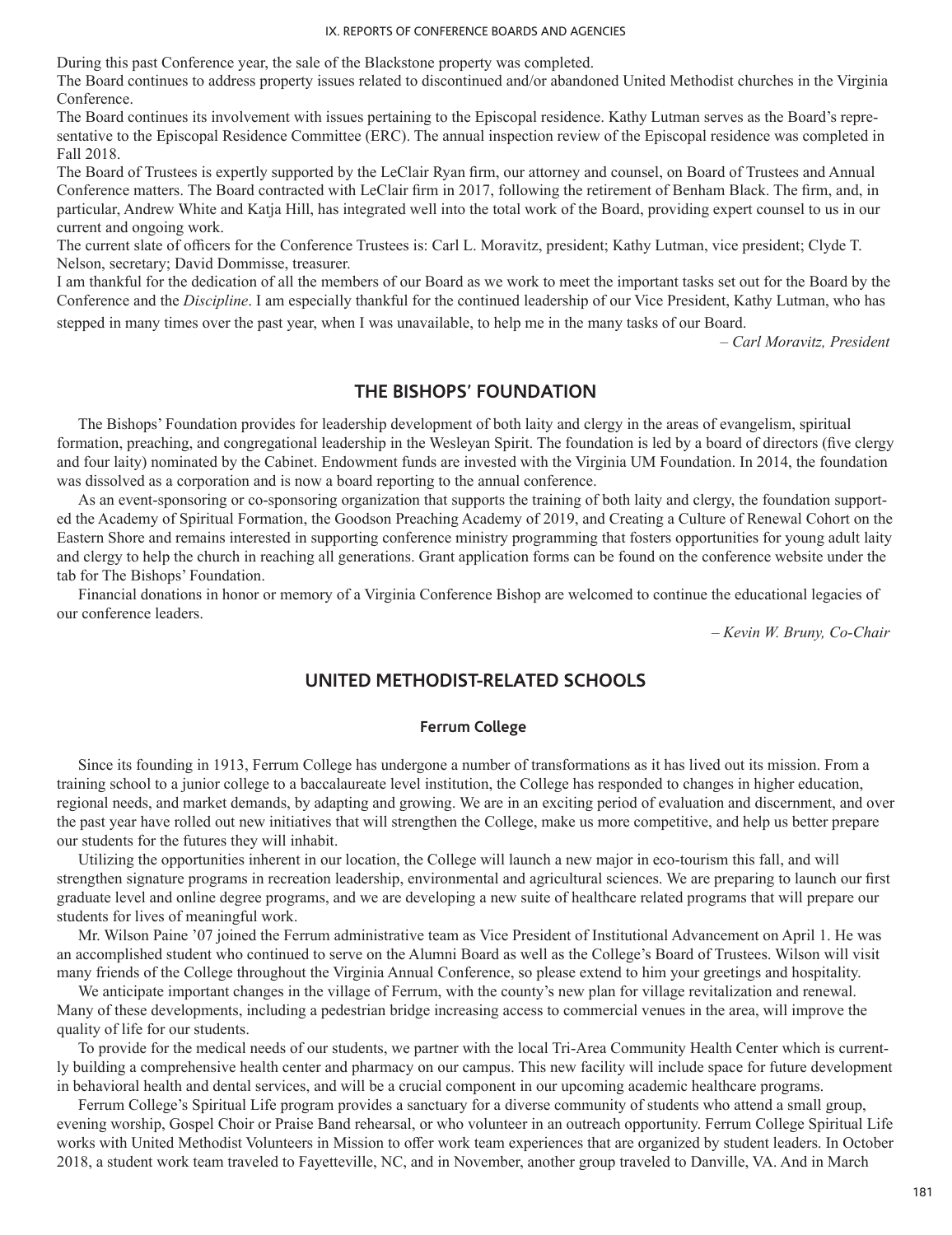2019, 17 students traveled to Florida to assist survivors of Hurricane Irma.

As we have for the last twenty-seven years, we hosted the annual United Methodist Women's Day celebration in June. In this way and many others, Ferrum College acknowledges our connection to the Church and thanks those whose contributions assure the success of our students. We are grateful for the support of alumni and friends of the College and we encourage each of you to share in the promise of our future by becoming a generous member of the Ferrum family.

*– David L. Johns, President*

### **Randolph College**

Although Randolph College has seen many changes throughout its history, our commitment to the liberal arts has remained and continues to remain—unwavering. The College's strong programs in the sciences, the creative arts, sustainability, and career services, among others, prepare our students to move into the world ready to make a difference.

During 2018, Randolph College launched a new first-year seminar course, CE 101: The Abundant Life, designed to introduce our entering students to a variety of disciplinary traditions and to provide an opportunity for them to explore contemporary issues. The College also continued to expand its online summer course offerings. Our new Master of Fine Arts (M.F.A.) in Creative Writing held its first 10-day residency in July bringing new students to our campus from all over the country—California, Oregon, Minnesota, Wisconsin, Pennsylvania, North Carolina, New York, and Virginia—many of them having already published their first books. Additionally, our annual science festival had its most successful year to date, bringing over 3,000 visitors to our campus.

The College's Office of Institutional Advancement and Career Development Center collaborated in 2018 to launch *Randolph Connect*, a new online engagement platform for alumni, students, parents, faculty, and staff. *Randolph Connect* provides a one-stop site for news stories, job and internship listings, community directory, past and present photos, event promotion, and mentorship engagement.

Randolph College remains steadfast in its commitment to provide an outstanding and affordable education. Our ability to do this is made possible through the generous institutional grants the College provides to students, which totaled over \$15 million in 2018. Additionally, Randolph raised just under \$7 million during our last academic year, with just over \$2 million designated for the Annual Fund. *U.S. News and World Report* and *Forbes*, among other ranking guides, continues to name Randolph a "best college, and *The Princeton Review's Best 384 Colleges* list ranked us #18 in the nation for "Most Accessible Professors." Accolades such as this one are a testament to our outstanding faculty and their dedication to our students.

The College continues to strengthen its infrastructure. Our final implementation of the boiler upgrades was completed in 2018, reaching the culmination of a project that began two years ago. Upcoming infrastructure improvements include renovations to the Randolph Athletic and Dance (RAD) Center, which will take place during summer 2019, and an extensive renovation and expansion of the Martin Science Building targeted to begin in 2020.

Increasing enrollment remains a high priority for Randolph College. Our Enrollment Management team has unveiled a number of new strategies designed to reach out directly to potential students who are seeking the kind of college experience offered at Randolph. Additionally, we are embarking on a strategic planning process in the coming year.

Randolph College is grateful for the work of our college chaplain, Rev. Jennifer Moore, and her ongoing efforts to provide opportunities for the spiritual development of our students. These efforts are made possible through your generous support. The College also appreciates the strong relationship it maintains with the Conference and the ongoing guidance provided to us by Rev. John Peters. We thank each member of the Conference for their ongoing support of Randolph College. Your contributions continue to allow us to fulfill our mission of preparing students to think critically and creatively, to live and work honorably, and to experience life more abundantly.

*–Bradley W. Bateman, President*

#### **Randolph-Macon Academy**

As president at Randolph-Macon Academy, nothing gives me greater joy than to see our students succeed. In 2018, we had much to celebrate. Our drill team claimed the Air Force Association's Virginia State Air Force Junior ROTC Drill Championship title for the first time. Our band won first-place awards in both the Firefighters' Parade and the Grand Feature Parade at the Apple Blossom Festival in Winchester, VA. Three of our bandsmen won awards at the Military School Band Festival. Our Air Force Junior ROTC unit, VA-091, was named a Distinguished Unit with Merit. Most importantly, we continued to meet our mission of being a college-prep school, as our 68 seniors earned 230 college acceptances to 139 different colleges and universities, and were offered more than \$6.2 million in college scholarships.

Our students' spiritual development continues to be important to us. In addition to the weekly required chapel service, approximately 50 students are taking advantage of small group opportunities and movie nights, and 11 are part of our Praise Team. For the fourth consecutive year, we are offering confirmation classes; there are five enrolled in the UMC class and another six in the Catholic class. New initiatives for the 2018-19 school year include an Interfaith Prayer Room, a Spiritual Life Leadership Team that has five students and three faculty members involved in Campus Ministry Institute, and a spring break mission trip.

We have successfully implemented a one-to-one computer program, ensuring that every student has a computer, and we also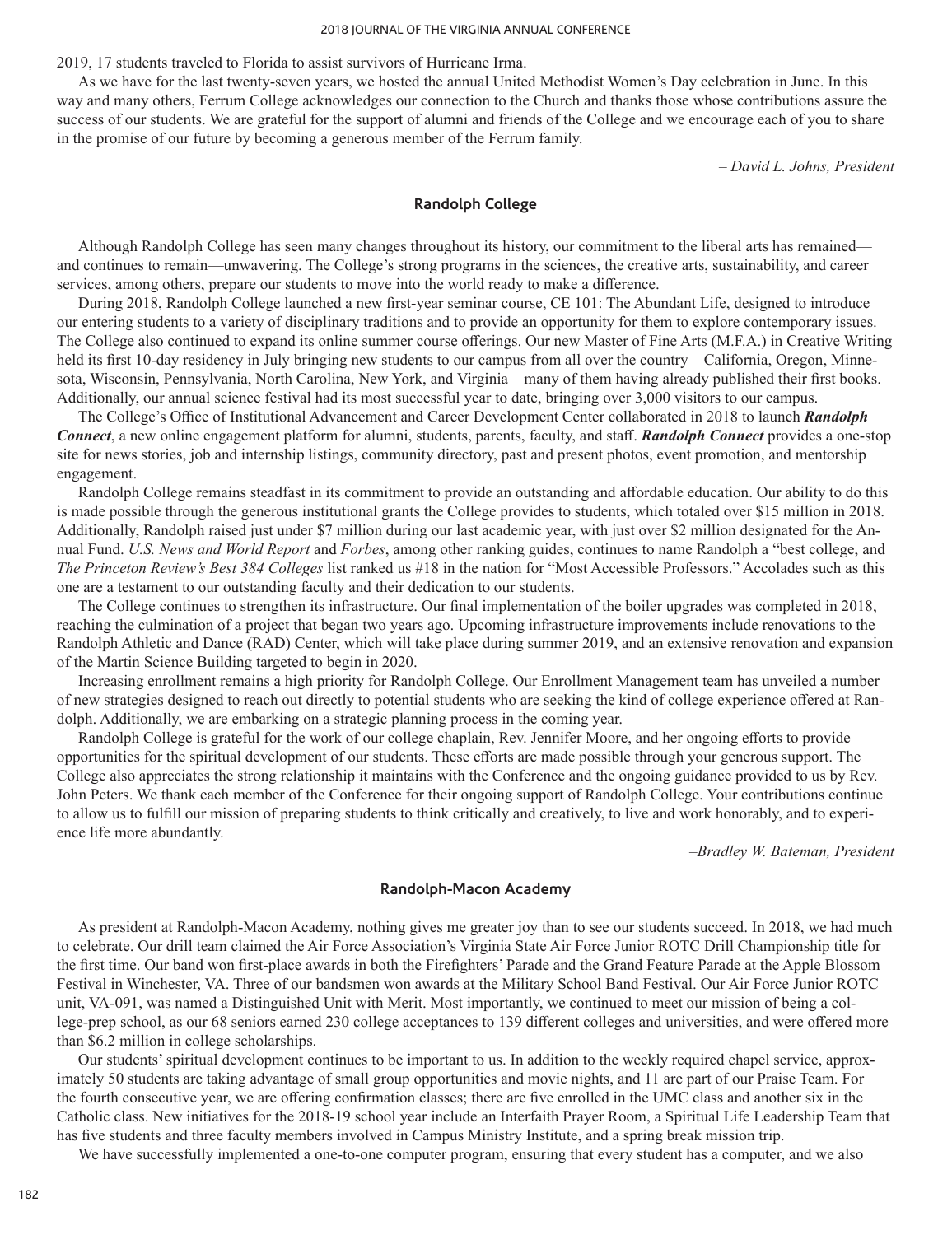opened the Hadeed Innovation Wing with a simulation labs that focus on robotics, flight, graphic design, computer science, and art. These technological and design improvements provide new tools and new opportunities for our students. Dean of Instructional Leadership and Innovation Dr. Tess Hegedus and the faculty have been implementing important changes in the classroom; as we focus on authentic, collaborative learning, we are encouraging students to create, innovate, and problem-solve.

Dr. Hegedus has added Pre-Professional Pathways (PPP) to our curriculum; these programs are geared towards students who have a strong interest in a specific area. With the arrival of the flight simulator, the Redbird TD, the final piece of our Flight PPP was complete. We now offer a program where students can take flight lessons, fly on a flight simulator, pilot drones, explore the physics of flight, and even design and build their own remote aircraft. Future PPP's will bring opportunities in entrepreneurship, leadership, biomechanics, and health fields.

I would be remiss if I did not acknowledge that one of our Middle School teachers, Chris Peter, was named a "Teacher of the Year" by Washington Family Magazine, and our summer camp program was named "Best Summer Camp" by Northern Virginia Magazine. I am deeply thankful for the hard work that Chris and others have put in over this past year. God has indeed blessed us with talented, caring faculty and staff members.

Your support and prayers are greatly appreciated as we continuously seek ways to bring our students closer to God, and for our Academy to be a "City on a Hill". God bless you all.

*– Brigadier General David C. Wesley, USAF, Retired, President*

## **Randolph-Macon College**

Founded in 1830, Randolph-Macon College is a selective, co-educational, nationally ranked liberal arts college located in Ashland, Virginia, just minutes north of Richmond and 90 miles south of Washington, D.C. The college achieves its mission of "developing the minds and character of each student" by balancing rigorous academics in more than 54 areas of study with individualized attention between our exceptional faculty and students. The student-faculty ratio is 12:1 and the average class size is 16 students. The college has an outstanding reputation for academics, national and international internships, study abroad programs and undergraduate research opportunities.

Now in our 189th year, the college is larger and more diverse than at any time in history, having experienced a significant growth in our student body in recent years. The 2018-2019 academic year opened with the largest and most diverse student body in our college history. Our student body has more than 1,480 students from 22 states and 14 countries. Of these students, 47% are male and 53% are female. Many are Presidential Scholars, recipients of R-MC's signature scholarship that recognizes students who demonstrate the highest levels of academic achievement and leadership.

Our outstanding faculty has been recognized for its achievements on countless fronts, including superior teaching, research, and mentorship, creating personalized education for students both inside and outside of the classroom.

The EDGE Career Center is focused on preparing our students for careers and post- graduate success. Faculty serve as mentors and offer important advising, linking valuable liberal arts education with important career and post-graduate success strategies and life skills. The EDGE focuses on providing students with tools that build a competitive advantage in career and post-graduate environments. The success of this program is reflected in the college's tagline, *Building Extraordinary Futures*.

The EDGE also offers Boot Camp, a signature two-day, off-campus immersion program where students learn to identify their career passions, tell their story and hone their interview and communication skills to prepare for success after college. The weekend is devoted to helping students develop their own elevator speech and "brand," learn how to communicate with confidence, and identify their strengths and capabilities—all with the help of world-class speakers, interviewers and mentors, including R-MC alumni.

R-MC's January Term (J-term) is a four-week session in which students can study abroad and immerse themselves in other cultures, conduct a regional, national or international internship, or take an on-campus course in a specific area of interest. January Term internships provide unique opportunities, and this year, 126 students interned across the country and around the world.

One of the flagship programs at Randolph-Macon is the Schapiro Undergraduate Research Fellowship program (SURF), an endowment to support scholarly undergraduate research by students in all disciplines. SURF allows students the opportunity to conduct original research, under the guidance of a faculty member, and to be paid a stipend. Many students present their findings at academic and professional conferences both nationally and internationally. Now in its 23rd year, SURF has funded research opportunities for over 670 students.

R-MC offers a Four-Year Degree Guarantee, which pledges in writing that freshmen who meet all necessary requirements will graduate within four calendar years. If not, Randolph-Macon will waive tuition costs for R-MC courses needed to complete the degree.

R-MC integrates the value of diversity into the fabric of campus life. Through a wide range of student organizations and multicultural programs, Randolph-Macon seeks to build a community that upholds the inherent worth of individuals in an atmosphere of mutual respect, trust, and civility.

In 2015, R-MC completed its enormously successful Building Extraordinary campaign with over \$125 million raised from 12,129 alumni and friends. In 2018, 36% of our alumni gave back to the college. The college has experienced a campus renaissance, with over \$80 million spent on new and renovated facilities in recent years.

In 2017, R-MC's new science building, Macon F. Brock, Jr. Hall, was completed. This three-story, 30,000-square-foot facility, with state-of-the-art teaching laboratories, plus classrooms and faculty offices, houses the biology, environmental science/geology,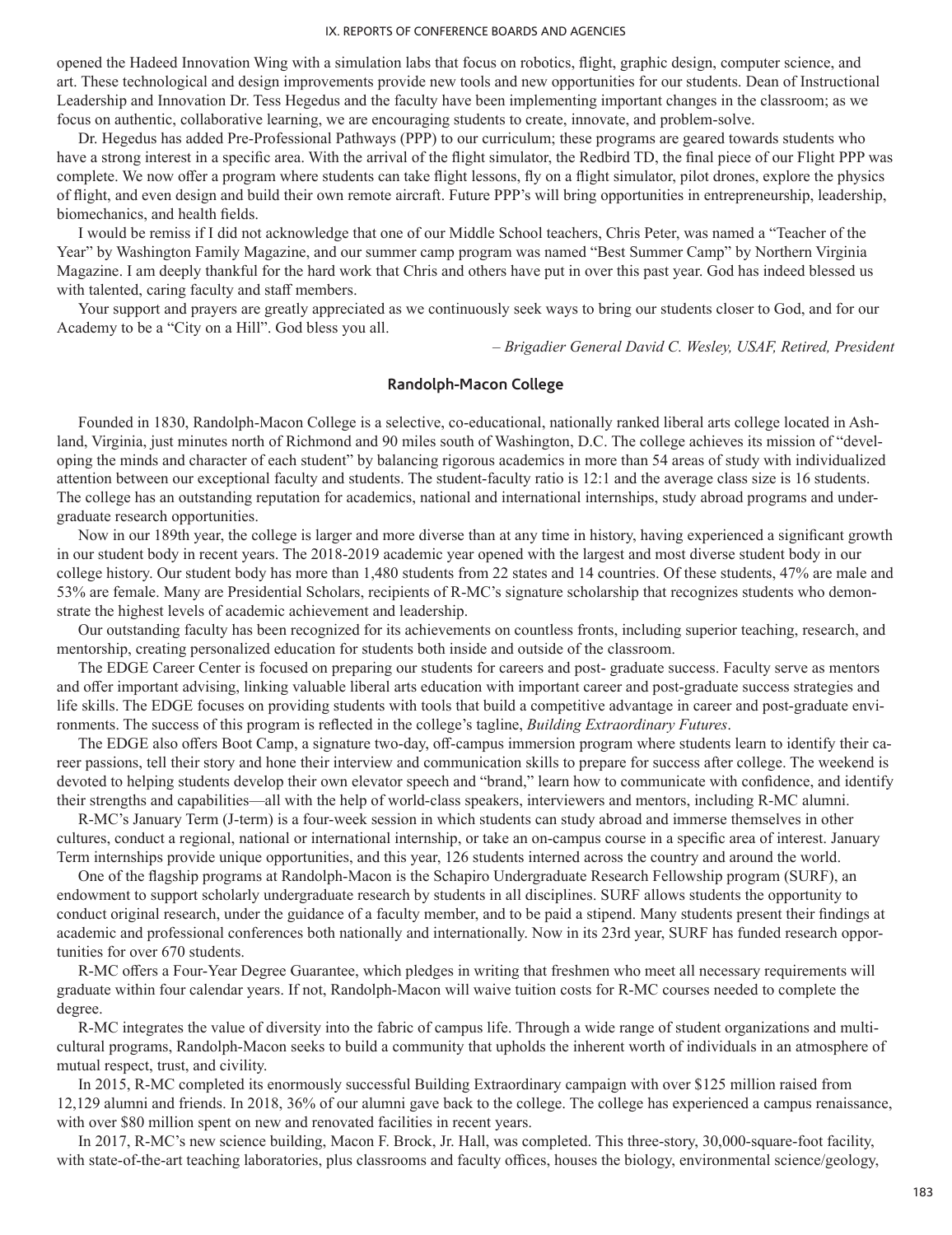#### 2018 JOURNAL OF THE VIRGINIA ANNUAL CONFERENCE

and chemistry departments. Additionally, a new Keeble Observatory was constructed in 2017.

The A. Purnell Bailey Pre-Ministerial Scholarship Program was established in 2004 to support students who express an interest in ordained ministry in the Christian tradition. Students awarded this scholarship receive half-tuition for the first two years and full tuition for the junior and senior years. The program includes weekly mentoring, two internships in ministry settings, and support selecting and applying to theology school. 25 out of 37 Bailey Scholar graduates are in full time ministry or currently in seminary. R-MC's class of 2018 saw graduates attending Duke Divinity School, Asbury Seminary, Reformed Seminary, Union Presbyterian Seminary, and Yale Divinity School.

Summer 2017 marked the beginning of two new summer programs for high school students offered at Randolph-Macon. *Pathways to Science* invited rising sophomore Hispanic girls to campus to meet scientists and explore STEM related activities. R-MC recently received an additional \$1,082,291 grant from the National Science Foundation to continue this program for an additional three years. *Convergence*, a 9-day event in which high school students explore the many ways that Christian faith and science come together, is now in its third year, *Convergence* includes faculty lectures and hands-on experiences in regional watersheds, at Shalom Farms, and at other area parks, museums, and venues.

In 2018, the college established a new Bachelor of Science in Nursing (BSN) program, and Dr. Cindy Rubenstein was named chair. The first cohort of nursing students will enter the college in the fall of 2019. The BSN program will integrate R-MC's liberal arts tradition as it prepares students to work as collaborative members of interdisciplinary healthcare teams. A new, state-of-the-art building will house the BSN program. It is currently under construction and projected to be complete in June 2020.

R-MC's new Cybersecurity major is a computing-based discipline that involves the creation, operation, analysis, and testing of secure systems, networks, and applications to protect against a variety of digital threats. The college's new Writing major heightens students' power to use the written word effectively and with style. R-MC also boasts a new Criminology major, the central focus of which is to understand social structure and social processes in relation to crime, criminality, and punishment.

The college offers 18 intercollegiate sports (NCAA Division III) and participates in the Old Dominion Athletic Conference (ODAC). 2018 was a banner year for the college: The baseball team was the top seed in the 2018 College World Series (NCAA Division III Baseball Championship), and the football team reached the second round of the NCAA Championship. In 2018, R-MC added men's volleyball to its lineup of varsity sports.

The college recently launched an eSports program. eSports—also known as electronic sports or e-sports—is a form of competition using video games in an online environment. R-MC also launched a Show Choir program. Show Choir uses vocals, choreography, staging, costuming and production to synthesize an artistic experience.

The college's equestrian program continues to flourish, and in 2018, R-MC purchased Coventry Horse Farm. Located close to campus, it boasts 70 acres of pasture, has space for 33 horses, and includes an indoor riding arena, two large outdoor areas, and space for cross-country fences.

Student outreach through community service continues to be an important aspect of the Randolph-Macon College experience. In 2017-18, R-MC students collectively amassed more than 23,700 volunteer hours and donated \$42,800, to various causes. Students in Fraternity and Sorority Life contributed more than 14,000 hours of collective service to the community and donated nearly \$27,000 to various organizations and philanthropies. In addition, \$10,600 was raised and donated to the American Cancer Society from the annual Relay for Life. The Students Engaged in Responsible Volunteer Experiences (SERVE) program, in the Office of Student Life, is an integral part of Randolph-Macon College.

R-MC coordinates dynamic opportunities for service and service-learning to help students explore the root causes and contexts of social needs through connections with the greater community. Students are actively engaged with groups such as Habitat for Humanity and the American Cancer Society Relay for Life. There are two signature events each year, The Big Event in the fall and Macon a Difference Day in April. These campus-wide community-service initiatives bring together the college's clubs, organizations and academic and administrative departments to volunteer their time and energy for environmental projects and other needs in the surrounding communities.

At Randolph-Macon College, students bond with their peers, faculty mentors and alumni to build meaningful relationships that last a lifetime.

*– Alan B. Rashkind, Chairman*

### **Shenandoah University**

Calling 21, the Shenandoah University Youth Theology Institute, and the Fast Track (six years instead of seven) to a Master of Divinity partnership with Wesley Theological Seminary are just a few of the ways Shenandoah University is partnering with the Virginia Conference of the United Methodist Church to make disciples of Jesus Christ for the transformation of the world.

We remain committed to working with the United Methodist Church to send nursing students to Brazil as part of the Initiatives of Hope aboard the John Wesley Medical Missions Boat. In March 2019, ten students, two faculty, and a leader from our Office of Spiritual Life went to Brazil for the fifth time this decade to care for our neighbors, to educate and inspire our students, and to make disciples of Jesus Christ for the transformation of the world.

We remain committed to working with the United Methodist Committee on Relief (UMCOR) to train and send students to areas that are still recovering from natural disasters. Each year for the last eight years, we have sent an UMCOR Early Response Team (ERT) of students, staff, and faculty to an area in need. This year Spiritual Life traveled to Princeville, North Carolina to help with hurricane relief. The state of North Carolina estimated that the fifteen students and three faculty and staff volunteered 576 hours and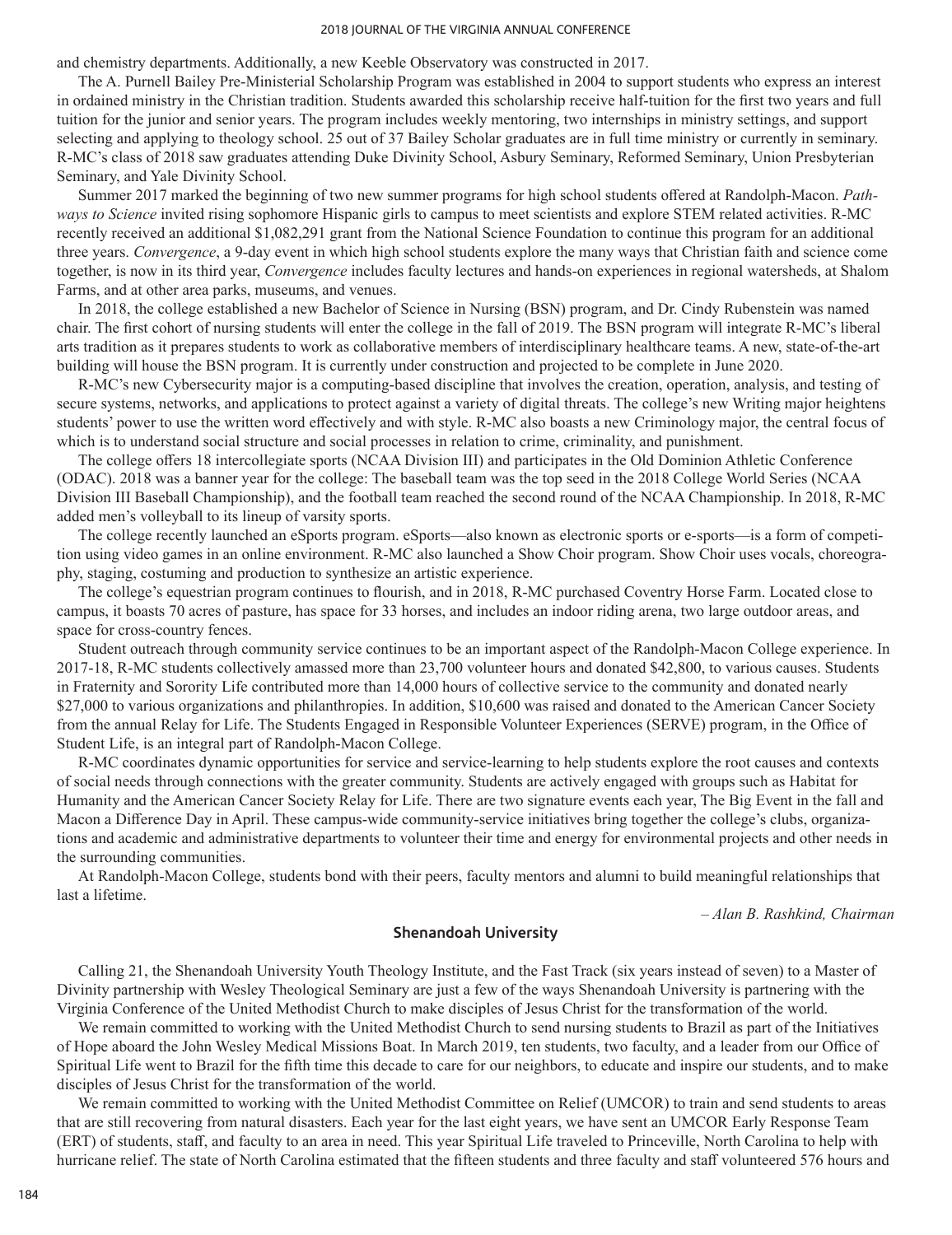gave \$14,031 in labor.

We remain committed to working with the United Methodist seminaries to educate and inspire our graduates that feel a call to lead the church as lay people and as clergy. Four Shenandoah University graduates just finished their first year of seminary at three different United Methodist seminaries (Candler, Wesley, and Drew). All four have full-tuition scholarships.

We remain committed to working with the United Methodist Church General Board of Higher Education and Ministry (GB-HEM) to educate and inspire students with excellence. This year, Maggie McCampbell Lien, director of Inclusion and Diversity, was one of ten winners of the GBHEM's Cutting-Edge Curriculum Award which recognizes faculty at United Methodist-affiliated colleges. McCampbell Lien's course, "You Don't Have to Be Gandhi: Student Activism in a Global Perspective," was recognized for the engaging content and enhanced student experience.

We remain committed to the United Methodist Church in educating and inspiring young Christian leaders for our church and world. The Shenandoah University Youth Theology Institute engages high school students in a three-credit college course over two weeks in July. If you would like to nominate a dedicated high school student, or you are a dedicated high school student that would like to apply, please do so at su.edu/youththeology. Calling21 is now entering its thirteenth summer hosting college interns at Virginia Conference local congregations. College students can apply by February 1 each year at calling21.org. Finally, the 3 year plus 3 year fast-track agreement with Wesley Theological Seminary allows Shenandoah University undergraduate students to forgo their senior year and pursue their Master of Divinity degree one year sooner and with less tuition debt. This program offers a streamlined approach for those who feel a call to leading the church and faith-based non-profits from both a clergy and lay perspective.

We remain committed to the Virginia Conference of the United Methodist Church and have notified the Site Selection Committee that the new James R. Wilkins, Jr. Athletics and Events Center might be well suited to host Annual Conference. With a capacity of nearly 5000 people, we are exploring opportunities to engage our community through large-scale regional events. I hope you will dream about what events we can hold on our campus in Winchester that might reach others as we "make disciples of Jesus Christ for the transformation of the world" and share those ideas with our Dean of Spiritual Life, Rev. Dr. Justin Allen.

Shenandoah University remains committed to educating and serving the diversity of God's people, to the Virginia Conference of the United Methodist Church, and the international community that is the United Methodist Church as we make disciples of Jesus Christ for the transformation of the world.

*– Tracy Fitzsimmons, President*

## **Virginia Wesleyan University**

Virginia Wesleyan University has been recognized nationally as achieving one of the most profound campus transformations in higher education history. Prominently featured in business journals for innovative best practices, our business model has been profiled in a higher education case study. In recognition of our vigorous fundraising program, we were designated as the 2018 Outstanding Non-Profit in Fundraising, awarded for our philanthropic achievements by the Association of Fundraising Professionals (AFP) Hampton Roads Chapter.

Having completed the transition to university status prior to the 2017-2018 academic year, the institution graduated the first class as Virginia Wesleyan University in May 2018. Additionally, VWU added the first graduate programs—Master of Business Administration (MBA) and Master of Arts in Education (MAEd)—when transitioning to a university and graduated the first MBA student in December 2018. Developed by a campus committee, a new academic-based strategic plan—Preeminence '28—was approved by the Board of Trustees on February 21, 2018. The Virginia Wesleyan faculty approved a new general education program in 2018.

In January 2019, VWU's University College expanded online course offerings through two new partnerships: The Council for Independent Colleges (CIC) Online Course Sharing Consortium and ed2go, a short-term career-training platform. In February 2019 came the establishment of the University's fourth academic school—the D. Henry Watts School of Professional Studies—which will be in effect with the start of the 2019-2020 academic year on July 1.

Enrollment at Virginia Wesleyan is the highest it has ever been in the institution's 58-year history. Total enrollment for the 2017- 2018 academic year was 1,660, a five percent increase over the previous year. The students included two from Puerto Rico on full scholarships from the Hurricane Maria-damaged University of Puerto Rico at Humacao for the spring 2018 semester.

Rebranding and trademarking of VWU symbols have entered final phases; campus and community response to the transition has been extremely positive, and we continue to be embraced with enthusiasm and support by both the cities of Virginia Beach and Norfolk as well as other areas we serve.

Two prominent additions that have created a "national niche" for Virginia Wesleyan—the state-of-the-art Greer Environmental Sciences Center (GESC) and the highly selective Batten Honors College—have remained distinctive since their start in fall 2017. The GESC has provided new prominence in the natural sciences programs, with Virginia Wesleyan receiving the "2018 Conservationist of the Year" award from the Chesapeake Bay Foundation and advancement to the top-tier Model Level in the Elizabeth River Project's River Star Business program. Additionally, our faculty have distinguished themselves and VWU in this field. Dr. Deirdre Gonsalves-Jackson, Associate Professor of Biology, was recently featured in a Virginian-Pilot article about "hidden figures," women who have distinguished themselves in E-STEM fields. Assistant Professor of Education Dr. Bill McConnell, with a grant from the Dominion Energy Charitable Foundation, oversaw an outdoor Environmental Explorers camp in partnership with YMCA Camp Red Feather. The Virginia Wesleyan Environmental Institute: Summer Scholars Program for ninth-grade girls also took place in the GESC.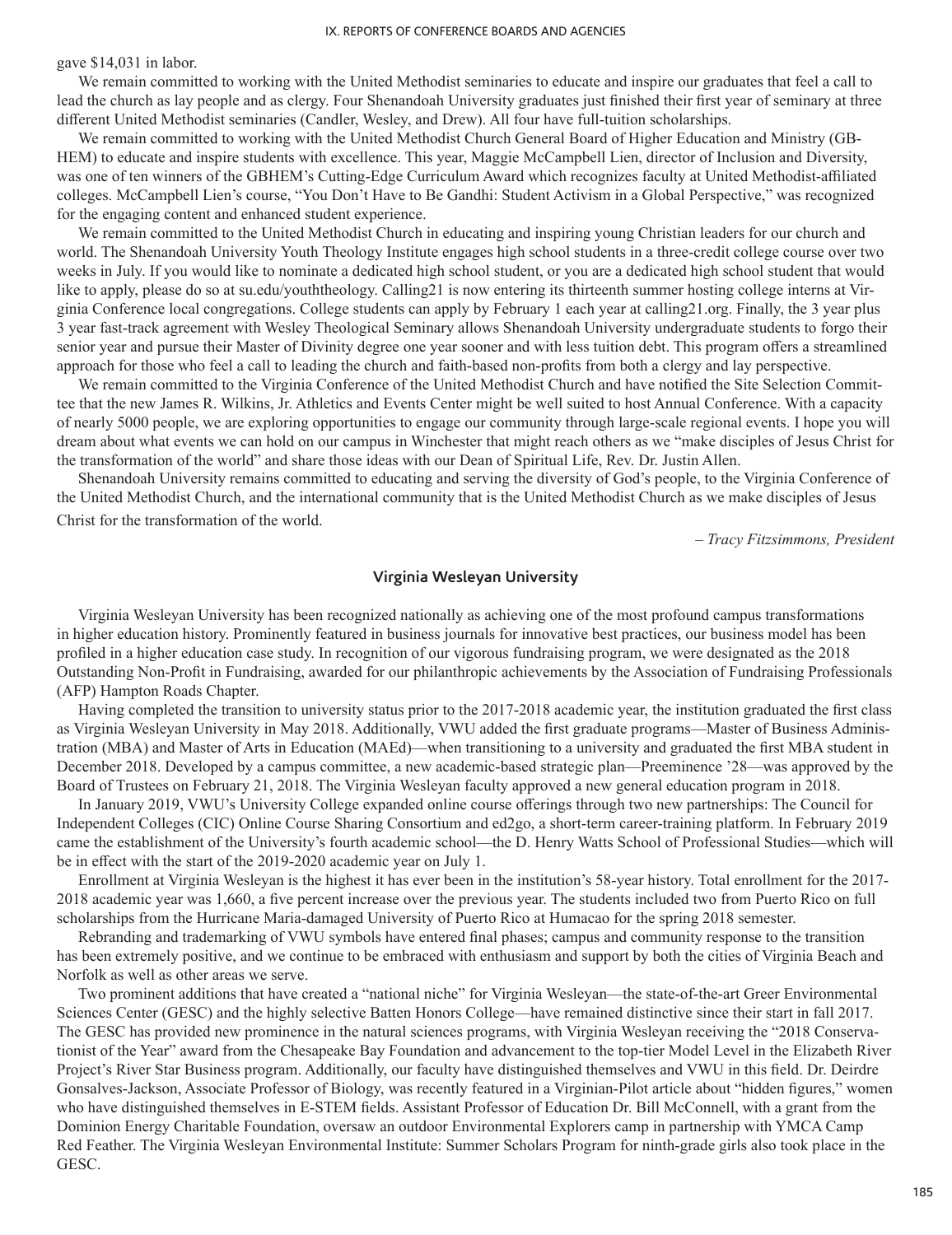#### 2018 JOURNAL OF THE VIRGINIA ANNUAL CONFERENCE

The Batten Honors College welcomed its second cohort of Fellows and Scholars in fall 2018. The full-tuition Batten Fellows have a collective grade point average of 4.21 on a 4.0 scale, an average SAT score of 1344, and an average ACT score of 29. Sixty-three percent hail from Virginia, and over 60 percent indicate an interest in a science discipline at Virginia Wesleyan.

Partnerships continue to grow and strengthen at Virginia Wesleyan. In November 2018, the institution joined the Coalition of Urban and Metropolitan Universities, which supports its 100 cross-sector members' unique challenges and opportunities. Over 60% of CUMU's members hold the Community Engagement Classification through the Carnegie Foundation. The Virginia Center for Inclusive Communities (VCIC) selected Virginia Wesleyan as the location to open its first satellite office outside its Richmond, Virginia, headquarters in the organization's history. In December 2018, the University opened an office for Virginia Wesleyan's Army Reserve Officers' Training Corps (ROTC) program. In February 2019, Virginia Wesleyan formalized a new Fair Transfer agreement with Tidewater Community College (TCC)—part of the Virginia Community Colleges' System with four branches in Coastal Virginia—eliminating previous barriers for TCC students' admission. The agreement guarantees TCC graduates junior-class status at VWU. Newly formed in December 2017, Wesleyan Engaged: Center for Civic Leadership and Service Learning at Virginia Wesleyan flourished in 2018, the Center's first year in operation. One of many successful Wesleyan Engaged initiatives includes achieving the designation for VWU as a "Voter Friendly Campus," given by the Campus Vote Project and NASPA for 2019-2020.

Each spring, in partnership with the Virginia Conference of the United Methodist Church, Virginia Wesleyan University hosts a workshop for UMC pastors that offers continuing-education units. The Boyd Institute complements a variety of programs offered by the University's Center for Sacred Music, Center for the Study of Religious Freedom, and Marlin Ministries.

Construction is nearly complete for Virginia Wesleyan's new Susan S. Goode Fine and Performing Arts Center, opening on March 30, 2019. This new facility, coupled with planned expansion of the existing Fine Arts Building, will enhance Virginia Wesleyan's fine and performing arts offerings and showcase the prominence of its arts programs to the community.

Also completed was construction on a new softball complex at TowneBank Park and Broyles Field for our back-to-back national championship team. Additionally, the new Betty S. Rogers Track and Field Center was completed, joining numerous other improvements of our athletic facilities. Upgrades to Bray Village, which houses five residence halls, have been completed.

In January 2019, restoration was completed on The Beacon, a symbolic campus icon previously known as "The Bell Tower" and built adjacent to Monumental Chapel in 1975. During the University's campus master planning process in 2016, the 44-year old tower was found to have structural deficiencies which prompted a generous donor to allow us to strengthen—rather than remove the structure. The Beacon maintains its original cross at the top—a symbol of VWU's United Methodist heritage. It tells the story of those who laid the University's foundation and serves as a light of reason and knowledge that points us toward better shores of understanding, inclusion, and social justice.

*– Scott D. Miller, President*

## **PREACHERS' RELIEF SOCIETY**

The purpose of the Preachers' Relief Society is to assist clergy families faced with emergency financial needs. In 2018 grants were given to three clergy.

If in need, clergy, retired and active, their widows and widowers should apply for help through their district superintendents. Each request is responded to in what the Society believes is appropriate after it has carefully evaluated the crisis and also considered the financial resources of the Society. As far as the Society is concerned the grants given are confidential. The recipients, of course, are free to disclose whatever they wish.

The Society welcomes contributions. In recent years these have been small in number. Fortunately, the Society's ability to provide grants has been sustained by the returns on its investments. The Dale Mercadante Riggan Financial Group with BB&T Scott & Stringfellow in Norfolk currently serves as the Society's investment advisor. Those wishing to contribute to this ministry may contact them or our treasurer, Robert F. Cofield Jr., atbcofield1@hotmail.com.

The current directors of the Society are: Robert T. Casey, president; Edward Lilly, vice-president; James R. Bergdoll, secretary; Robert F. Cofield Jr., treasurer; Robert N. Baker, III; Sallye Bowen; Katherine Kidwell; James S. Matthews and Harold E. White Sr. *– Robert T. Casey, President*

## **THE UNITED METHODIST CREDIT UNION**

Our goal is to be a primary resource for encouraging sound stewardship principles and helping United Methodist churches, individuals and institutions. Our objective is to help our members "to earn all they can and save all they can so they can give all they can" as servants of Christ in the world.

We are a full service financial institution and we operate solely to serve the financial needs of our member owners. Our all volunteer board of directors is comprised of a cross section of lay and clergy. We help our members by providing quality financial products and services, including savings and checking accounts, loans, Visa rewards credit cards, online services and resources to assist our members with personal financial management. We offer SnapLoan, an educational line of credit for college students that comes with an interest rate discount for students attending a United Methodist affiliated college or seminary school. We have partnered with several conference churches to establish Jubilee Assistance Funds; a program that assists churches with short term loans to help their church members who may be experiencing a financial emergency. We recently partnered with a financial services firm that can assist our members with college planning/529s, annuities, long term care and saving for retirement.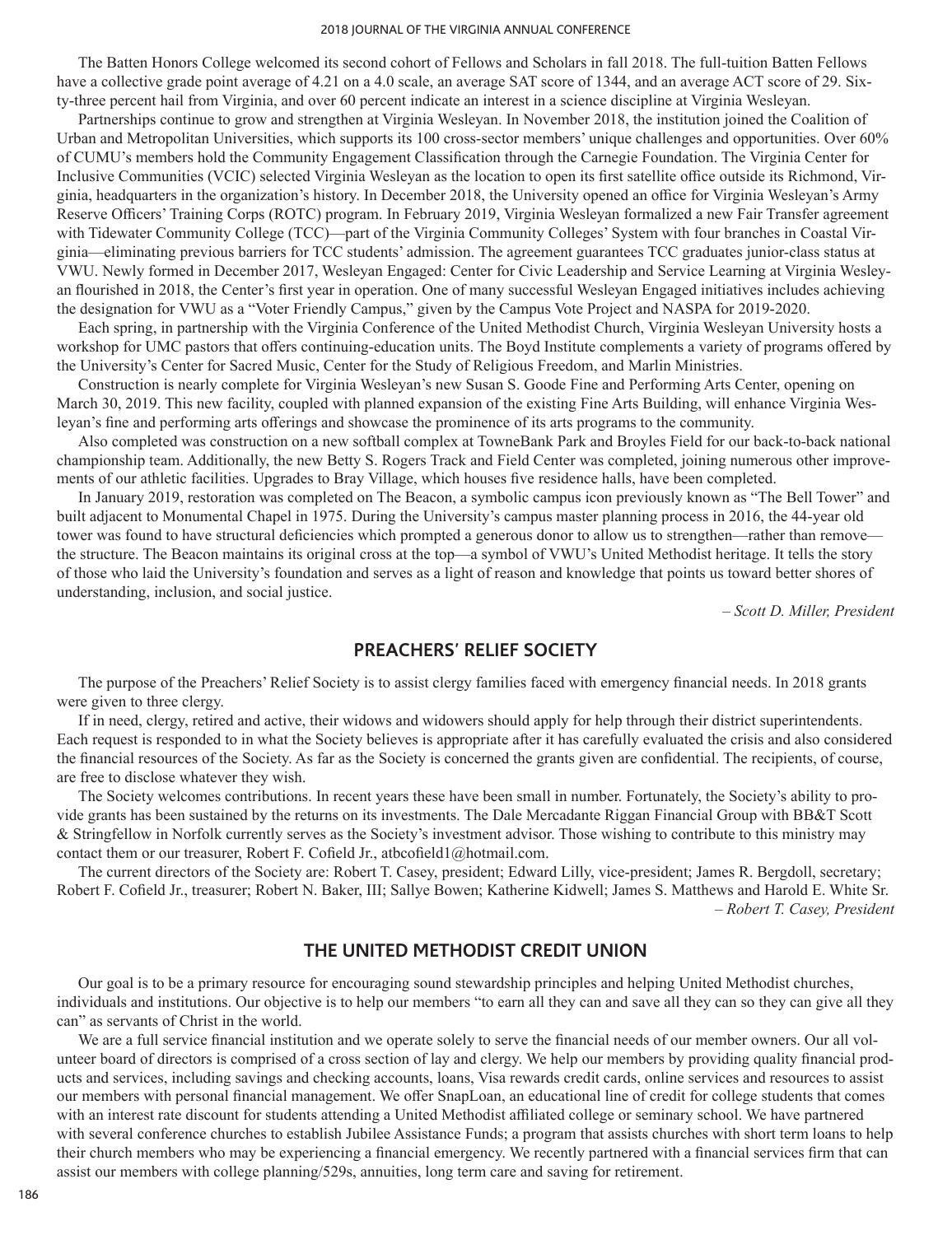Our church loan program helps conference churches with the refinance of current loans, loans for parsonages, renovations, and vans and buses. We also offer project loans (up to \$50,000 unsecured) and Visa rewards credit cards for church business.

John Wesley was among the first to organize financial cooperatives among the faithful in the Methodist movement and it is in the spirit of Wesley that in 1952 a group of Virginia pastors pooled their resources to help each other and established our credit union. As we celebrate 67 years of service in 2019, our membership has grown to include United Methodist churches, church members, clergy, organizations, agencies and institutions in the conferences of North Carolina, Western North Carolina, Virginia, West Virginia and Baltimore-Washington *(churches and organizations only).*

*– Alvin J. Horton, Chair*

# **UNITED METHODIST MEN**

The Virginia UM Men's key initiatives in 2018 were to: relaunch our annual spiritual weekend following the South Carolina model; test a Disciple mentoring program; encourage the formation of Wesleyan Transformational Small Groups at fellowships; focus on service ministries; and continue to accomplish the other goals we established in 2016. Praise God for our success! In 2019 we will continue to pursue our goal to have our leadership be representative of our membership. We will continue emphasizing the importance of service and discipleship and build on the success of our 2018 Spiritual Advance where lives have been changed for 40 years. Next fall we will update our vision, values and goals for 2020-2023. All these efforts help us to fulfill the conference vision of disciples who are life-long learners influencing others to serve. Glory to God!

**Vision:** *Men Building God's Kingdom led by the Holy Spirit through Christian Fellowship*

**Values:** Service, Excitement (passion), Teamwork

## **2019-2020 Goals (summary)**

Prepare (disciple) men for service and leadership; succession management aligned with church demographics; reach new men and their families and mentor new Christians; connect with other conference agencies and boards; prevent domestic violence jointly w/ UMW; Holy Spirit-led Christian fellowship through Wesleyan Transformational Small Groups (class meetings) at all fellowships; Bible studies; grow attendance and improve the Men's Spiritual Weekend; Ignite Younger Men's Ministry.

To accomplish this we need to fill four key vacancies: All God's Children Advocate; Chaplain; Vice President for Membership, and Young Men's Ministry Advocate. Please pray for us!

### **MINISTRIES**

**Men's Spiritual Advance:** Building on 2018's success, our Spiritual Weekend in the fall of 2019 will continue to follow the model of the South Carolina Conference while taking into account the context of the Virginia Conference's vision. Our two-day Spiritual Advance (September 27-28), will again be in a family-friendly vacation location hosted by Baylake UMC in Virginia Beach with multiple clergy speakers including our Conference Bishop Sharma Lewis and author of *The Class Meeting*, Rev. Dr. Kevin Watson. Our theme is *Transformational Grace*.

A new initiative designed to attract at least 12 men per church is now underway. Spouses are again welcome with special rates for couples, first timers, pastors, and early-birds. By the grace of God our numbers will continue to grow, and we will regain financial stability. Please celebrate our success with us!

**Wesleyan Building Brothers (WBB):** Leadership training continues throughout Virginia and WBB graduates have undertaken the task of developing mentors for both new and young Christians. Advocate David Bean and his team will be establishing mentor qualification criteria having already developed a training program. They are currently conducting pilot mentor training at the fellowship level (Culpeper UMC) using Wesley's 21 questions and corresponding scripture. This initiative will help us address generational gaps in our churches and focus our discipleship on service.

**Men's Ministry:** Three certified Men's Ministry Specialists (Todd Hoar, Johnnie Draughon and David Bean) are engaged in training and support activities offering *Understanding Men's Ministry* and other courses around the conference.

**Young Men's Ministry:** In coordination with the SEJ Conference we have established this ministry to explore ways to integrate and grow participation by late Boomers, Gen Xers, and Millennials. We have initiated a survey asking young church members how to improve the UMM to better serve them.

**Scouting:** We serve more than 16,000 youth with more than 9,000 adult volunteer leaders. Scouting is a key element to our strategy to reach new people since half of scouting families do not have church homes. Part of our success in 2018 is attributed to the addition of girls into the Scout program, now known as "Scouting USA". Bishop Lewis will participate in two more Bishop's Dinners in 2019 having led two others in 2018. These events recognize Scout leaders and support the Scouting Ministry throughout the conference.

**AMEND Together**: AMEND Together is an innovative, prevention initiative dedicated to ending domestic violence against women and girls by engaging and educating men. The General Commission on United Methodist Men has partnered with AMEND Together to create a training course in which men will learn to recognize, respond to, and prevent violence against women. "Good men" must play a critical role in creating a community where all women and girls are valued and safe. This is accomplished through education and mobilization. Only with the support and involvement of men and boys can the cycle of gender violence be stopped. To find out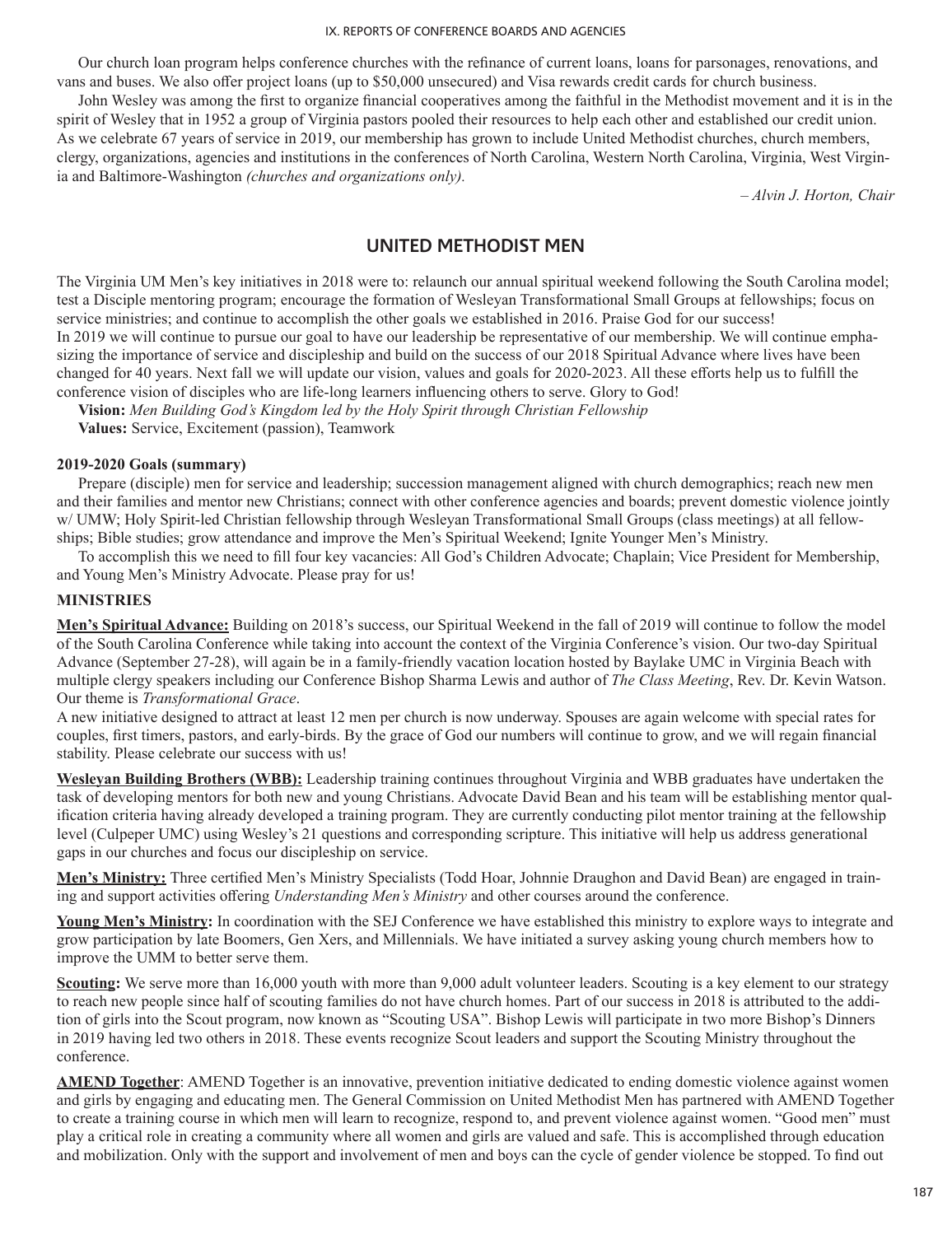#### 2018 JOURNAL OF THE VIRGINIA ANNUAL CONFERENCE

more visit the GCUMM website or view this video: https://youtu.be/KskVFJktm0g



**Refocusing**: We have developed a new logo, motto, and flyer (http://www.vaumc.org/ncfilerepository/UMMen/MenintheSpiritflyer. pdf) reflecting our values of service, excitement, and teamwork in making disciples and building God's kingdom. In some instances, districts and other donferences, as well as the General Commission, have recognized that the UMM brand may have a stigma of "Retired Old Men Eating Out" (ROMEOs). As a result, we have refocused on service through men's ministry with a vision of building God's kingdom.

> **Prayer Advocacy**: United Methodist Men supported The Upper Room prayer line with a gift of \$312.50 for fiscal year 2018. There are currently five District Prayer Advocates. Districts that are in need of an

UMM Prayer Advocate are; Alexandria, Arlington, Charlottesville, Danville, Harrisonburg, James River, Lynchburg, Rappahannock, Roanoke, Staunton, and York River. Todd Hoar, our Conference Prayer Advocate spoke at the annual York River prayer breakfast on the power of prayer through the Upper Room and on Kairos prison ministry, and distributed Upper Room materials throughout the year.

**Heart Havens :** The UMM, through our advocate David Campbell, supports the developmentally disabled through fundraising, community events involving residents and providing volunteer maintenance and repair to group homes.

**Camp Rainbow Connection**: This is a week-long respite camp held once in June and once in July for individuals with developmental disabilities. Like so many of our ministries, finances are rarely the challenge—it's having enough volunteers! The camp is held at Richard Bland College in Petersburg, and Ron Rumsey is our advocate.

**Prison Ministries:** UMM provides volunteer and monetary support to: Disciple Bible Outreach Ministry (DBOM) which provides the 32-week Disciple Series to prisoners (Gene Mims, advocate); Good News Jail Ministry serving inmates in Virginia's county and city jails; Kairos which provides an Emmaus Walk experience for inmates of Virginia's Correctional Institutions; and GraceInside, a ministry supporting prison chaplains.

**Hunger Relief:** Wade Mays with The Society of St. Andrew, with the help of our UMM volunteers, will have provided an estimated 1.2 million servings of food through July of 2019.

**All God's Children**: We continue to advocate for the children of incarcerated adults. Each year our Annual Conference sponsors 90 youth and children with an opportunity to grow in Christ. Thirty different children enjoy one week outdoors for a breath of fresh air and learning at three different camps. One-on-one mentors pair with the campers giving spiritual support. Our current advocate, Bill Crosley, is retiring after many years of faithful service. We are actively seeking an advocate for this ministry, and are training four young men as a support team. When you see Bill, thank him and wish him the best!

**The Beacon:** Our monthly e-newsletter has strong readership especially from clergy, with laity and subscribers outside the conference taking regular notice of our men's activities. *The Beacon* is the envy of other Conference UMM boards, providing insightful articles, timely news items and promoting UMM sponsored events. Our new editor, Jon Simons, welcomes input!

**Recognition:** This past year the Virginia Conference UMM honored Larry Burian for his years of service and dedication to men's ministry with a fellowship in the Society of John Wesley. We also recognized Brenda Capen, our conference webmaster, with the Susanna Wesley Award of Excellence for her years of dedication and support to both the UMM webpage and event promotions.

**Web Page:** Visit us at https://www.vaumc.org/UMM

*– Andrew Kissell, President*

# **UNITED METHODIST WOMEN**

United Methodist Women is the women's mission organization of The United Methodist Church, putting faith, hope, and love into action on behalf of women, children, and youth in the United States and internationally. We are a creative, supportive community of women organized around the Purpose, which is "to know God and to experience freedom as whole persons through Jesus Christ" and "to expand concepts of mission by participation in the global ministries of the church."

Throughout our nearly 150 year history, United Methodist Women and its predecessor organizations brought women together in small groups to grow in faith, learn about their own needs and potential, learn about others, and organize and raise funds so that we could reach out to marginalized neighbors in our local communities and around the world.

Our theme this year has been "Sisterhood of Grace". As UMW we are striving to be a covenant group as we build relationships, speak truth, listen to one another, hold each other in prayer, and do what is best for each other as well as the United Methodist Women in Virginia. We seek God's presence among us in our meetings and our mission work with women, youth, and children.

United Methodist Women offers several opportunities to grow spiritually to women by attending retreats. Each spring a UMW Spiritual Life Retreat is held that brings together 150-175 women from all over the conference. On May 3-5, 2019 the retreat theme was "A Second Cup of Tea with Jesus" with the Rev. Dawn-Marie Singleton as the retreat leader. The event was held at Eagle Eyrie in Lynchburg.

The second opportunity for spiritual growth is for the young women of our conference. Held in September each year is our Young Women's Retreat and is always a great opportunity for young women between the ages of 18-40 to come together for worship, music, sharing, and crafts around a theme. The event's date is September 13-14, 2019 at the Blessings Lodge at Camp Overlook in the beautiful mountains of the Shenandoah Valley. The retreat leader will be the Rev. Genevieve Bowles.

One of our Church's best kept secrets is its Mission Encounter Event held each summer. This is an event shared by Virginia United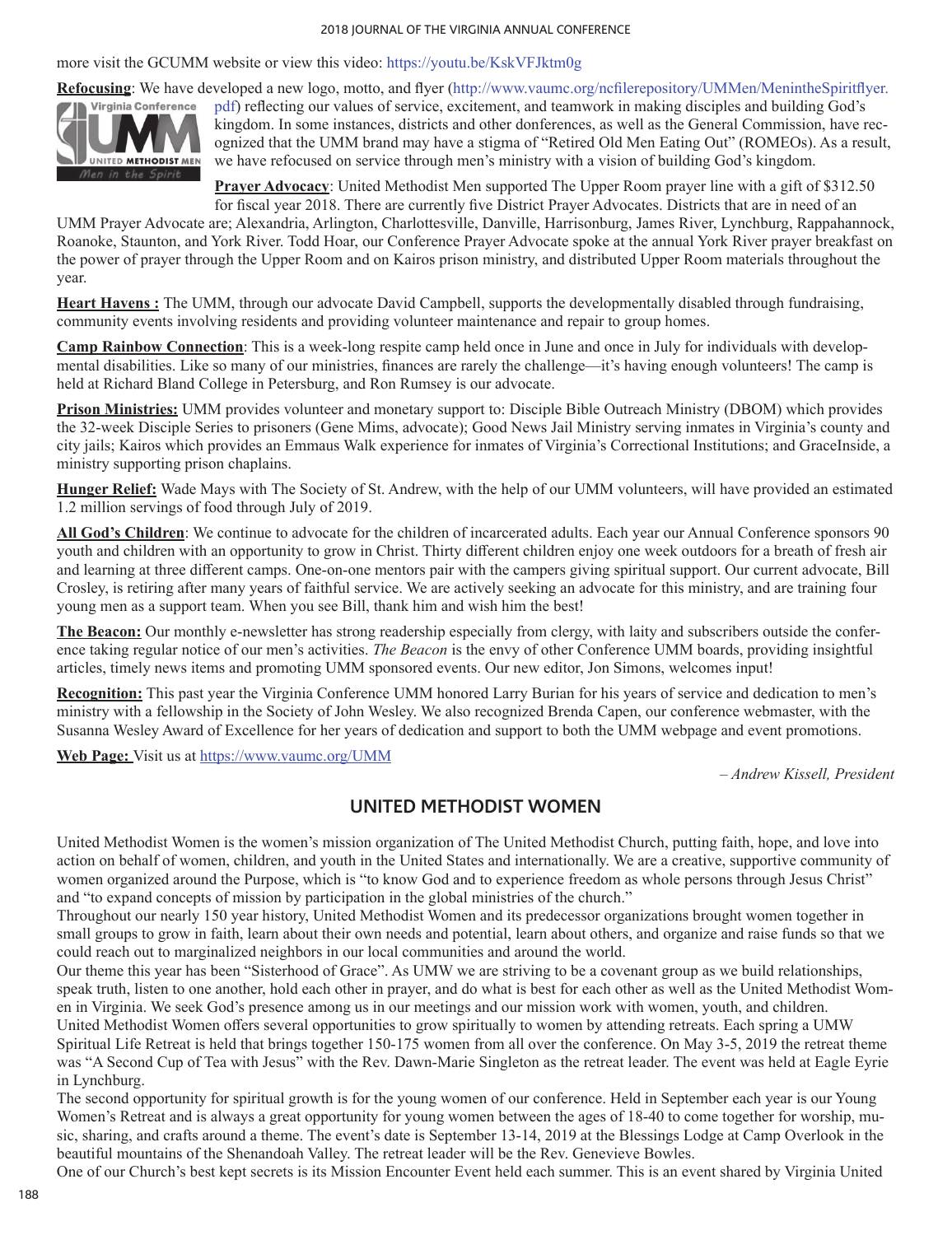Methodist Church and United Methodist Women and is for everyone - clergy, laity, youth and children. The dates for the event for 2019 are July 26-28 at Smith Mountain Lake 4H Center. Our website vaumw.com has registration forms.

UMW Annual Meeting in October is always a time for celebration. It will be held at Reveille UMC on October 26. The CEO of United Methodist Women, Harriette Jane Olson, will be our speaker.

United Methodist Women around the Virginia Conference are always looking for women to join us in our work and mission! If you are not a member, we would love to have you!

*– Mary Jane Rawley, President*

# **PROFESSIONAL ADMINISTRATORS OF THE UNITED METHODIST CONNECTIONAL STRUCTURE (PAUMCS)**

The purpose of PAUMCS is to provide a supportive base for the unity and fellowship of its members in order to provide individual growth, professional development, continuous education and spiritual enrichment. PAUMCS promotes and encourages the training and support of United Methodist Church secretaries; serves as an advocate for emerging concerns that affect church secretaries; encourages and assists in the establishment of chapters of church secretaries, within or across jurisdictional and annual conference boundaries, and assists in coordinating the program and work of these chapters.

The Professional Association of United Methodist Church Secretaries was organized on April 14, 1982 in Dallas, Texas. Since that first meeting, conferences have been held annually, by-laws and a logo were adopted, working committees were formed, a quarterly newsletter was established and chapters were organized across the connection. Legislation was adopted at the 1988 General Conference which states that the General Conference of Finance and Administration (GCFA) has the authority and responsibility to provide guidance and consultation for continuing education of church secretaries, including establishment of professional standards, training and certification programs and to provide assistance to the Professional Association of United Methodist Church Secretaries (*2016 Book of Discipline,* ¶807.18).

The Virginia Chapter of PAUMCS was established March 1999 at the Virginia United Methodist Conference Center (VUMAC) in Blackstone. Since that time the membership of the Virginia chapter has grown to as many as 90 members and an all time high of 130 attendees at a fall event at the Virginia United Methodist Conference Center. The chapter sponsors two meetings each year: normally, a one day fall training event and a one day spring spiritual growth retreat.

At their National Conference in Chicago in May 2017 the Professional Association of United Methodist Church Secretaries voted to change their name to the Professional Administrators of the United Methodist Connectional Structure, thereby broadening their vision while retaining their acronym, PAUMCS.

VA PAUMCS members are persons presently or previously, full-time or part-time, paid or volunteer, engaged in administrative work in any local church or agency of the United Methodist Church. For a member to be in good standing, annual dues must be paid for the current year. Membership advantages include reduced rates on workshop registration fees, a bi-annual chapter newsletter and networking with other church secretaries throughout the Virginia Conference.

During the Annual Conference year 2018-2019 VA PAUMCS:

- This year our annual mailing went digital. All newsletters, events and updates are posted to our webpage at www.vaumc.org/ paumcs and promoted by MailChimp.
- On Wednesday, October 31 we held our "Experience Your Conference Connection" Fall Event 2018 featuring Madeline Pillow, director of conference Communications, who updated us on the use of social media in the church and how to keep up with changing technology and communication trends in the world. The event was attended by 35 from across the conference.
- Our National PAUMCS Conference will be held March 14-18 on board Royal Caribbean's Independence of the Seas, sponsored by Educational Opportunities Tours. Our guest speakers will be Mike Slaughter, his wife Carolyn, and his Administrative Assistant Catherine Crowell. Topics will include caring for your spiritual life, your personal health, your professional growth, and the others in your community and world.
- Our VA PAUMCS spring event will be held Wednesday, May 1, at the VAUMC Conference Center. John Fuller, executive director of Virginia United Methodist Pensions, Inc. will present an overview of the Virginia Conference health plans. Rev. Chris Bennett, a consultant with The Spark Mill, a Richmond-based strategic planning and consulting firm, will lead us in Discipleship through Volunteer Management.

Bishop Lewis has said, "United Methodist Church secretaries are called to ministry as surely as any pastor. Our administrative staff persons are a part of the ministry teams of our local churches and other United Methodist agencies. It is critically important that we work to develop effectiveness and vitality in the life of these teams. To that end the VA PAUMCS is committed to providing a supportive base for the training and fellowship of its members."

*– Susan Mundell Petrey, President*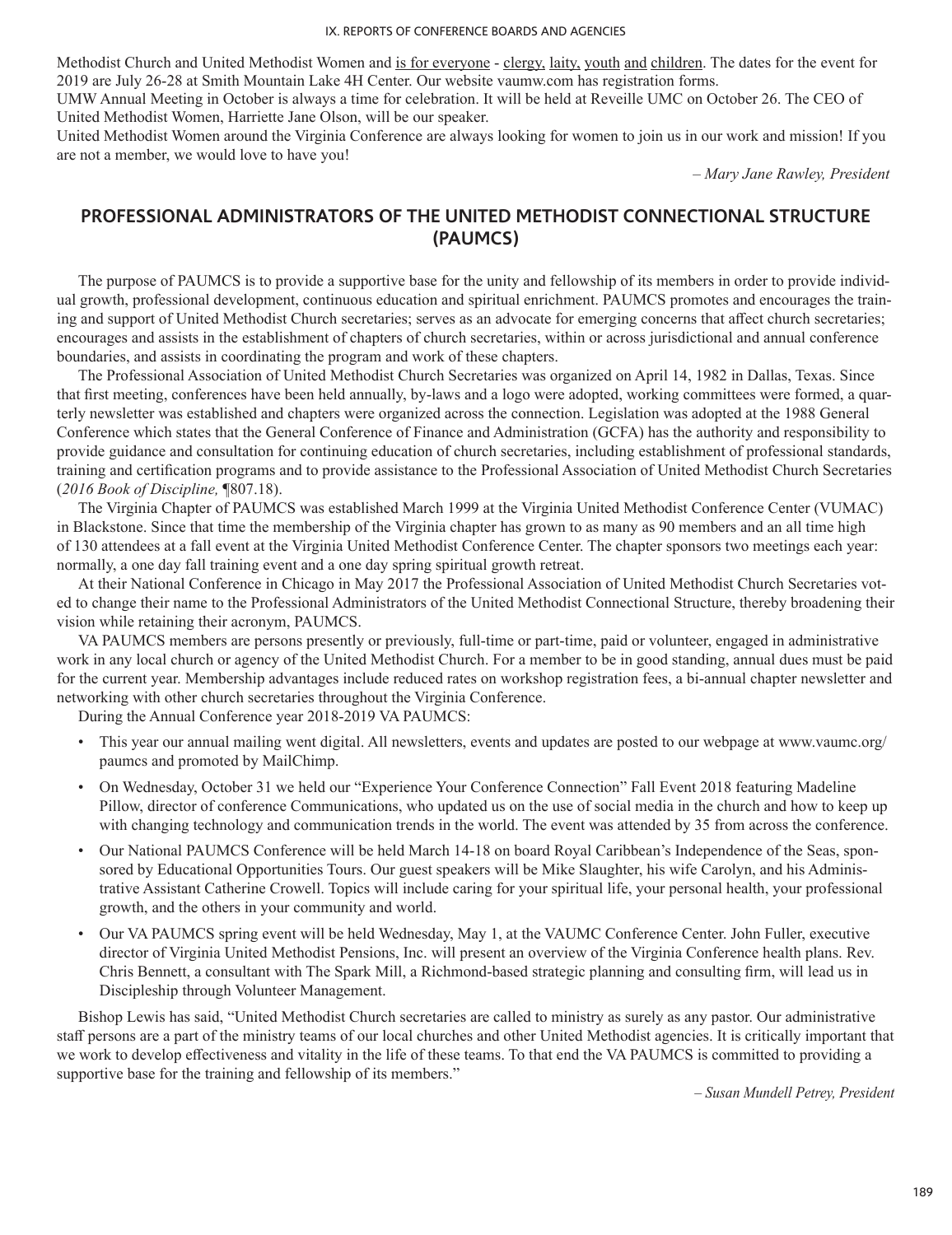## **VIRGINIA CONFERENCE HISTORICAL SOCIETY**

Much of the work of the VCHS this past year focused on our hosting of the Southeastern Jurisdiction Historical Society's Annual Meeting, July 17-20, 2018 at Williamsburg UMC. The theme of the event was Religious Liberty in the Historic Advance of Virginia Methodism and included lectures on various aspects of our history, historical interpretations, displays, field trips, worship, and a banquet followed by a retrospective and concert celebrating the 50th anniversary of the Uniting Conference of 1968. There was a record attendance of 132 persons and reviews from across the Jurisdiction were of a highly positive nature. The 2019 SEJ/HS meeting will take place July 9-12 at Emory University in Atlanta, Georgia.

The principal work of the VCHS since that time has related to the work of our three foundations and the Conference Archives.

## **The Old Brunswick Circuit Foundation**

The Old Brunswick Circuit Foundation has sought to give greater visibility to its work through various exhibits and articles, along with the development of a professional-level brochure, all of which were utilized during the SEJ/HS Annual meeting and can be seen in the display area. At the old Randolph-Macon College site in Boydton, the emphasis has been on determining the structural soundness of the Helensha Cottage and preparing the building for future improvements. Much of the work has been done by partnering with various volunteers, United Methodist colleges and youth groups. Efforts are being made to secure grants to fund this on-going enterprise. At the Dromgoole site, the home of pioneering circuit-rider, the Rev. Edward Dromgoole, has been stabilized, with the age of the house recently determined by dendrochronology (late 1790's). Plans are underway to provide a caretaker's house and rustic campground on site. At the Ebenezer School site plans are underway for repair/replacement of signage and for a more extensive interpretive display at the site, telling its history as the first Methodist school in America. The OBCF elects its own Foundation Board as a certified 501 (C) 3 non-profit organization.

## **The Old Stone Church Foundation**

The Old Stone Church Foundation has developed a display explaining the significance of this first-owned Methodist property in America and is available to be seen in the display area. The Rev. Michael Browder was the keynote speaker at the annual meeting on September 12, 2018, addressing the topic German Methodists Loudoun and the Origins of the United Brethren in Christ. The Old Stone Church Foundation aspires to make the Old Stone Church Site a meaningful pilgrimage destination for all visitors, becoming operational in May 2019.

## **William Watters Foundation**

The William Waters Foundation serves to oversee the preservation, care and interpretation of the McLean gravesite of William Watters, the first American-born Methodist itinerant preacher. In June of 2018, the WWF and the Virginia Commission on Archives and History nominated the site for designation as a Heritage Landmark, United Methodism's highest honor for its Historic Sites, and will be voted on at the General Conference of 2020. The WWF has developed a fine display of its work, which was utilized at the SEJ/HS Annual Meeting and is available in the display area of this Conference. Much effort has gone into keeping the side well kempt with removal of dead trees and plans for on-going repairs and maintenance, funded by generous donations. Heritage is now reporting updates about the site and the work of the WWF.

#### **Archives Committee**

The Archives Committee has done extensive work this year developing a detailed plan of structure and oversight, job description for the Conference Archivist (Stephanie Davis) and budget, all of which were approved at the March 2, 2019 meeting of the VCHS. The budget for the Archives totals \$17,000, including salary, supplies, dues, training and misc. Their report is as follows:

The *Book of Discipline* of the United Methodist Church, 2016, assigns responsibilities for United Methodist Church (UMC) archives to the General Commission on Archives and History (GCAH), which in turn assigns archival responsibilities to Jurisdictional and Annual Conferences.

In accordance with church guidance and mandates, the mission of the Virginia Annual Conference Archives (VAC) is to collect, organize and preserve materials that document the historical development of the UMC and its antecedents in Virginia, the VAC Archivist is tasked with implementing this mission.

To ensure the maintenance of VAC records as prescribed, the archivist is tasked with a vast array of records responsibilities including:

- ensuring VAC records are deposited in the Archives in accordance with *The Discipline* and GCAH guidance;
- arranging VAC records to make them accessible when needed;
- providing research assistance to VAC churches, districts, committees and other entities when requested;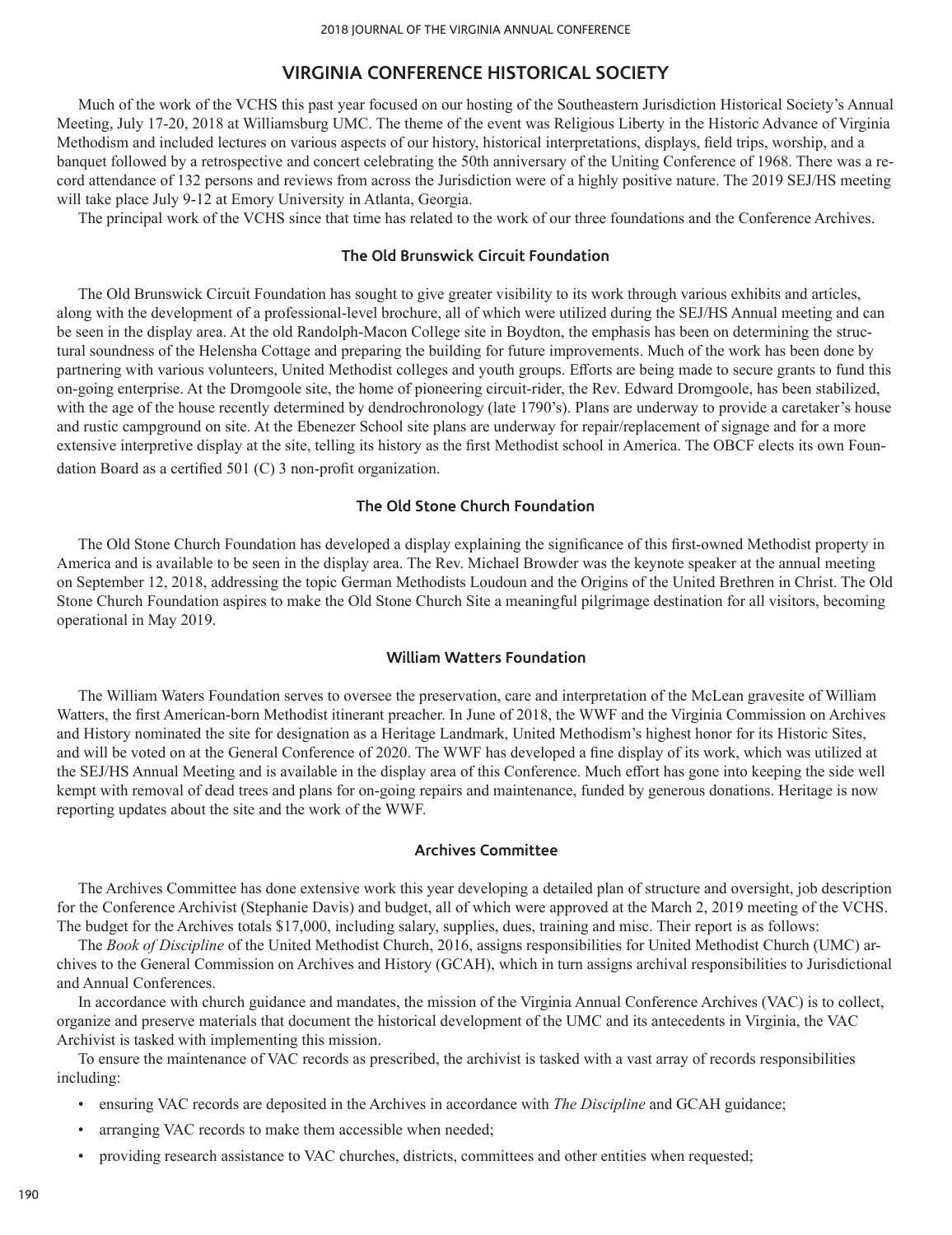- maintaining the collections in accordance with prescribed guidelines for preserving archival records in all formats, including photographic and electronic formats;
- providing guidance to VAC churches and committees for maintain and subsequently transferring to the Archives records as identified in *The Discipline*; and staying up-to-date with current archival practices and implementing changes as needed.

The current VAC archivist is contracted and paid to work 15 hours per week, which does not allow her ample time to implement all aspects of the job. Most of her time is spent responding to information requests from local churches, district superintendents, and researchers, and accepting new acquisitions. Answering research requests requires meticulous, detailed and time-consuming work. As a result, she is unable to perform many of the critical tasks relating to the maintenance of the Archives.

Acquisitions to the Archives can represent multiple boxes and weeks of assessing, organizing and filing. In recent years the archivist has processed records from over 20 closed churches, several closed districts, the entire Virginia United Methodist Assembly Center Collection, and the collection from the Blackstone College Alumnae Association. With the prediction of more church closings, this job will, of necessity, become even more challenging.

Many of the critical jobs necessary to ensure the collection of VAC records and to provide guidance to AC churches and committees on the identification and disposal of local AC records and the disposition of permanent records are traditionally provided by a records manager or an archivist/records manager. The current, part-time archivist simply does not have the time needed to perform these additional jobs.

The Program Budget request for the VCHS for the coming year is \$6,400.

The Archives Budget request for 2019/20 is as follows: Salary, \$16,000; Supplies, \$650; Dues, \$170; Training, \$400; Miscellaneous, \$380. Total: \$17,600

Note: The Patti Russell Endowment now stands at approximately \$356,000, interest earnings of which help to support the salary and work of the Conference Archivist. [It is hoped that the principal will grow substantially before interest earnings are fully utilized.]

As a final, significant note, the Trustees of the VCHS have placed in nomination with biographical support the names of the Rev. Dr. Raymond Fitzhugh Wrenn and Catherine D. Morgan for the GCAH Ministry of Memory Award.

*– John "Jack" T. Martin, Jr., President*

## **RECOMMENDATION**

The Trustees of the Virginia Conference Historical Society, meeting March 2, 2019, unanimously approved the following request to the Virginia Annual Conference and/or District Boards of Mission of the Annual Conference, 2019:

That 10% of the funds received by the Virginia Annual Conference and/or District Boards of Missions from the sale and/or closing of churches be directed to the Conference Treasurer and reserved for the salary and operating costs of the Conference Archives.

# **THE VIRGINIA UNITED METHODIST FOUNDATION**

In accordance with the Socially Responsible Investing principles of the United Methodist Book of Disciple, the Virginia United Methodist Foundation manages over \$68 million dollars from local churches, investing this money to create scholarship funds, mission funds and growth funds for the Virginia Conference. Our commitment is to live out our core values with a vision for relevant ministry that leaves a lasting legacy for generations to come.

We have a Grant Program where we tithe money that comes to us for operating the Foundation. In 2018, the Foundation awarded more than \$80,000 to local church projects and district mission events. We had 76 applicants from all districts across the Virginia Conference. One of our most rewarding grants was to a mission church that serves a multi-cultural community. We are thrilled that our grant was able to make their budget end up in the black so they can begin a new year of service for their community. This church serves the needy with a massive garden in the summer, a food pantry all year long, Wednesday night dinners for the community and a special worship service in Spanish. It is a haven for the lost, lonely and hungry. This Grant, along with twenty-four others, assisted Virginia United Methodist Churches as they serve all of God's children.

Additionally, another aspect of our mission is to visit local churches and invite them to start Endowment Programs. Such programs can grow each year and yield a percentage towards the funding of mission projects, music funds, building programs, youth programs, etc. The various items that Endowment Funds can fund for eternity is nearly endless. Scholarship funds are popular and are a wonderful way to make sure that younger generations will have the education needed to proclaim the message of Christ.

Over the past year, the Virginia United Methodist Foundation has served hundreds of churches across the Virginia Conference in creating ministries for the future. We are committed to serving every local church and dedicated to helping all God's children, both present and forthcoming generations. We stand ready to help your church or your members design a program that will grow and serve others.